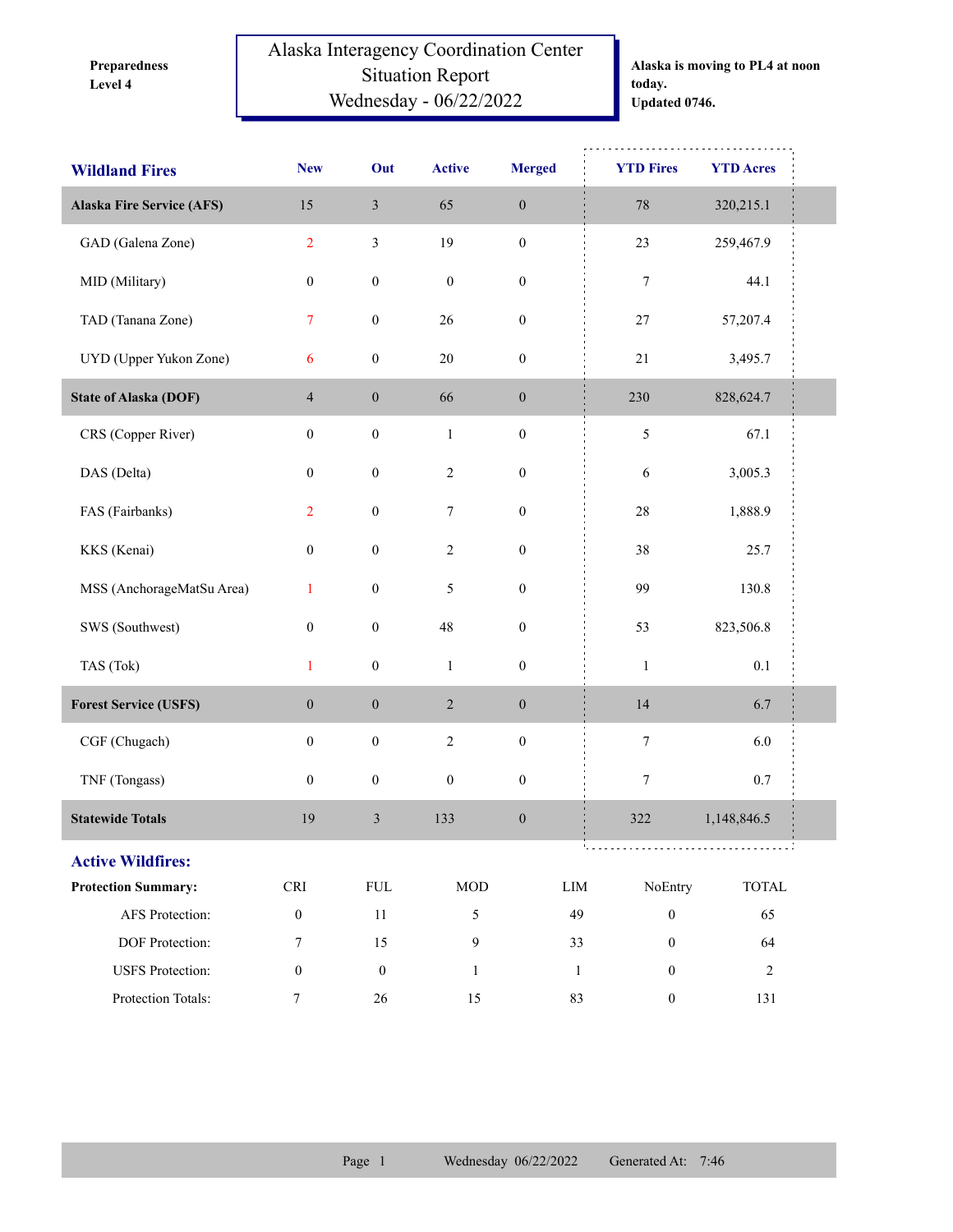## **Active Fires Status Summary**

|                         | Staffed           |                     |                   | Unstaffed           |
|-------------------------|-------------------|---------------------|-------------------|---------------------|
|                         | Contained $(S/C)$ | Uncontained $(S/U)$ | Contained $(U/C)$ | Uncontained $(U/U)$ |
| AFS Protection:         |                   |                     |                   | 48                  |
| <b>DOF</b> Protection:  |                   | <sub>(</sub>        |                   | 47                  |
| <b>USFS</b> Protection: |                   | O                   |                   |                     |
| Status Totals:          |                   |                     | 20                | 97                  |

| <b>Active Fires Acreage Summary</b> |                          |                |  |
|-------------------------------------|--------------------------|----------------|--|
|                                     | Acres                    | Acreage Change |  |
| 19 New                              | 4,691.5                  |                |  |
| 13 Staffed                          | 380,247.2                | 5,278.1        |  |
| 101 Monitor                         | 763,294.3                | 40,666.3       |  |
| 3 Out                               | 313.6                    | 30.6           |  |
| 4 Prescribed                        | 66,432.0                 | 520.1          |  |
| 140 Fires                           | Total Acres: 1,214,978.6 |                |  |

## **Prescribed Fires**

|                                 | <b>YTD</b> Fires | <b>YTD</b> Acres | <b>New</b> | Active | Out Yesterday |
|---------------------------------|------------------|------------------|------------|--------|---------------|
| Military                        |                  | 66,414.0         |            |        |               |
| National Park Service           |                  | 0.1              |            |        |               |
| State of Alaska                 | 4                | 599.1            |            |        |               |
| U.S. Forest Service             |                  | 18.0             |            |        |               |
| <b>Fuels Management Totals:</b> |                  | 67,031.2         |            |        |               |

## **Cause Summary For All Fires (Includes Merged Fires But Not Prescribed Fires)**

|        | Unknown: 1       | 84,137.0 Acres    |  |
|--------|------------------|-------------------|--|
|        | Human: 166       | 1,122.3 Acres     |  |
|        | Lightning: 113   | 1,018,424.6 Acres |  |
|        | Undetermined: 42 | 45,162.6 Acres    |  |
| Total: | 322.             | 1.148.846.5 Acres |  |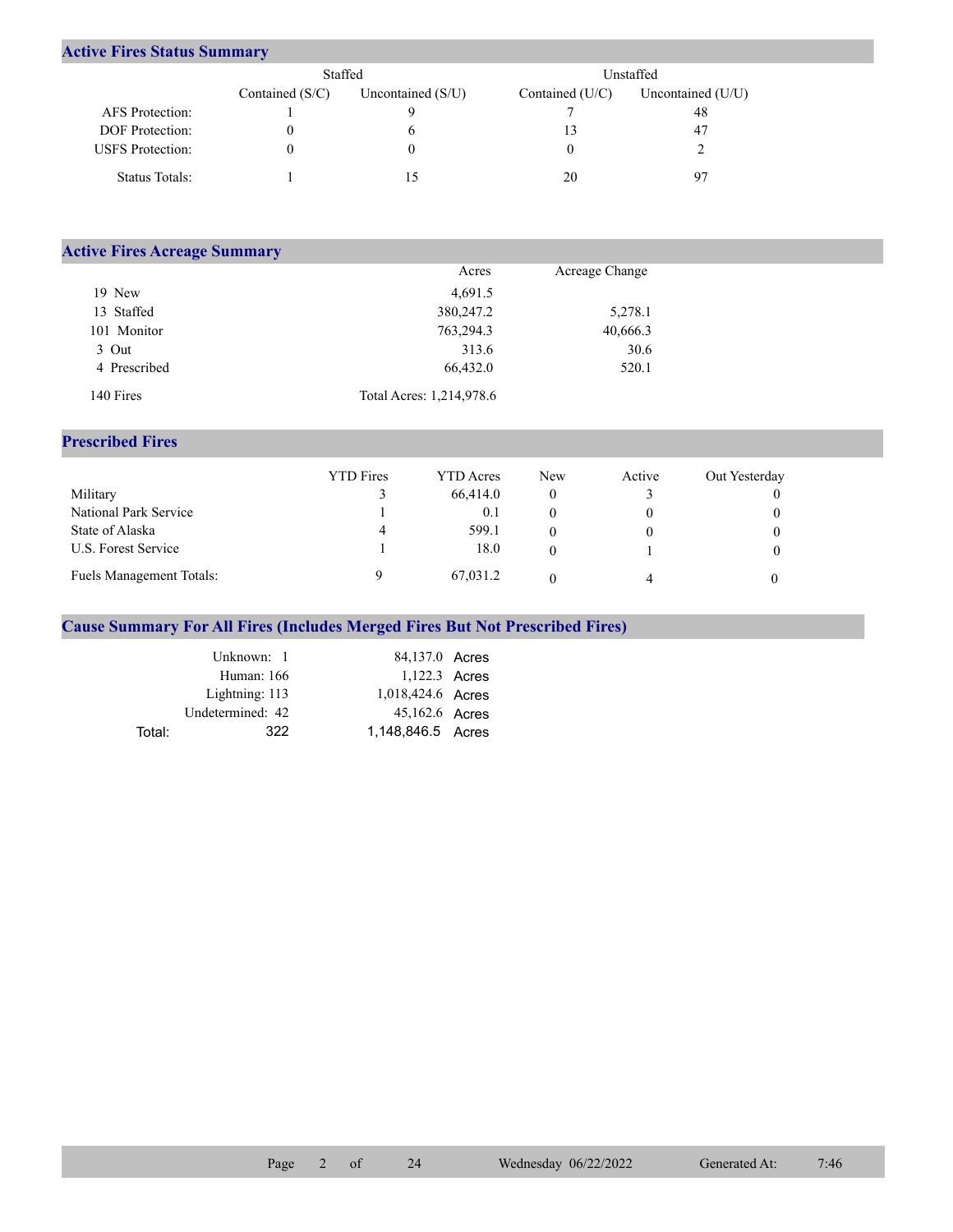| Lat: $6410.5417$<br>Status: U/U<br>Lon: 156 06.5150<br>Owner: State<br>Unit:<br>Name: Camp Creek<br>While observing fire 325, 4SF noted a smoke to the northeast. The new fire was reported to be 10 percent active with<br>creeping, smoldering, ground fire and single tree torching. Fire is in black spruce and has a high spread potential. There is<br>heavy continuous spruce to the north and east and an old burn scar to the west. Winds were out of the south at 3 to 5 mph<br>Lat: 65 09.5983<br>Status: S/U<br>Lon: 151 31.7100<br>Personnel: 8<br>Owner: ANCSA<br>Unit:<br>Name: Boulder<br>Fire reported on the Tofty Road between the 37 and 38 mile marker. Upon arrival J-90 discovered a 1 acre fire in tundra, black<br>spruce hardwood mix. Character of fire was smoldering, creeping, backing with isolated torching in the spruce. 8 fire<br>personnel were deployed on this incident to suppress it.<br>Lat: $63\,22.7500$<br>Status: U/U<br>Lon: 143 22.9933<br>Owner: ANCSA<br>Unit:<br>Name: Tanacross Flats<br>Smoke was reported to Forestry seen west of the Tanana Flats. Forestry units arrived on scene at the Tanacross Dump to<br>find that the trench was on fire. Forestry units secured the trenches and departed scene.<br>Lat: 64 57.5667<br>Status: U/U<br>Lon: 148 49.4833<br>Owner: State |       | Acres: 20.0<br>Start Date: 06/21<br><b>AKDNS-AK Dept. Natural Resources</b><br>Acres: 2.0<br>Start Date: 06/21<br><b>AKVLN-Tozitna</b> , Limited<br>Acres: 0.1<br>Start Date: 06/21<br><b>AKVLN-Tanacross, Incorporated</b> | 20.0 Acreage On 06/21<br>2.0 Acreage On 06/21<br>0.1 Acreage On 06/21 | Option: Full<br>Cause:                                                                                                                     | Option: Limited<br>Area: GAD<br>Cause: Lightning<br>Area: TAD<br>Lightning                                                                                                                                                                           |
|---------------------------------------------------------------------------------------------------------------------------------------------------------------------------------------------------------------------------------------------------------------------------------------------------------------------------------------------------------------------------------------------------------------------------------------------------------------------------------------------------------------------------------------------------------------------------------------------------------------------------------------------------------------------------------------------------------------------------------------------------------------------------------------------------------------------------------------------------------------------------------------------------------------------------------------------------------------------------------------------------------------------------------------------------------------------------------------------------------------------------------------------------------------------------------------------------------------------------------------------------------------------------------------------------------------------------------------|-------|-----------------------------------------------------------------------------------------------------------------------------------------------------------------------------------------------------------------------------|-----------------------------------------------------------------------|--------------------------------------------------------------------------------------------------------------------------------------------|------------------------------------------------------------------------------------------------------------------------------------------------------------------------------------------------------------------------------------------------------|
|                                                                                                                                                                                                                                                                                                                                                                                                                                                                                                                                                                                                                                                                                                                                                                                                                                                                                                                                                                                                                                                                                                                                                                                                                                                                                                                                       |       |                                                                                                                                                                                                                             |                                                                       |                                                                                                                                            |                                                                                                                                                                                                                                                      |
|                                                                                                                                                                                                                                                                                                                                                                                                                                                                                                                                                                                                                                                                                                                                                                                                                                                                                                                                                                                                                                                                                                                                                                                                                                                                                                                                       |       |                                                                                                                                                                                                                             |                                                                       |                                                                                                                                            |                                                                                                                                                                                                                                                      |
|                                                                                                                                                                                                                                                                                                                                                                                                                                                                                                                                                                                                                                                                                                                                                                                                                                                                                                                                                                                                                                                                                                                                                                                                                                                                                                                                       |       |                                                                                                                                                                                                                             |                                                                       |                                                                                                                                            |                                                                                                                                                                                                                                                      |
|                                                                                                                                                                                                                                                                                                                                                                                                                                                                                                                                                                                                                                                                                                                                                                                                                                                                                                                                                                                                                                                                                                                                                                                                                                                                                                                                       |       |                                                                                                                                                                                                                             |                                                                       |                                                                                                                                            |                                                                                                                                                                                                                                                      |
|                                                                                                                                                                                                                                                                                                                                                                                                                                                                                                                                                                                                                                                                                                                                                                                                                                                                                                                                                                                                                                                                                                                                                                                                                                                                                                                                       |       |                                                                                                                                                                                                                             |                                                                       |                                                                                                                                            |                                                                                                                                                                                                                                                      |
|                                                                                                                                                                                                                                                                                                                                                                                                                                                                                                                                                                                                                                                                                                                                                                                                                                                                                                                                                                                                                                                                                                                                                                                                                                                                                                                                       |       |                                                                                                                                                                                                                             |                                                                       |                                                                                                                                            |                                                                                                                                                                                                                                                      |
|                                                                                                                                                                                                                                                                                                                                                                                                                                                                                                                                                                                                                                                                                                                                                                                                                                                                                                                                                                                                                                                                                                                                                                                                                                                                                                                                       |       |                                                                                                                                                                                                                             |                                                                       |                                                                                                                                            |                                                                                                                                                                                                                                                      |
|                                                                                                                                                                                                                                                                                                                                                                                                                                                                                                                                                                                                                                                                                                                                                                                                                                                                                                                                                                                                                                                                                                                                                                                                                                                                                                                                       |       |                                                                                                                                                                                                                             |                                                                       |                                                                                                                                            |                                                                                                                                                                                                                                                      |
|                                                                                                                                                                                                                                                                                                                                                                                                                                                                                                                                                                                                                                                                                                                                                                                                                                                                                                                                                                                                                                                                                                                                                                                                                                                                                                                                       |       |                                                                                                                                                                                                                             |                                                                       |                                                                                                                                            |                                                                                                                                                                                                                                                      |
|                                                                                                                                                                                                                                                                                                                                                                                                                                                                                                                                                                                                                                                                                                                                                                                                                                                                                                                                                                                                                                                                                                                                                                                                                                                                                                                                       |       |                                                                                                                                                                                                                             |                                                                       |                                                                                                                                            |                                                                                                                                                                                                                                                      |
|                                                                                                                                                                                                                                                                                                                                                                                                                                                                                                                                                                                                                                                                                                                                                                                                                                                                                                                                                                                                                                                                                                                                                                                                                                                                                                                                       |       |                                                                                                                                                                                                                             |                                                                       |                                                                                                                                            |                                                                                                                                                                                                                                                      |
|                                                                                                                                                                                                                                                                                                                                                                                                                                                                                                                                                                                                                                                                                                                                                                                                                                                                                                                                                                                                                                                                                                                                                                                                                                                                                                                                       |       |                                                                                                                                                                                                                             |                                                                       |                                                                                                                                            |                                                                                                                                                                                                                                                      |
|                                                                                                                                                                                                                                                                                                                                                                                                                                                                                                                                                                                                                                                                                                                                                                                                                                                                                                                                                                                                                                                                                                                                                                                                                                                                                                                                       |       |                                                                                                                                                                                                                             |                                                                       |                                                                                                                                            |                                                                                                                                                                                                                                                      |
|                                                                                                                                                                                                                                                                                                                                                                                                                                                                                                                                                                                                                                                                                                                                                                                                                                                                                                                                                                                                                                                                                                                                                                                                                                                                                                                                       |       |                                                                                                                                                                                                                             |                                                                       |                                                                                                                                            |                                                                                                                                                                                                                                                      |
|                                                                                                                                                                                                                                                                                                                                                                                                                                                                                                                                                                                                                                                                                                                                                                                                                                                                                                                                                                                                                                                                                                                                                                                                                                                                                                                                       |       |                                                                                                                                                                                                                             |                                                                       |                                                                                                                                            | Option: Critical                                                                                                                                                                                                                                     |
|                                                                                                                                                                                                                                                                                                                                                                                                                                                                                                                                                                                                                                                                                                                                                                                                                                                                                                                                                                                                                                                                                                                                                                                                                                                                                                                                       |       |                                                                                                                                                                                                                             |                                                                       | Area: TAS                                                                                                                                  |                                                                                                                                                                                                                                                      |
|                                                                                                                                                                                                                                                                                                                                                                                                                                                                                                                                                                                                                                                                                                                                                                                                                                                                                                                                                                                                                                                                                                                                                                                                                                                                                                                                       |       |                                                                                                                                                                                                                             |                                                                       |                                                                                                                                            |                                                                                                                                                                                                                                                      |
|                                                                                                                                                                                                                                                                                                                                                                                                                                                                                                                                                                                                                                                                                                                                                                                                                                                                                                                                                                                                                                                                                                                                                                                                                                                                                                                                       |       |                                                                                                                                                                                                                             |                                                                       |                                                                                                                                            | Cause: Human                                                                                                                                                                                                                                         |
|                                                                                                                                                                                                                                                                                                                                                                                                                                                                                                                                                                                                                                                                                                                                                                                                                                                                                                                                                                                                                                                                                                                                                                                                                                                                                                                                       |       | Acres: 20.0                                                                                                                                                                                                                 | 20.0 Acreage On 06/21                                                 |                                                                                                                                            | Option: Modified                                                                                                                                                                                                                                     |
|                                                                                                                                                                                                                                                                                                                                                                                                                                                                                                                                                                                                                                                                                                                                                                                                                                                                                                                                                                                                                                                                                                                                                                                                                                                                                                                                       |       | Start Date: 06/21                                                                                                                                                                                                           |                                                                       | Area: FAS                                                                                                                                  |                                                                                                                                                                                                                                                      |
|                                                                                                                                                                                                                                                                                                                                                                                                                                                                                                                                                                                                                                                                                                                                                                                                                                                                                                                                                                                                                                                                                                                                                                                                                                                                                                                                       |       |                                                                                                                                                                                                                             |                                                                       |                                                                                                                                            |                                                                                                                                                                                                                                                      |
| Name: Minto Lakes                                                                                                                                                                                                                                                                                                                                                                                                                                                                                                                                                                                                                                                                                                                                                                                                                                                                                                                                                                                                                                                                                                                                                                                                                                                                                                                     |       |                                                                                                                                                                                                                             |                                                                       |                                                                                                                                            | Cause: Lightning                                                                                                                                                                                                                                     |
|                                                                                                                                                                                                                                                                                                                                                                                                                                                                                                                                                                                                                                                                                                                                                                                                                                                                                                                                                                                                                                                                                                                                                                                                                                                                                                                                       |       |                                                                                                                                                                                                                             |                                                                       |                                                                                                                                            |                                                                                                                                                                                                                                                      |
|                                                                                                                                                                                                                                                                                                                                                                                                                                                                                                                                                                                                                                                                                                                                                                                                                                                                                                                                                                                                                                                                                                                                                                                                                                                                                                                                       |       |                                                                                                                                                                                                                             |                                                                       |                                                                                                                                            |                                                                                                                                                                                                                                                      |
|                                                                                                                                                                                                                                                                                                                                                                                                                                                                                                                                                                                                                                                                                                                                                                                                                                                                                                                                                                                                                                                                                                                                                                                                                                                                                                                                       |       |                                                                                                                                                                                                                             |                                                                       |                                                                                                                                            | Option: Limited                                                                                                                                                                                                                                      |
| Lon: 150 26.3100                                                                                                                                                                                                                                                                                                                                                                                                                                                                                                                                                                                                                                                                                                                                                                                                                                                                                                                                                                                                                                                                                                                                                                                                                                                                                                                      |       |                                                                                                                                                                                                                             |                                                                       |                                                                                                                                            |                                                                                                                                                                                                                                                      |
| Owner: State                                                                                                                                                                                                                                                                                                                                                                                                                                                                                                                                                                                                                                                                                                                                                                                                                                                                                                                                                                                                                                                                                                                                                                                                                                                                                                                          |       |                                                                                                                                                                                                                             |                                                                       |                                                                                                                                            |                                                                                                                                                                                                                                                      |
|                                                                                                                                                                                                                                                                                                                                                                                                                                                                                                                                                                                                                                                                                                                                                                                                                                                                                                                                                                                                                                                                                                                                                                                                                                                                                                                                       |       |                                                                                                                                                                                                                             |                                                                       |                                                                                                                                            | Cause: Lightning                                                                                                                                                                                                                                     |
|                                                                                                                                                                                                                                                                                                                                                                                                                                                                                                                                                                                                                                                                                                                                                                                                                                                                                                                                                                                                                                                                                                                                                                                                                                                                                                                                       |       |                                                                                                                                                                                                                             |                                                                       |                                                                                                                                            |                                                                                                                                                                                                                                                      |
| Name: Allen                                                                                                                                                                                                                                                                                                                                                                                                                                                                                                                                                                                                                                                                                                                                                                                                                                                                                                                                                                                                                                                                                                                                                                                                                                                                                                                           |       |                                                                                                                                                                                                                             |                                                                       |                                                                                                                                            |                                                                                                                                                                                                                                                      |
| and tundra mix. Fire will be monitored via air as weather allows.                                                                                                                                                                                                                                                                                                                                                                                                                                                                                                                                                                                                                                                                                                                                                                                                                                                                                                                                                                                                                                                                                                                                                                                                                                                                     |       |                                                                                                                                                                                                                             |                                                                       |                                                                                                                                            |                                                                                                                                                                                                                                                      |
|                                                                                                                                                                                                                                                                                                                                                                                                                                                                                                                                                                                                                                                                                                                                                                                                                                                                                                                                                                                                                                                                                                                                                                                                                                                                                                                                       |       |                                                                                                                                                                                                                             | 1,750.0 Acreage On 06/21                                              |                                                                                                                                            |                                                                                                                                                                                                                                                      |
| Lat: 64 24.2800<br>Status: S/U                                                                                                                                                                                                                                                                                                                                                                                                                                                                                                                                                                                                                                                                                                                                                                                                                                                                                                                                                                                                                                                                                                                                                                                                                                                                                                        |       |                                                                                                                                                                                                                             | Acres: 1,750.0                                                        |                                                                                                                                            |                                                                                                                                                                                                                                                      |
| Lon: 149 30.3900<br>Personnel: 75                                                                                                                                                                                                                                                                                                                                                                                                                                                                                                                                                                                                                                                                                                                                                                                                                                                                                                                                                                                                                                                                                                                                                                                                                                                                                                     |       | Start Date: 06/21                                                                                                                                                                                                           |                                                                       | Area: FAS                                                                                                                                  | Option: Modified                                                                                                                                                                                                                                     |
| Owner: State<br>Unit:                                                                                                                                                                                                                                                                                                                                                                                                                                                                                                                                                                                                                                                                                                                                                                                                                                                                                                                                                                                                                                                                                                                                                                                                                                                                                                                 |       | <b>AKDNS-AK Dept. Natural Resources</b>                                                                                                                                                                                     |                                                                       |                                                                                                                                            |                                                                                                                                                                                                                                                      |
| Lat: 65 13.1983                                                                                                                                                                                                                                                                                                                                                                                                                                                                                                                                                                                                                                                                                                                                                                                                                                                                                                                                                                                                                                                                                                                                                                                                                                                                                                                       | Unit: | Status: U/U<br>Unit:                                                                                                                                                                                                        |                                                                       | Fire was reported near the Minto Flats to Forestry. Fire plotted in Limited and is surrounded by water.<br>Acres: 1.0<br>Start Date: 06/21 | <b>AKDNS-AK Dept. Natural Resources</b><br>1.0 Acreage On 06/21<br>Area: TAD<br><b>AKDNS-AK Dept. Natural Resources</b><br>A-4 reported a 1 acre fire creeping and smoldering on the upper 1/3 of a ridge with a 60% slope in black spruce, hardwood |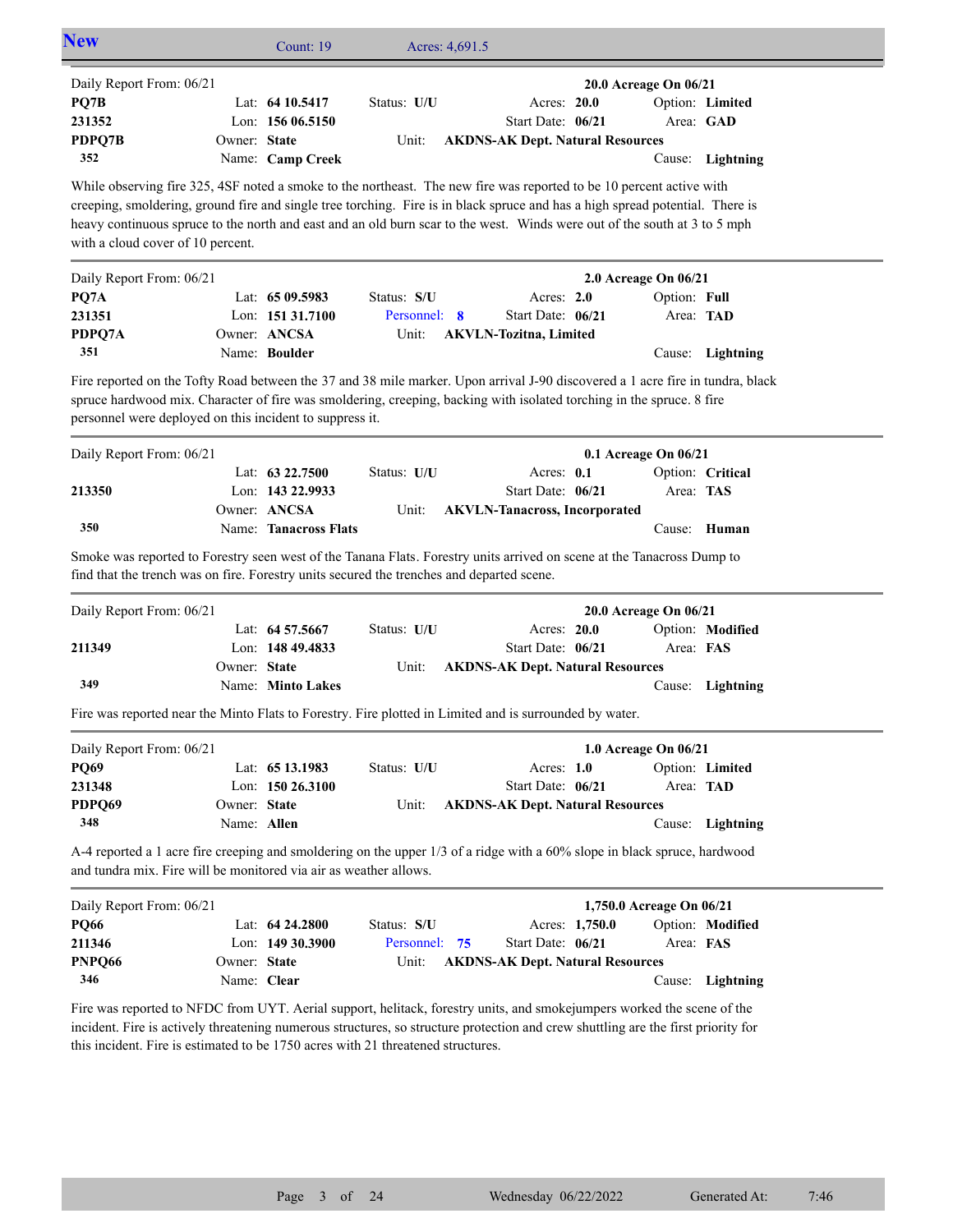| <b>New</b>                                                  |              | Count: 19                        | Acres: 4,691.5 |                                                                                                                                                                                                                                                         |                                      |                  |
|-------------------------------------------------------------|--------------|----------------------------------|----------------|---------------------------------------------------------------------------------------------------------------------------------------------------------------------------------------------------------------------------------------------------------|--------------------------------------|------------------|
| Daily Report From: 06/21                                    |              |                                  |                |                                                                                                                                                                                                                                                         | 1,500.0 Acreage On 06/21             |                  |
| <b>PQ64</b>                                                 |              | Lat: 65 16.5417                  | Status: U/U    | Acres: 1,500.0                                                                                                                                                                                                                                          |                                      | Option: Limited  |
| PDPQ64                                                      | Owner: BLM   | Lon: 155 05.6817                 | Unit:          | Start Date: 06/21<br><b>AKCYD-Central Yukon Field Office</b>                                                                                                                                                                                            |                                      | Area: GAD        |
| 344                                                         |              | Name: Radio Creek                |                |                                                                                                                                                                                                                                                         |                                      | Cause: Lightning |
|                                                             |              |                                  |                | At 1555 AA-5WJ reconnoitered modus points east of Dulbatna Mountain. An active wildfire was found in a valley bottom                                                                                                                                    |                                      |                  |
|                                                             |              |                                  |                | and estimated at 299 acres. Winds out of the south were pushing spread to the north. Observed fire behavior was reported                                                                                                                                |                                      |                  |
|                                                             |              |                                  |                | as burning in black spruce and tundra, with torching and crowning. It has a high spread potential and there were no nearby<br>values at risk. At 2111, 4SF reported growth at 1500 acres with a behavior of backing, running and crowning. Winds out of |                                      |                  |
|                                                             |              |                                  |                | the southwest at 7 to 10 mph with gusts around 12 mph. There was 50 percent cloud cover with high overcast.                                                                                                                                             |                                      |                  |
| Daily Report From: 06/21                                    |              |                                  |                |                                                                                                                                                                                                                                                         | 31.3 Acreage On 06/21                |                  |
| <b>PQ63</b>                                                 |              | Lat: 64 50.9983                  | Status: U/U    | Acres: 31.3                                                                                                                                                                                                                                             |                                      | Option: Limited  |
|                                                             |              | Lon: 151 01.1517                 |                | Start Date: 06/21                                                                                                                                                                                                                                       |                                      | Area: TAD        |
|                                                             |              | Owner: ANCSA                     | Unit:          | <b>AKDYN-Doyon, Limited</b>                                                                                                                                                                                                                             |                                      |                  |
| 343                                                         |              | Name: Dragon                     |                |                                                                                                                                                                                                                                                         |                                      | Cause: Lightning |
| Fire detected by satellite imagery. Area will be monitored. |              |                                  |                |                                                                                                                                                                                                                                                         |                                      |                  |
| Daily Report From: 06/21                                    |              |                                  |                |                                                                                                                                                                                                                                                         | 204.7 Acreage On 06/21               |                  |
| <b>PQ61</b>                                                 |              | Lat: 64 34,8083                  | Status: U/U    | Acres: 204.7                                                                                                                                                                                                                                            |                                      | Option: Limited  |
|                                                             | Owner: State | Lon: 151 47.3283                 | Unit:          | Start Date: 06/21<br><b>AKDNS-AK Dept. Natural Resources</b>                                                                                                                                                                                            |                                      | Area: TAD        |
| 342                                                         |              | Name: Dinosaur                   |                |                                                                                                                                                                                                                                                         |                                      | Cause: Lightning |
|                                                             |              |                                  |                | Fire first spotted by an Alaska State Troopers helicopter and confirmed by satellite imagery. Area will be monitored.                                                                                                                                   |                                      |                  |
|                                                             |              |                                  |                |                                                                                                                                                                                                                                                         |                                      |                  |
| Daily Report From: 06/21<br><b>PQ60</b>                     |              | Lat: 65 29.3967                  | Status: S/U    | Acres: 6.2                                                                                                                                                                                                                                              | 6.2 Acreage On 06/21<br>Option: Full |                  |
|                                                             |              | Lon: 144 32.9467                 | Personnel: 10  | Start Date: 06/21                                                                                                                                                                                                                                       |                                      | Area: UYD        |
|                                                             | Owner: State |                                  | Unit:          | <b>AKDNS-AK Dept. Natural Resources</b>                                                                                                                                                                                                                 |                                      |                  |
| 341                                                         |              | Name: Portage                    |                |                                                                                                                                                                                                                                                         |                                      | Cause: Lightning |
| Operations will continue.                                   |              |                                  |                | Fire first sized up as a .25 acre fire burning in spruce. A squad of the Entiat Crew were flown in to suppress the fire.                                                                                                                                |                                      |                  |
| Daily Report From: 06/21                                    |              |                                  |                |                                                                                                                                                                                                                                                         | 178.7 Acreage On 06/21               |                  |
| PQ6V                                                        |              | Lat: 67 15.4583                  | Status: U/U    | Acres: 178.7                                                                                                                                                                                                                                            |                                      | Option: Limited  |
|                                                             |              | Lon: $14841.4550$                |                | Start Date: 06/21                                                                                                                                                                                                                                       |                                      | Area: UYD        |
|                                                             | Owner: State |                                  | Unit:          | <b>AKDNS-AK Dept. Natural Resources</b>                                                                                                                                                                                                                 |                                      |                  |
| 340                                                         |              | Name: North Fork                 |                |                                                                                                                                                                                                                                                         |                                      | Cause: Lightning |
|                                                             |              |                                  |                | 11N reported a fire during a reconnaissance flight. Size was updated from recent satellite imagery.                                                                                                                                                     |                                      |                  |
| Daily Report From: 06/21                                    |              |                                  |                |                                                                                                                                                                                                                                                         | 1.0 Acreage On 06/21                 |                  |
| PQ6U                                                        |              | Lat: 67 51.5633                  | Status: U/U    | Acres: 1.0                                                                                                                                                                                                                                              |                                      | Option: Limited  |
|                                                             |              | Lon: 144 11.2133<br>Owner: USFWS | Unit:          | Start Date: 06/21<br><b>AKARR-Arctic National Wildlife Refuge</b>                                                                                                                                                                                       |                                      | Area: UYD        |
| 339                                                         |              | Name: Koness                     |                |                                                                                                                                                                                                                                                         |                                      | Cause: Lightning |
|                                                             |              |                                  |                | This fire appeared as a VIIRS thermal spot from satellite imagery. Fire personnel were unable to view the fire area today.                                                                                                                              |                                      |                  |
| Daily Report From: 06/21                                    |              |                                  |                |                                                                                                                                                                                                                                                         |                                      |                  |
| PQ6S                                                        |              | Lat: $6135.6400$                 | Status: U/U    | Acres: 0.1                                                                                                                                                                                                                                              | 0.1 Acreage On 06/21                 | Option: Critical |
| 201338                                                      |              | Lon: 149 45.7700                 |                | Start Date: 06/21                                                                                                                                                                                                                                       |                                      | Area: MSS        |
| PNPQ6S                                                      |              | Owner: Private                   | Unit:          | <b>AKPRI-Private</b>                                                                                                                                                                                                                                    |                                      |                  |
| 338                                                         |              | Name: Corn Street                |                |                                                                                                                                                                                                                                                         |                                      | Cause: Human     |
|                                                             |              |                                  |                | Matcom toned out a debris pile that had escaped. Forestry personnel checked the fire for heat and smoke and found none.                                                                                                                                 |                                      |                  |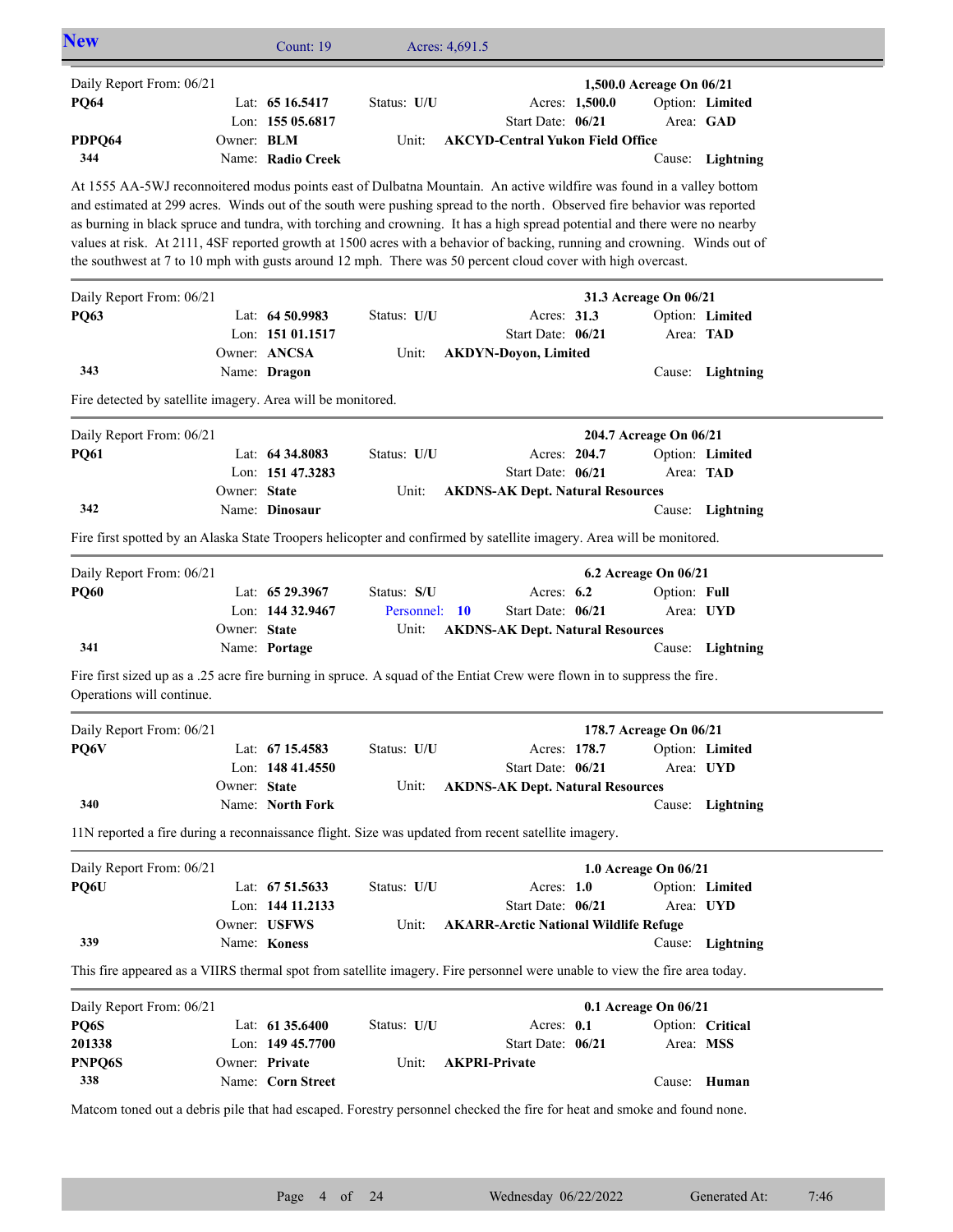| <b>New</b>                                                                                                                                                                                                                                              |                   | Count: 19           |             | Acres: 4,691.5                                               |              |                        |                  |
|---------------------------------------------------------------------------------------------------------------------------------------------------------------------------------------------------------------------------------------------------------|-------------------|---------------------|-------------|--------------------------------------------------------------|--------------|------------------------|------------------|
| Daily Report From: 06/21                                                                                                                                                                                                                                |                   |                     |             |                                                              |              | 1.0 Acreage On 06/21   |                  |
| PQ6R                                                                                                                                                                                                                                                    |                   | Lat: $6601.9683$    | Status: U/U | Acres: 1.0                                                   |              |                        | Option: Limited  |
|                                                                                                                                                                                                                                                         | Owner: BLM        | Lon: 150 46.8000    | Unit:       | Start Date: 06/21<br><b>AKCYD-Central Yukon Field Office</b> |              | Area: TAD              |                  |
| 337                                                                                                                                                                                                                                                     | Name: Ray         |                     |             |                                                              |              |                        | Cause: Lightning |
| Originally reported by H-5AE, this fire is 1 acre. Primary fuel type is black spruce, and observed fire behavior was creeping                                                                                                                           |                   |                     |             |                                                              |              |                        |                  |
| and isolated torching. Area will be monitored via aircraft as conditions allow.                                                                                                                                                                         |                   |                     |             |                                                              |              |                        |                  |
| Daily Report From: 06/21                                                                                                                                                                                                                                |                   |                     |             |                                                              |              | 364.2 Acreage On 06/21 |                  |
| PQ6L                                                                                                                                                                                                                                                    |                   | Lat: 66 52.3182     | Status: U/U |                                                              | Acres: 364.2 |                        | Option: Limited  |
|                                                                                                                                                                                                                                                         |                   | Lon: 150 31.2840    |             | Start Date: 06/21                                            |              |                        | Area: UYD        |
| PDPQ6L                                                                                                                                                                                                                                                  | Owner: BLM        |                     | Unit:       | <b>AKCYD-Central Yukon Field Office</b>                      |              |                        |                  |
| 336                                                                                                                                                                                                                                                     |                   | Name: Douglas       |             |                                                              |              |                        | Cause: Lightning |
| 11N reported this fire during a reconnaissance flight. They observed fire activity as smoldering and creeping, with flame<br>lengths of 3 feet. 30% of the perimeter was actively burning. Area will be monitored.                                      |                   |                     |             |                                                              |              |                        |                  |
| Daily Report From: 06/21                                                                                                                                                                                                                                |                   |                     |             |                                                              |              | 157.3 Acreage On 06/21 |                  |
| PQ6E                                                                                                                                                                                                                                                    |                   | Lat: $6415.6917$    | Status: U/U |                                                              | Acres: 157.3 |                        | Option: Limited  |
| 231335                                                                                                                                                                                                                                                  |                   | Lon: 154 53.1183    |             | Start Date: 06/21                                            |              | Area: TAD              |                  |
| <b>PDPQ6E</b>                                                                                                                                                                                                                                           | Owner: State      |                     | Unit:       | <b>AKDNS-AK Dept. Natural Resources</b>                      |              |                        |                  |
| 335                                                                                                                                                                                                                                                     |                   | Name: Donut         |             |                                                              |              |                        | Cause: Lightning |
| Zone aircraft 4SF observed the fire and reported a 50 acre size. It was smoldering, creeping, and backing in spruce hardwood<br>mix. Size was later increased due to more recent satellite imagery. Area will be monitored.<br>Daily Report From: 06/21 |                   |                     |             |                                                              |              | 9.5 Acreage On 06/21   |                  |
| <b>PQ56</b>                                                                                                                                                                                                                                             |                   | Lat: 67 29.3983     | Status: U/U | Acres: 9.5                                                   |              |                        | Option: Limited  |
|                                                                                                                                                                                                                                                         |                   | Lon: 150 53.9050    |             | Start Date: 06/21                                            |              | Area: TAD              |                  |
| PDPQ56<br>334                                                                                                                                                                                                                                           | Owner: NPS        | Name: Wormy         | Unit:       | <b>AKGAP-Gates of the Arctic National Park and Preserve</b>  |              |                        | Cause: Lightning |
|                                                                                                                                                                                                                                                         |                   |                     |             |                                                              |              |                        |                  |
| Fire reported by general aviation aircraft and later confirmed by satellite imagery. Fire will be monitored from the air.                                                                                                                               |                   |                     |             |                                                              |              |                        |                  |
| Daily Report From: 06/21                                                                                                                                                                                                                                |                   |                     |             |                                                              |              | 1.0 Acreage On 06/21   |                  |
| <b>PQ57</b>                                                                                                                                                                                                                                             |                   | Lat: 66 45.9500     | Status: U/U | Acres: $1.0$                                                 |              |                        | Option: Limited  |
|                                                                                                                                                                                                                                                         |                   | Lon: 150 41.7233    |             | Start Date: 06/21                                            |              | Area: UYD              |                  |
| PDPQ57<br>333                                                                                                                                                                                                                                           | Owner: <b>BLM</b> |                     | Unit:       | <b>AKCYD-Central Yukon Field Office</b>                      |              |                        |                  |
|                                                                                                                                                                                                                                                         |                   | Name: Prospect      |             |                                                              |              |                        | Cause: Lightning |
| Fire first reported by Alyeska employees. Alaska Fire Service personnel were unable to observe the fire area due to resource<br>committments elsewhere. Area will be monitored as conditions and resource committments allow.                           |                   |                     |             |                                                              |              |                        |                  |
| Daily Report From: 06/21                                                                                                                                                                                                                                |                   |                     |             |                                                              |              | 443.4 Acreage On 06/21 |                  |
|                                                                                                                                                                                                                                                         |                   |                     | Status: U/U |                                                              | Acres: 443.4 |                        | Option: Limited  |
|                                                                                                                                                                                                                                                         |                   | Lat: 66 52.2000     |             |                                                              |              |                        |                  |
|                                                                                                                                                                                                                                                         |                   | Lon: 149 26.9817    |             | Start Date: 06/21                                            |              |                        | Area: UYD        |
| <b>PQ54</b><br>PDPQ54                                                                                                                                                                                                                                   |                   | Owner: USFWS        | Unit:       | <b>AKYFR-Yukon Flats National Wildlife Refuge</b>            |              |                        |                  |
| 332                                                                                                                                                                                                                                                     |                   | Name: Lansing Creek |             |                                                              |              |                        | Cause: Lightning |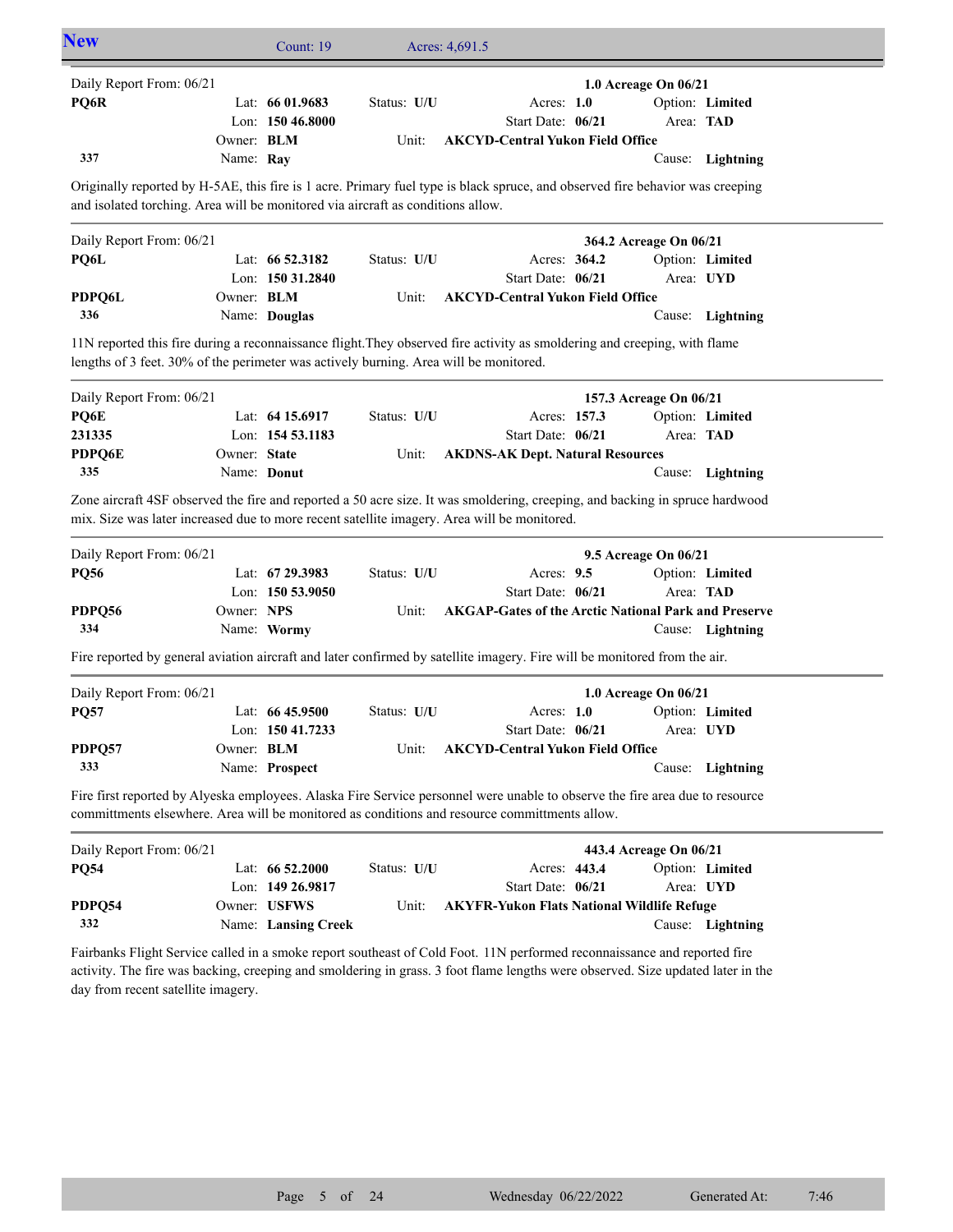| <b>Complexed</b>         |              | Count: $1$         | Acres: $0.1$        |                                         |                          |                 |  |
|--------------------------|--------------|--------------------|---------------------|-----------------------------------------|--------------------------|-----------------|--|
| Daily Report From: 06/21 |              |                    | <b>Lime Complex</b> |                                         | $0.1$ Acreage On $06/21$ |                 |  |
| PQN6                     |              | Lat: $61\,34.2167$ | Status:'omple       | Acres: $0.1$                            |                          | Option: Limited |  |
| 204899                   |              | Lon: $15800.3833$  |                     | Start Date: $06/16$                     | Area: SWS                |                 |  |
| PNPON <sub>6</sub>       | Owner: State |                    | Unit:               | <b>AKDNS-AK Dept. Natural Resources</b> |                          |                 |  |
| 899                      |              | Name: Lime Complex |                     |                                         | Cause:                   | Human           |  |

Alaska Black IMT2 (IC Sanford). Fires 205 and 239/240 had active surface fire within the black spruce and tundra with torching and short-range spotting. The fire had up to 4 miles of growth to the Southeast by the end of the burn period. Approximately 121 fire line resources are assigned to the complex including {2} Type 1 hand crews (Pioneer Peak and Winema) and various overhead.  ${1}$  Type 2IA hand crew (Gannett Glacier) is also assigned to the complex. These resources continue to identify and validate known sites that require defensive action and initiate structure protection measures, as needed. Unaweep conducted a successful burnout operation to address point protection concerns spotted by aerial reconnaissance at Pebble mine. Fires are being assessed daily by aerial surveillance or satellite imagery or ground reconnaissance. Aniak staging is in place to support current and future resources assigned to the complex. Plans for a small staging area out of Illiamna to support fires 239/240 and 205.

Total acres reported for the 18 fires is 484,720

- 189 Nushagak River
- 190 South Lime Lake / 228 Swift River\*
- 197 Gagarhah River / 198 Stony River\*
- 205 Upper Talarik
- 206 Aghaluk Mountain
- 207 Maka Creek
- 216 Telaquana River
- 239 Pike Creek/ 240 Koktuli River\*
- 244 Door Mountain
- 245 Kiknik / 246 Titnuk Creek\*
- 247 Dummy Creek
- 273 Door Creek
- \* fires have burned together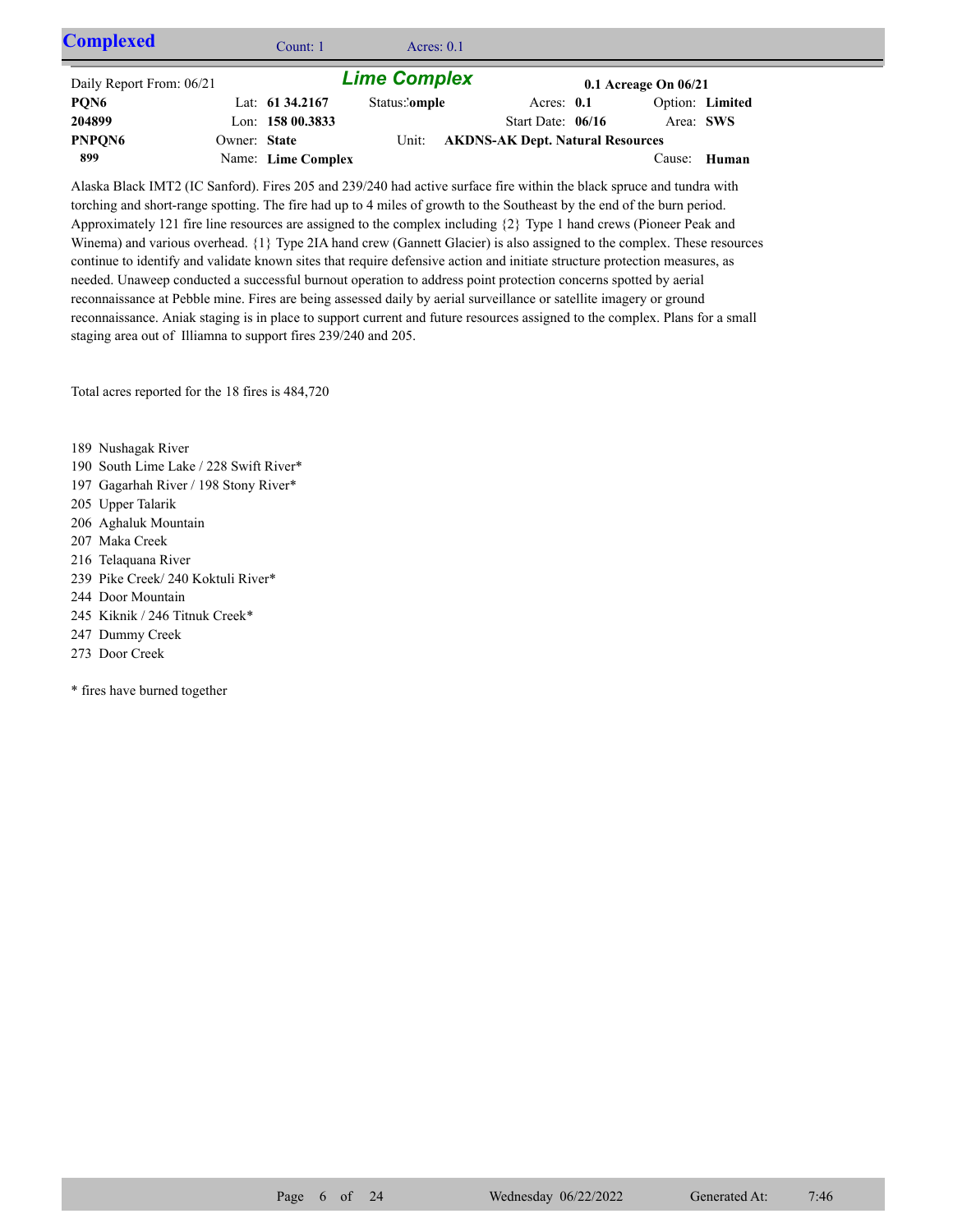| <b>Staffed</b>                                                                                                                                                                                                                                                                                     |                          | Count: 13                                                                  | Acres: 380,247.2                         |                                                                                        | Acreage Change: 5,278.1   |                                                                          |
|----------------------------------------------------------------------------------------------------------------------------------------------------------------------------------------------------------------------------------------------------------------------------------------------------|--------------------------|----------------------------------------------------------------------------|------------------------------------------|----------------------------------------------------------------------------------------|---------------------------|--------------------------------------------------------------------------|
| Daily Report From: 06/21<br>PQ5F<br>231327<br>PDPQ5F<br>327                                                                                                                                                                                                                                        | Owner: State             | Lat: $6501.2083$<br>Lon: 150 17.4133<br>Name: Hutlinana                    | Status: S/U<br>Personnel: 8<br>Unit:     | Acres: 300.0<br>Start Date: 06/20<br><b>AKDNS-AK Dept. Natural Resources</b>           | Option: Full<br>Area: TAD | 220.0 Acreage Change Since 06/20<br>Cause: Lightning                     |
| Tankers, firebosses, and helicopters assisted firefighters in control efforts. While the fire was quite active, firefighters were<br>successful in checking fire spread in key areas. Firefighters will continue work on the fire through the next operational period.<br>Crews have been ordered. |                          |                                                                            |                                          |                                                                                        |                           |                                                                          |
| Daily Report From: 06/21<br>PQ4C<br>PDPQ4C<br>320                                                                                                                                                                                                                                                  |                          | Lat: 66 07.1317<br>Lon: 151 25.3683<br>Owner: ANCSA<br>Name: Sithylemenkat | Status: S/U<br>28<br>Personnel:<br>Unit: | Acres: 337.2<br>Start Date: 06/20<br><b>AKDYN-Doyon, Limited</b>                       | Option: Full<br>Area: TAD | 187.2 Acreage Change Since 06/20<br>Cause: Lightning                     |
| Vale Interagency Hotshot Crew joined the smokejumpers to continue operations. Very little fire growth occured, and most of<br>the heat is isolated to the right flank in spruce. There is extensive saw work to be done, and extensive mop up will have to be<br>completed before demobilization.  |                          |                                                                            |                                          |                                                                                        |                           |                                                                          |
| Daily Report From: 06/21<br>PQ3U<br>232319<br>PDPQ3U<br>319<br>2 engines arrived in the afternoon. Air support assisted firefighting efforts, and the Type 3 Incident Management Team is                                                                                                           | Owner: BLM<br>Name: Fish | Lat: 66 33.5983<br>Lon: 150 49.7583                                        | Status: S/U<br>Personnel: 16<br>Unit:    | Acres: 165.5<br>Start Date: 06/20<br><b>AKCYD-Central Yukon Field Office</b>           | Area: TAD                 | -334.5 Acreage Change Since 06/20<br>Option: Limited<br>Cause: Lightning |
| scheduled to take command 6/22.                                                                                                                                                                                                                                                                    |                          |                                                                            |                                          |                                                                                        |                           |                                                                          |
| Daily Report From: 06/21<br>PQ3D<br>231314<br>PDPQ3D<br>314                                                                                                                                                                                                                                        | Owner: State             | Lat: 64 52.8000<br>Lon: 151 29.9400<br>Name: Vachon                        | Status: S/C<br>Personnel: 8<br>Unit:     | Acres: 94.0<br>Start Date: 06/19<br><b>AKDNS-AK Dept. Natural Resources</b>            | Area: TAD                 | 44.0 Acreage Change Since 06/20<br>Option: Limited<br>Cause: Lightning   |
| Personnel conducted a small burn out operation, to clear fuels away from a helispot. Firefighters continue to work on<br>extinguishing the fire and there is no tentative demobilization day.                                                                                                      |                          |                                                                            |                                          |                                                                                        |                           |                                                                          |
| Daily Report From: 06/21<br><b>PQ29</b><br>PNPQ29                                                                                                                                                                                                                                                  |                          | Lat: 63 12.5850<br>Lon: 161 53.2867<br>Owner: USFWS                        | Status: S/U<br>Personnel: 12<br>Unit:    | Acres: 299.0<br>Start Date: 06/19<br><b>AKYDR-Yukon Delta National Wildlife Refuge</b> |                           | No Acreage Change Since 06/20<br>Option: Limited<br>Area: GAD            |
| 313<br>Smokjumpers continue to work the fire, finding only one smoke. Plans are being made for 6/22 afternoon demobilization.                                                                                                                                                                      |                          | Name: Nunavulnuk River                                                     |                                          |                                                                                        |                           | Cause: Lightning                                                         |
| Daily Report From: 06/21<br>PQV8<br>PDPQV8                                                                                                                                                                                                                                                         | Owner: BLM               | Lat: 67 06.2883<br>Lon: 147 50.5017                                        | Status: S/U<br>Personnel: 8<br>Unit:     | Acres: 429.9<br>Start Date: 06/17<br><b>AKCYD-Central Yukon Field Office</b>           | Area: UYD                 | No Acreage Change Since 06/20<br>Option: Limited                         |
| 294<br>Size updated from recent satellite imagery. Personnel on the cabin protection mission. The plan for the next operational<br>period involves the testing of the structure protection equipment, and final checks before planned demobilization later in the<br>day.                          |                          | Name: Schilling Creek                                                      |                                          |                                                                                        |                           | Cause: Lightning                                                         |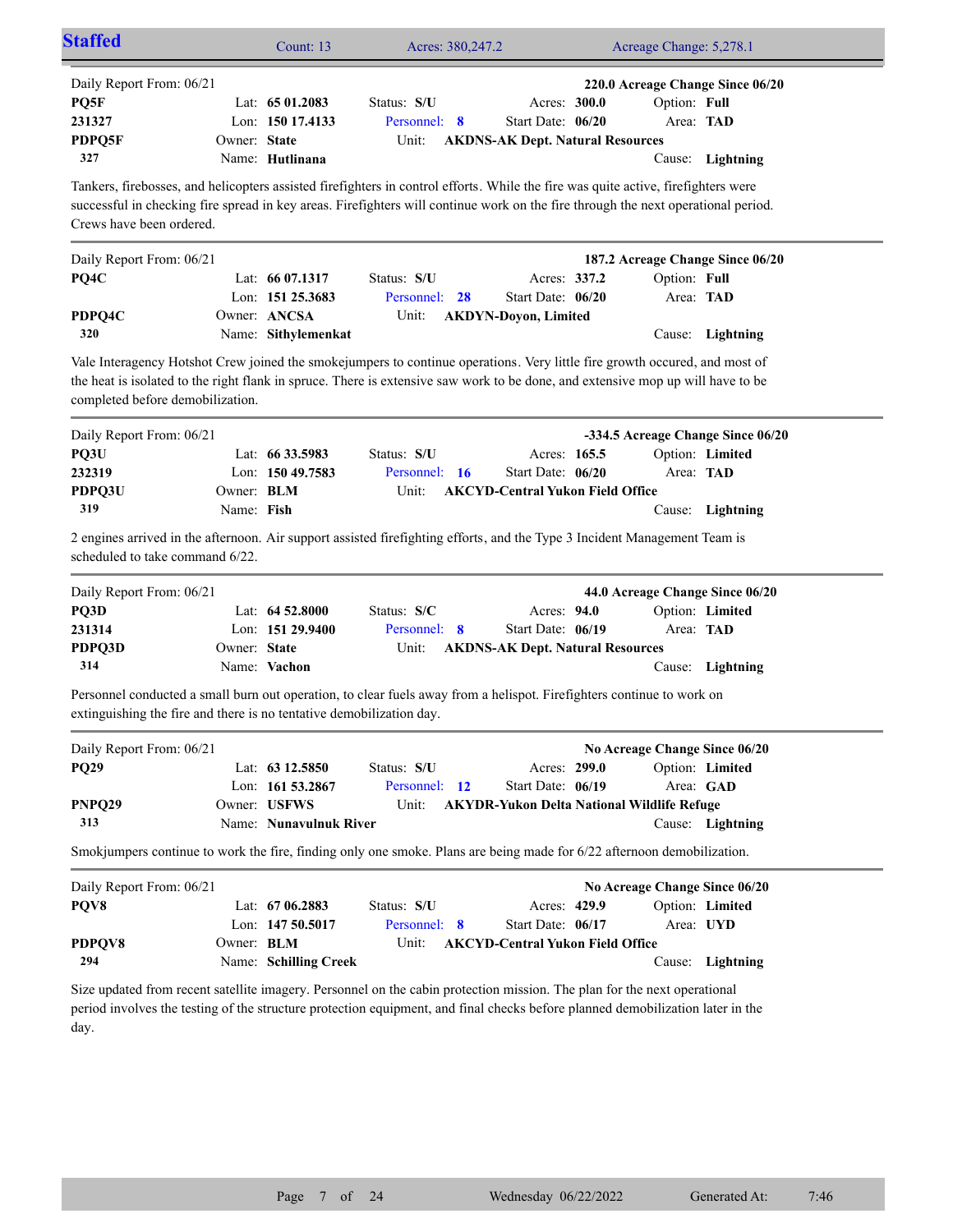|                                                                                          |              | Count: 13                       | Acres: 380,247.2                                                                                                                                                                                                                                        |                                                   |                  | Acreage Change: 5,278.1 |                                    |
|------------------------------------------------------------------------------------------|--------------|---------------------------------|---------------------------------------------------------------------------------------------------------------------------------------------------------------------------------------------------------------------------------------------------------|---------------------------------------------------|------------------|-------------------------|------------------------------------|
| Daily Report From: 06/21                                                                 |              |                                 |                                                                                                                                                                                                                                                         |                                                   |                  |                         | No Acreage Change Since 06/20      |
| PQM2                                                                                     |              | Lat: $6509.4667$                | Status: S/U                                                                                                                                                                                                                                             | Acres: 64.1                                       |                  | Option: Full            |                                    |
| 211284                                                                                   |              | Lon: 148 12.6833                | Personnel: 50                                                                                                                                                                                                                                           | Start Date: 06/15                                 |                  | Area: FAS               |                                    |
| PNPQM2                                                                                   | Owner: State |                                 | Unit:                                                                                                                                                                                                                                                   | <b>AKDNS-AK Dept. Natural Resources</b>           |                  |                         |                                    |
| 284                                                                                      |              | Name: Aggie Creek               |                                                                                                                                                                                                                                                         |                                                   |                  |                         | Cause: Lightning                   |
| perimeter was barely active, leaving mostly interior heat.                               |              |                                 | Fire suppression efforts continued today while most resources were released from the incident to respond to fire 346. The fire                                                                                                                          |                                                   |                  |                         |                                    |
| Daily Report From: 06/21                                                                 |              |                                 |                                                                                                                                                                                                                                                         |                                                   |                  |                         | No Acreage Change Since 06/20      |
| PP3C                                                                                     |              | Lat: $6617.0400$                | Status: S/U                                                                                                                                                                                                                                             | Acres: 88.0                                       |                  |                         | Option: Modified                   |
| 232252                                                                                   |              | Lon: $15406.8217$               | Personnel:<br>- 26                                                                                                                                                                                                                                      | Start Date: 06/09                                 |                  | Area: TAD               |                                    |
| PDPP3C                                                                                   |              | Owner: ANCSA                    | Unit:                                                                                                                                                                                                                                                   | <b>AKDYN-Doyon, Limited</b>                       |                  |                         |                                    |
| 252                                                                                      |              | Name: Batztoa Lake              |                                                                                                                                                                                                                                                         |                                                   |                  |                         | Cause: Lightning                   |
|                                                                                          |              |                                 | Vale Interagency Hotshot Crew demobilized from this fire and were reassigned. Other resources are scheduled to demobilize                                                                                                                               |                                                   |                  |                         |                                    |
| 6/22.                                                                                    |              |                                 |                                                                                                                                                                                                                                                         |                                                   |                  |                         |                                    |
| Daily Report From: 06/21                                                                 |              |                                 |                                                                                                                                                                                                                                                         |                                                   |                  |                         | 4,582.1 Acreage Change Since 06/20 |
|                                                                                          |              | Lat: $59\,53.7000$              | Status: S/U                                                                                                                                                                                                                                             |                                                   | Acres: 71,821.1  |                         | Option: Limited                    |
| 204240                                                                                   |              | Lon: 156 05.4833                | Personnel: 8                                                                                                                                                                                                                                            | Start Date: 06/08                                 |                  | Area: SWS               |                                    |
|                                                                                          | Owner: State |                                 | Unit:                                                                                                                                                                                                                                                   | <b>AKDNS-AK Dept. Natural Resources</b>           |                  |                         |                                    |
| 240                                                                                      |              | Name: Koktuli River             |                                                                                                                                                                                                                                                         |                                                   |                  |                         | Cause: Lightning                   |
|                                                                                          |              |                                 |                                                                                                                                                                                                                                                         |                                                   |                  |                         |                                    |
| activity.                                                                                |              |                                 | Gusty winds have picked up fire activity on this fire. The fire made a 3-4 mile run today. Most activity was along the<br>southern portion of the fire, however, there is a portion of the northern perimeter that was experiencing an increase in fire |                                                   |                  |                         |                                    |
|                                                                                          |              |                                 |                                                                                                                                                                                                                                                         |                                                   |                  |                         |                                    |
|                                                                                          |              |                                 |                                                                                                                                                                                                                                                         |                                                   |                  |                         | No Acreage Change Since 06/20      |
|                                                                                          |              | Lat: $63\,17.6033$              | Status: S/U                                                                                                                                                                                                                                             |                                                   | Acres: 22,945.1  | Option: Full            |                                    |
|                                                                                          |              | Lon: 154 44.0233                | Personnel: 6                                                                                                                                                                                                                                            | Start Date: 06/07                                 |                  | Area: SWS               |                                    |
|                                                                                          | Owner: State |                                 | Unit:                                                                                                                                                                                                                                                   | <b>AKDNS-AK Dept. Natural Resources</b>           |                  |                         |                                    |
| Daily Report From: 06/21<br>PP9N<br>204220<br>PNPP9N<br>220                              |              | Name: Submarine Creek           |                                                                                                                                                                                                                                                         |                                                   |                  |                         | Cause: Lightning                   |
|                                                                                          |              |                                 | The Yukon Crew demobilized this morning. Other personnel continued to grid and evaluate needs for hazard tree removal.                                                                                                                                  |                                                   |                  |                         |                                    |
|                                                                                          |              |                                 | N377PA flew the fire this afternoon. Fire showed activity on the eastern perimeter, running through spruce stringers with                                                                                                                               |                                                   |                  |                         |                                    |
|                                                                                          |              |                                 |                                                                                                                                                                                                                                                         |                                                   |                  |                         |                                    |
| 3-20ft flame lengths. There are no immediate values at risk.<br>Daily Report From: 06/21 |              |                                 |                                                                                                                                                                                                                                                         |                                                   |                  |                         | No Acreage Change Since 06/20      |
|                                                                                          |              | Lat: 61 34.2167                 | Status: S/U                                                                                                                                                                                                                                             |                                                   | Acres: 114,502.0 |                         | Option: Limited                    |
|                                                                                          |              | Lon: 158 00.3833                | Personnel: 37                                                                                                                                                                                                                                           | Start Date: 06/06                                 |                  | Area: SWS               |                                    |
|                                                                                          | Owner: State |                                 | Unit:                                                                                                                                                                                                                                                   | <b>AKDNS-AK Dept. Natural Resources</b>           |                  |                         |                                    |
| 206                                                                                      |              | Name: Aghaluk Mountain          |                                                                                                                                                                                                                                                         |                                                   |                  |                         | Cause: Lightning                   |
| PP6W<br>204206<br><b>PNPP6W</b>                                                          |              |                                 | Crews continued assessment of structures and continued point protection actions                                                                                                                                                                         |                                                   |                  |                         |                                    |
|                                                                                          |              |                                 |                                                                                                                                                                                                                                                         |                                                   |                  |                         |                                    |
| Daily Report From: 06/21                                                                 |              | Lat: 59 56.6666                 | Status: S/U                                                                                                                                                                                                                                             | Acres: 2,441.7                                    |                  | Option: Full            | 406.7 Acreage Change Since 06/17   |
|                                                                                          |              | Lon: $15516.5000$               | Personnel: 10                                                                                                                                                                                                                                           | Start Date: 06/06                                 |                  | Area: SWS               |                                    |
|                                                                                          | Owner: State |                                 | Unit:                                                                                                                                                                                                                                                   |                                                   |                  |                         |                                    |
| 204205<br>205                                                                            |              | Name: Upper Talarik             |                                                                                                                                                                                                                                                         | <b>AKDNS-AK Dept. Natural Resources</b>           |                  |                         | Cause: Lightning                   |
|                                                                                          |              |                                 | Unaweep assigned to this fire. Completed a burnout operation to create defensible space are pebble mine.                                                                                                                                                |                                                   |                  |                         |                                    |
|                                                                                          |              |                                 |                                                                                                                                                                                                                                                         |                                                   |                  |                         |                                    |
| Daily Report From: 06/21                                                                 |              |                                 |                                                                                                                                                                                                                                                         |                                                   |                  |                         | 172.6 Acreage Change Since 06/20   |
| PN6K                                                                                     |              | Lat: $62\,21.9500$              | Status: S/U                                                                                                                                                                                                                                             |                                                   | Acres: 166,759.6 |                         | Option: Limited                    |
| 232160                                                                                   |              | Lon: 162 47.9633                | Personnel: 129                                                                                                                                                                                                                                          | Start Date: 05/31                                 |                  | Area: GAD               |                                    |
| PDPN6K<br>160                                                                            |              | Owner: USFWS<br>Name: East Fork | Unit:                                                                                                                                                                                                                                                   | <b>AKYDR-Yukon Delta National Wildlife Refuge</b> |                  |                         | Cause: Lightning                   |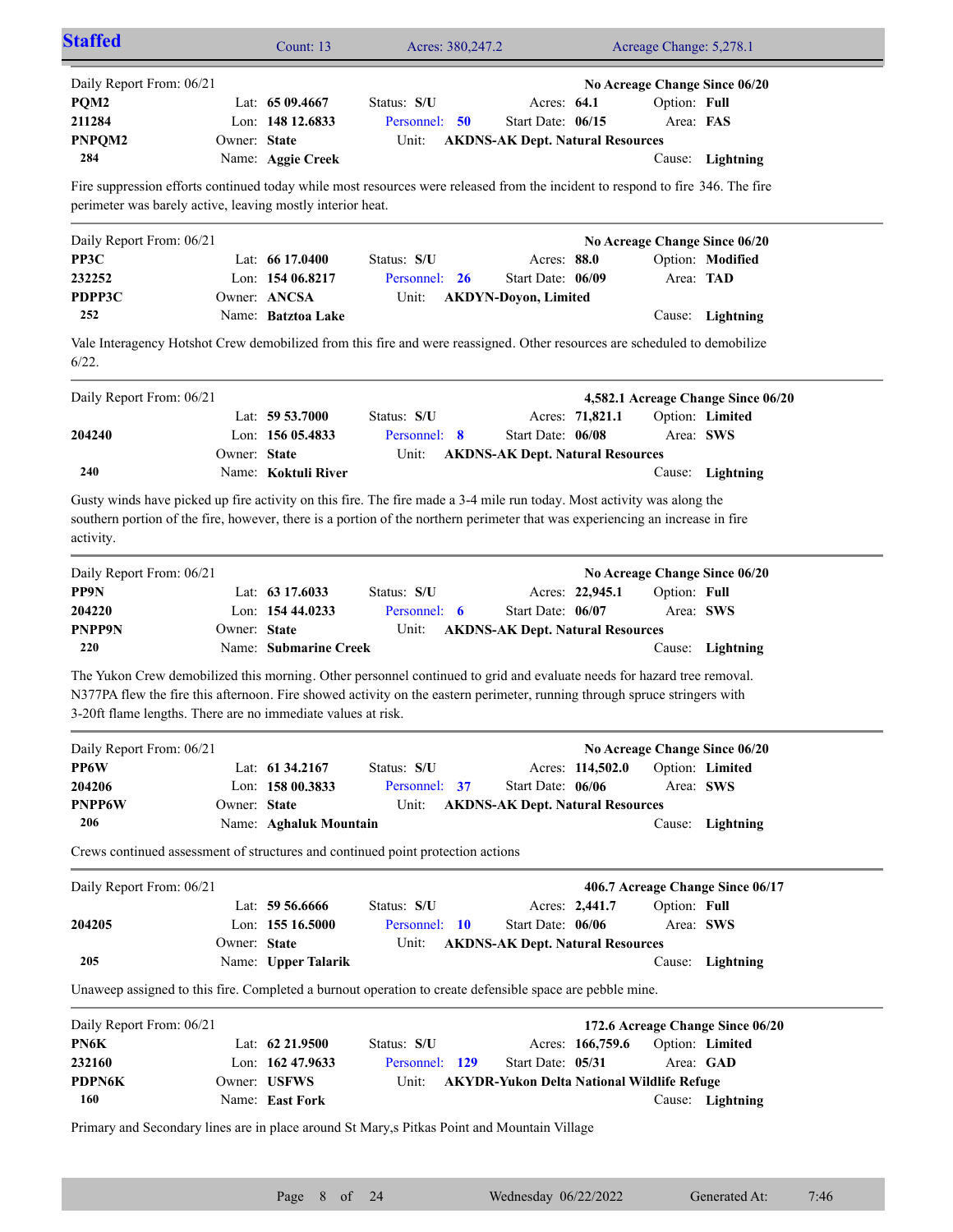| <b>Monitor</b>                                                 |                   | Count: $101$        |             | Acres: 763,294.3                                                                                                                                                                                                    | Acreage Change: 40,642.4        |                  |
|----------------------------------------------------------------|-------------------|---------------------|-------------|---------------------------------------------------------------------------------------------------------------------------------------------------------------------------------------------------------------------|---------------------------------|------------------|
| updated.                                                       |                   |                     |             | These fires are currently in monitor status. Monitoring schedules are based on defined timeframes, but are<br>dependent on available resources, and weather conditions. When monitoring occurs, information will be |                                 |                  |
| Last Report: 06/20                                             |                   |                     |             |                                                                                                                                                                                                                     | 1.0 Acreage On 06/20            |                  |
| PQ5L                                                           |                   | Lat: $6618.9983$    | Status: U/U | Acres: $1.0$                                                                                                                                                                                                        |                                 | Option: Limited  |
|                                                                |                   | Lon: $15030.9067$   |             | Start Date: 06/20                                                                                                                                                                                                   | Area: TAD                       |                  |
| PDPQ5L                                                         | Owner: <b>BLM</b> |                     | Unit:       | <b>AKCYD-Central Yukon Field Office</b>                                                                                                                                                                             |                                 |                  |
| 331                                                            | Name: Basin       |                     |             |                                                                                                                                                                                                                     | Cause:                          | Lightning        |
| Daily Report From: 06/21                                       |                   |                     |             |                                                                                                                                                                                                                     | 25.9 Acreage Change Since 06/20 |                  |
| PQ5H                                                           |                   | Lat: 67 51.5350     | Status: U/U | Acres: 26.9                                                                                                                                                                                                         |                                 | Option: Limited  |
|                                                                |                   | Lon: 149 49.4767    |             | Start Date: 06/20                                                                                                                                                                                                   |                                 | Area: UYD        |
| PDPQ5H                                                         | Owner: <b>BLM</b> |                     | Unit:       | <b>AKCYD-Central Yukon Field Office</b>                                                                                                                                                                             |                                 |                  |
| 330                                                            |                   | Name: Snowden       |             |                                                                                                                                                                                                                     |                                 | Cause: Lightning |
| Size updated from recent satellite imagery.                    |                   |                     |             |                                                                                                                                                                                                                     |                                 |                  |
| Last Report: 06/20                                             |                   |                     |             |                                                                                                                                                                                                                     | 8.0 Acreage On 06/20            |                  |
| PQ5G                                                           |                   | Lat: $6531.6650$    | Status: U/U | Acres: 8.0                                                                                                                                                                                                          |                                 | Option: Limited  |
|                                                                |                   | Lon: 159 16.4767    |             | Start Date: 06/20                                                                                                                                                                                                   |                                 | Area: GAD        |
| PDPQ5G                                                         | Owner: BLM        |                     | Unit:       | <b>AKADD-Anchorage Field Office</b>                                                                                                                                                                                 |                                 |                  |
| 329                                                            |                   | Name: Tagagawik 2   |             |                                                                                                                                                                                                                     |                                 | Cause: Lightning |
| Last Report: 06/20                                             |                   |                     |             |                                                                                                                                                                                                                     | 15.0 Acreage On 06/20           |                  |
| PQ5E                                                           |                   | Lat: $6531.6600$    | Status: U/U | Acres: 15.0                                                                                                                                                                                                         |                                 | Option: Limited  |
|                                                                |                   | Lon: $15916.5300$   |             | Start Date: 06/20                                                                                                                                                                                                   |                                 | Area: GAD        |
| PDPQ5E                                                         | Owner: BLM        |                     | Unit:       | <b>AKADD-Anchorage Field Office</b>                                                                                                                                                                                 |                                 |                  |
| 328                                                            |                   | Name: Tagagawik 1   |             |                                                                                                                                                                                                                     |                                 | Cause: Lightning |
| Daily Report From: 06/21                                       |                   |                     |             |                                                                                                                                                                                                                     | 3.0 Acreage Change Since 06/20  |                  |
| <b>PQ49</b>                                                    |                   | Lat: $6359.4000$    | Status: U/U | Acres: 10.0                                                                                                                                                                                                         |                                 | Option: Limited  |
|                                                                |                   | Lon: 156 55.7167    |             | Start Date: 06/20                                                                                                                                                                                                   |                                 | Area: GAD        |
| PDPQ49                                                         | Owner: State      |                     | Unit:       | <b>AKDNS-AK Dept. Natural Resources</b>                                                                                                                                                                             |                                 |                  |
| 325                                                            |                   | Name: Galatea Creek |             |                                                                                                                                                                                                                     |                                 | Cause: Lightning |
|                                                                |                   |                     |             | During a recon, AA-5WJ reported the fire to be 10 acres, smoldering and creeping in spruce.                                                                                                                         |                                 |                  |
| Daily Report From: 06/21                                       |                   |                     |             |                                                                                                                                                                                                                     | 3.0 Acreage Change Since 06/20  |                  |
| <b>PQ48</b>                                                    |                   | Lat: 64 38.0400     | Status: U/U | Acres: 5.0                                                                                                                                                                                                          |                                 | Option: Limited  |
|                                                                |                   | Lon: 157 37.5717    |             | Start Date: 06/20                                                                                                                                                                                                   | Area: GAD                       |                  |
| PDPQ48                                                         |                   | Owner: ANCSA        | Unit:       | <b>AKDYN-Doyon, Limited</b>                                                                                                                                                                                         |                                 |                  |
| 324                                                            |                   | Name: Happy Slough  |             |                                                                                                                                                                                                                     |                                 | Cause: Lightning |
| AA-5WJ reported the fire to be 5 acres, with no smoke showing. |                   |                     |             |                                                                                                                                                                                                                     |                                 |                  |
| Daily Report From: 06/21                                       |                   |                     |             |                                                                                                                                                                                                                     | 29.0 Acreage Change Since 06/20 |                  |
| <b>PQ47</b>                                                    |                   | Lat: $64\,34.1800$  | Status: U/U | Acres: 30.0                                                                                                                                                                                                         |                                 | Option: Limited  |
|                                                                |                   | Lon: 157 30.1800    |             | Start Date: 06/20                                                                                                                                                                                                   | Area: GAD                       |                  |
| PDPQ47<br>323                                                  |                   | Owner: USFWS        | Unit:       | <b>AKINR-Innoko National Wildlife Refuge</b>                                                                                                                                                                        |                                 |                  |
|                                                                |                   | Name: Bishop Creek  |             |                                                                                                                                                                                                                     |                                 | Cause: Lightning |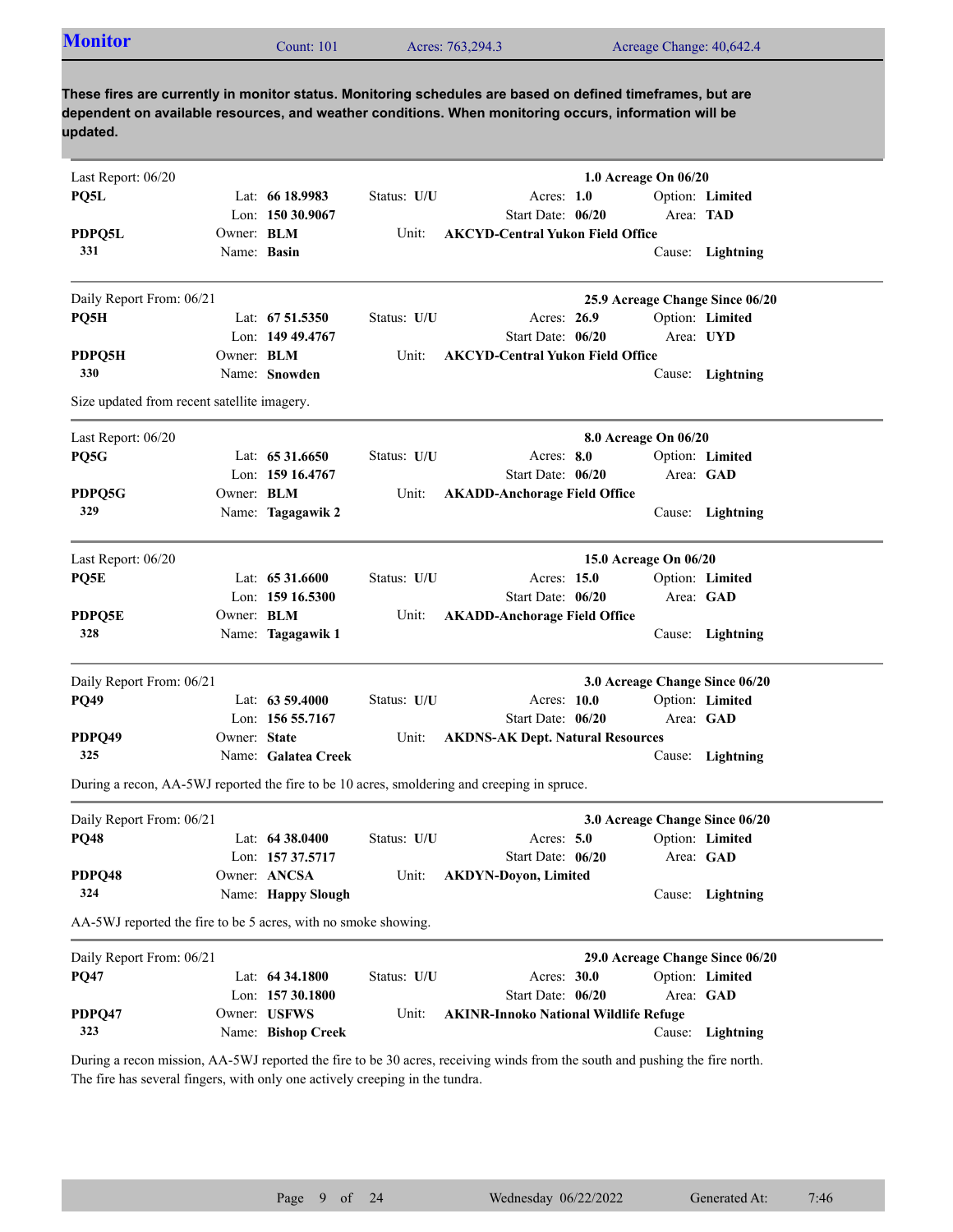| <b>Monitor</b>                                               |                   | Count: 101         |             | Acres: 763,294.3                                                                                                                                                                                                    |                | Acreage Change: 40,642.4 |                                    |
|--------------------------------------------------------------|-------------------|--------------------|-------------|---------------------------------------------------------------------------------------------------------------------------------------------------------------------------------------------------------------------|----------------|--------------------------|------------------------------------|
| updated.                                                     |                   |                    |             | These fires are currently in monitor status. Monitoring schedules are based on defined timeframes, but are<br>dependent on available resources, and weather conditions. When monitoring occurs, information will be |                |                          |                                    |
| Daily Report From: 06/21                                     |                   |                    |             |                                                                                                                                                                                                                     |                |                          | 38.6 Acreage Change Since 06/20    |
| <b>PQ45</b>                                                  |                   | Lat: $655.1508$    | Status: U/U | Acres: 38.7                                                                                                                                                                                                         |                |                          | Option: Limited                    |
|                                                              |                   | Lon: 152 04.5798   |             | Start Date: 06/20                                                                                                                                                                                                   |                | Area: TAD                |                                    |
| PDPQ45                                                       | Owner: BLM        |                    | Unit:       | <b>AKCYD-Central Yukon Field Office</b>                                                                                                                                                                             |                |                          |                                    |
| 322                                                          |                   | Name: Holonada     |             |                                                                                                                                                                                                                     |                |                          | Cause: Lightning                   |
| Size updated later in the day from recent satellite imagery. |                   |                    |             | First observed by zone aircraft 9VS, fire is 3 acres, creeping in tundra and grasses. Fire will be monitored via air and satellite.                                                                                 |                |                          |                                    |
| Last Report: 06/20                                           |                   |                    |             |                                                                                                                                                                                                                     |                | 80.0 Acreage On 06/20    |                                    |
| PQ4K                                                         |                   | Lat: 65 50.0450    | Status: U/U | Acres: 80.0                                                                                                                                                                                                         |                |                          | Option: Limited                    |
|                                                              |                   | Lon: 142 59.4783   |             | Start Date: 06/20                                                                                                                                                                                                   |                |                          | Area: UYD                          |
| PDPQ4K                                                       | Owner: BLM        |                    | Unit:       | <b>AKEID-Eastern Interior Field Office</b>                                                                                                                                                                          |                |                          |                                    |
| 321                                                          | Name: Pack        |                    |             |                                                                                                                                                                                                                     |                |                          | Cause: Lightning                   |
| Daily Report From: 06/21                                     |                   |                    |             |                                                                                                                                                                                                                     |                |                          | 2,523.0 Acreage Change Since 06/20 |
| PQ3V                                                         |                   | Lat: 66 10.7994    | Status: U/U |                                                                                                                                                                                                                     | Acres: 2,524.0 |                          | Option: Limited                    |
|                                                              |                   | Lon: 150 38.3580   |             | Start Date: 06/20                                                                                                                                                                                                   |                | Area: TAD                |                                    |
| PDPQ3V                                                       | Owner: <b>BLM</b> |                    | Unit:       | <b>AKCYD-Central Yukon Field Office</b>                                                                                                                                                                             |                |                          |                                    |
| 318                                                          |                   | Name: Curky        |             |                                                                                                                                                                                                                     |                |                          | Cause: Lightning                   |
| Size updated from recent satellite imagery.                  |                   |                    |             |                                                                                                                                                                                                                     |                |                          |                                    |
| Last Report: 06/19                                           |                   |                    |             |                                                                                                                                                                                                                     |                | 0.1 Acreage On 06/19     |                                    |
| PQ3L                                                         |                   | Lat: 65 36.0900    | Status: U/U | Acres: $0.1$                                                                                                                                                                                                        |                |                          | Option: Limited                    |
| 231317                                                       |                   | Lon: 149 04.0433   |             | Start Date: 06/19                                                                                                                                                                                                   |                | Area: TAD                |                                    |
| PDPQ3L                                                       | Owner: State      |                    | Unit:       | <b>AKDNS-AK Dept. Natural Resources</b>                                                                                                                                                                             |                |                          |                                    |
| 317                                                          |                   | Name: Milepost     |             |                                                                                                                                                                                                                     |                |                          | Cause: Lightning                   |
| Last Report: $06/19$                                         |                   |                    |             |                                                                                                                                                                                                                     |                | 0.1 Acreage On 06/19     |                                    |
| PQ3K                                                         |                   | Lat: 65 05.5600    | Status: U/U | Acres: 0.1                                                                                                                                                                                                          |                |                          | Option: Limited                    |
|                                                              |                   | Lon: 155 33.8467   |             | Start Date: 06/19                                                                                                                                                                                                   |                |                          | Area: GAD                          |
| PDPQ3K                                                       | Owner: <b>BLM</b> |                    | Unit:       | <b>AKCYD-Central Yukon Field Office</b>                                                                                                                                                                             |                |                          |                                    |
| 316                                                          | Name: Dulbi       |                    |             |                                                                                                                                                                                                                     |                |                          | Cause: Lightning                   |
| Daily Report From: 06/21                                     |                   |                    |             |                                                                                                                                                                                                                     |                |                          | 623.4 Acreage Change Since 06/19   |
| PQ3J                                                         |                   | Lat: $64\,52.5186$ | Status: U/U |                                                                                                                                                                                                                     | Acres: 623.7   |                          | Option: Limited                    |
| 231315                                                       |                   | Lon: 151 38.4660   |             | Start Date: 06/19                                                                                                                                                                                                   |                | Area: TAD                |                                    |
| PDPQ3J                                                       | Owner: State      |                    | Unit:       | <b>AKDNS-AK Dept. Natural Resources</b>                                                                                                                                                                             |                |                          |                                    |
| 315                                                          |                   | Name: Chitanana    |             |                                                                                                                                                                                                                     |                |                          | Cause: Lightning                   |
| Size updated from recent satellite imagery.                  |                   |                    |             |                                                                                                                                                                                                                     |                |                          |                                    |
| Last Report: 06/19                                           |                   |                    |             |                                                                                                                                                                                                                     |                | 50.0 Acreage On 06/19    |                                    |
| <b>PQ26</b>                                                  |                   | Lat: 64 33.3367    | Status: U/U | Acres: 50.0                                                                                                                                                                                                         |                |                          | Option: Limited                    |
| 231312                                                       |                   | Lon: 151 47.8383   |             | Start Date: 06/19                                                                                                                                                                                                   |                | Area: TAD                |                                    |
| PDPQ26                                                       | Owner: State      |                    | Unit:       | <b>AKDNS-AK Dept. Natural Resources</b>                                                                                                                                                                             |                |                          |                                    |
| 312                                                          |                   | Name: Bitzshitini  |             |                                                                                                                                                                                                                     |                |                          | Cause: Lightning                   |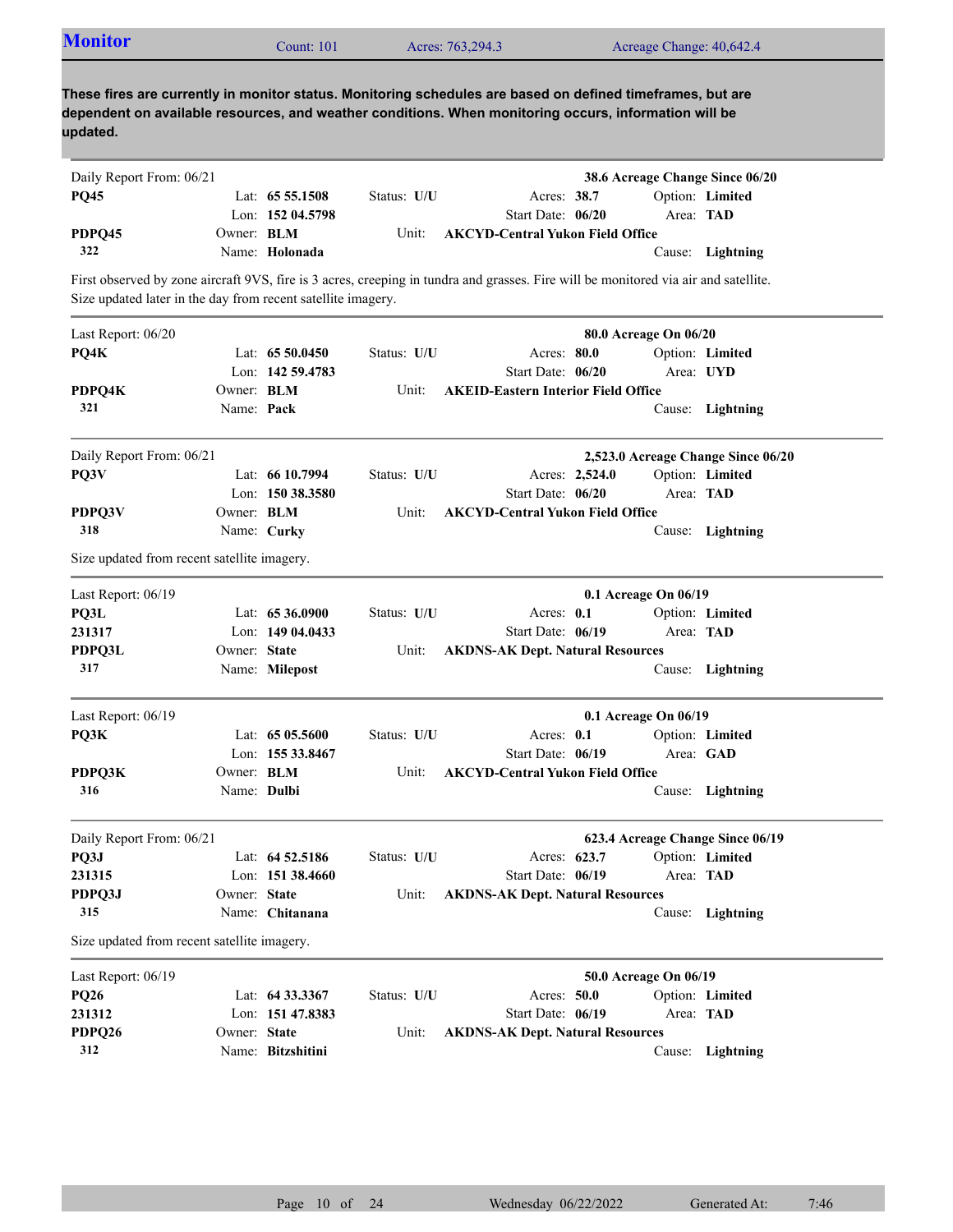| <b>Monitor</b>                              |              | Count: 101            |             | Acres: 763,294.3                                                                                                                                                                                                                                                                                                                                                                                                                                                                                   |                      |           | Acreage Change: 40,642.4         |
|---------------------------------------------|--------------|-----------------------|-------------|----------------------------------------------------------------------------------------------------------------------------------------------------------------------------------------------------------------------------------------------------------------------------------------------------------------------------------------------------------------------------------------------------------------------------------------------------------------------------------------------------|----------------------|-----------|----------------------------------|
| updated.                                    |              |                       |             | These fires are currently in monitor status. Monitoring schedules are based on defined timeframes, but are<br>dependent on available resources, and weather conditions. When monitoring occurs, information will be                                                                                                                                                                                                                                                                                |                      |           |                                  |
| Last Report: 06/19                          |              |                       |             |                                                                                                                                                                                                                                                                                                                                                                                                                                                                                                    | 0.1 Acreage On 06/19 |           |                                  |
| <b>PQ25</b>                                 |              | Lat: $64\,30.6450$    | Status: U/U | Acres: 0.1                                                                                                                                                                                                                                                                                                                                                                                                                                                                                         |                      |           | Option: Limited                  |
|                                             |              | Lon: $15425.5420$     |             | Start Date: 06/19                                                                                                                                                                                                                                                                                                                                                                                                                                                                                  |                      |           | Area: TAD                        |
| PDPQ25                                      |              | Owner: USFWS          | Unit:       | <b>AKNOR-Nowitna National Wildlife Refuge</b>                                                                                                                                                                                                                                                                                                                                                                                                                                                      |                      |           |                                  |
| 311                                         | Name: Our    |                       |             |                                                                                                                                                                                                                                                                                                                                                                                                                                                                                                    |                      |           | Cause: Lightning                 |
| Daily Report From: 06/21                    |              |                       |             |                                                                                                                                                                                                                                                                                                                                                                                                                                                                                                    |                      |           | No Acreage Change Since 06/20    |
| PQ3H                                        |              | Lat: $64,54,0300$     | Status: U/U | Acres: $40.0$                                                                                                                                                                                                                                                                                                                                                                                                                                                                                      |                      |           | Option: Limited                  |
| 211310                                      |              | Lon: 149 40.4583      |             | Start Date: 06/19                                                                                                                                                                                                                                                                                                                                                                                                                                                                                  |                      | Area: FAS |                                  |
| PNPQ3H                                      | Owner: State |                       | Unit:       | <b>AKDNS-AK Dept. Natural Resources</b>                                                                                                                                                                                                                                                                                                                                                                                                                                                            |                      |           |                                  |
| 310                                         |              | Name: Tanana River    |             |                                                                                                                                                                                                                                                                                                                                                                                                                                                                                                    |                      |           | Cause: Lightning                 |
| Daily Report From: 06/21                    |              |                       |             |                                                                                                                                                                                                                                                                                                                                                                                                                                                                                                    |                      |           | 669.0 Acreage Change Since 06/19 |
| PQ <sub>2G</sub>                            |              | Lat: $6604.2486$      | Status: U/U | Acres: 674.0                                                                                                                                                                                                                                                                                                                                                                                                                                                                                       |                      |           | Option: Limited                  |
|                                             |              | Lon: 142 54.7380      |             | Start Date: 06/19                                                                                                                                                                                                                                                                                                                                                                                                                                                                                  |                      |           | Area: UYD                        |
| PDPQ2G                                      |              | Owner: USFWS          | Unit:       | <b>AKYFR-Yukon Flats National Wildlife Refuge</b>                                                                                                                                                                                                                                                                                                                                                                                                                                                  |                      |           |                                  |
| 308                                         |              | Name: Paddle          |             |                                                                                                                                                                                                                                                                                                                                                                                                                                                                                                    |                      |           | Cause: Lightning                 |
| Size updated from recent satellite imagery. |              |                       |             |                                                                                                                                                                                                                                                                                                                                                                                                                                                                                                    |                      |           |                                  |
| Last Report: 06/19                          |              |                       |             |                                                                                                                                                                                                                                                                                                                                                                                                                                                                                                    |                      |           | No Acreage Change Since 06/18    |
| PQ1L                                        |              | Lat: 64 13.3867       | Status: U/U | Acres: $1.0$                                                                                                                                                                                                                                                                                                                                                                                                                                                                                       |                      |           | Option: Limited                  |
|                                             |              | Lon: $15203.6233$     |             | Start Date: 06/18                                                                                                                                                                                                                                                                                                                                                                                                                                                                                  |                      |           | Area: TAD                        |
| PDPQ1L                                      | Owner: BLM   |                       | Unit:       | <b>AKCYD-Central Yukon Field Office</b>                                                                                                                                                                                                                                                                                                                                                                                                                                                            |                      |           |                                  |
| 307                                         |              | Name: Kuskokwim River |             |                                                                                                                                                                                                                                                                                                                                                                                                                                                                                                    |                      |           | Cause: Lightning                 |
| Daily Report From: 06/21                    |              |                       |             |                                                                                                                                                                                                                                                                                                                                                                                                                                                                                                    |                      |           | 580.0 Acreage Change Since 06/20 |
| PQ1J                                        |              | Lat: $64\,24.4650$    | Status: U/U | Acres: <b>600.0</b>                                                                                                                                                                                                                                                                                                                                                                                                                                                                                |                      |           | Option: Limited                  |
|                                             |              | Lon: 157 42.3000      |             | Start Date: 06/18                                                                                                                                                                                                                                                                                                                                                                                                                                                                                  |                      |           | Area: GAD                        |
| PNPQ1J                                      |              | Owner: USFWS          | Unit:       | <b>AKINR-Innoko National Wildlife Refuge</b>                                                                                                                                                                                                                                                                                                                                                                                                                                                       |                      |           |                                  |
| 306                                         |              | Name: Eddy Creek      |             |                                                                                                                                                                                                                                                                                                                                                                                                                                                                                                    |                      |           | Cause: Lightning                 |
| south 80 % cloud, high overcast.            |              |                       |             | During a recon mission, AA-5WJ reported the fire to be approximately 200 acres, actively burning in tundra, with some<br>spruce. It was receiving strong winds from the south, pushing the fire in a north-northwesterly direction. The fire is<br>surrounded by several bodies of water and is continuously burning around them. There are no values at risk nearby.<br>At 2000 4SF reported the fire to be, 600 acres, creeping smoldering backing and running behavior, winds are 10 mph out of |                      |           |                                  |
| Last Report: 06/18                          |              |                       |             |                                                                                                                                                                                                                                                                                                                                                                                                                                                                                                    | 0.1 Acreage On 06/18 |           |                                  |
| PQ0C                                        |              | Lat: 59 51.2106       | Status: U/U | Acres: 0.1                                                                                                                                                                                                                                                                                                                                                                                                                                                                                         |                      |           | Option: Modified                 |
| 000304                                      |              | Lon: $14430.0720$     |             | Start Date: 06/18                                                                                                                                                                                                                                                                                                                                                                                                                                                                                  |                      |           | Area: CGF                        |
| <b>POPQOC</b>                               | Owner: USFS  |                       | Unit:       | <b>AKCGF-Chugach National Forest</b>                                                                                                                                                                                                                                                                                                                                                                                                                                                               |                      |           |                                  |
| 304                                         |              | Name: Kayak Island    |             |                                                                                                                                                                                                                                                                                                                                                                                                                                                                                                    |                      | Cause:    | Undetermined                     |
| Last Report: 06/19                          |              |                       |             |                                                                                                                                                                                                                                                                                                                                                                                                                                                                                                    |                      |           | No Acreage Change Since 06/18    |
|                                             |              | Lat: 65 30.9183       | Status: U/C | Acres: $2.5$                                                                                                                                                                                                                                                                                                                                                                                                                                                                                       |                      |           | Option: Limited                  |
| PQZ3                                        |              |                       |             |                                                                                                                                                                                                                                                                                                                                                                                                                                                                                                    |                      |           |                                  |
| 231302                                      |              | Lon: 144 28.3317      |             | Start Date: 06/17                                                                                                                                                                                                                                                                                                                                                                                                                                                                                  |                      |           | Area: UYD                        |
| PDPQZ3                                      | Owner: State |                       | Unit:       | <b>AKDNS-AK Dept. Natural Resources</b>                                                                                                                                                                                                                                                                                                                                                                                                                                                            |                      |           |                                  |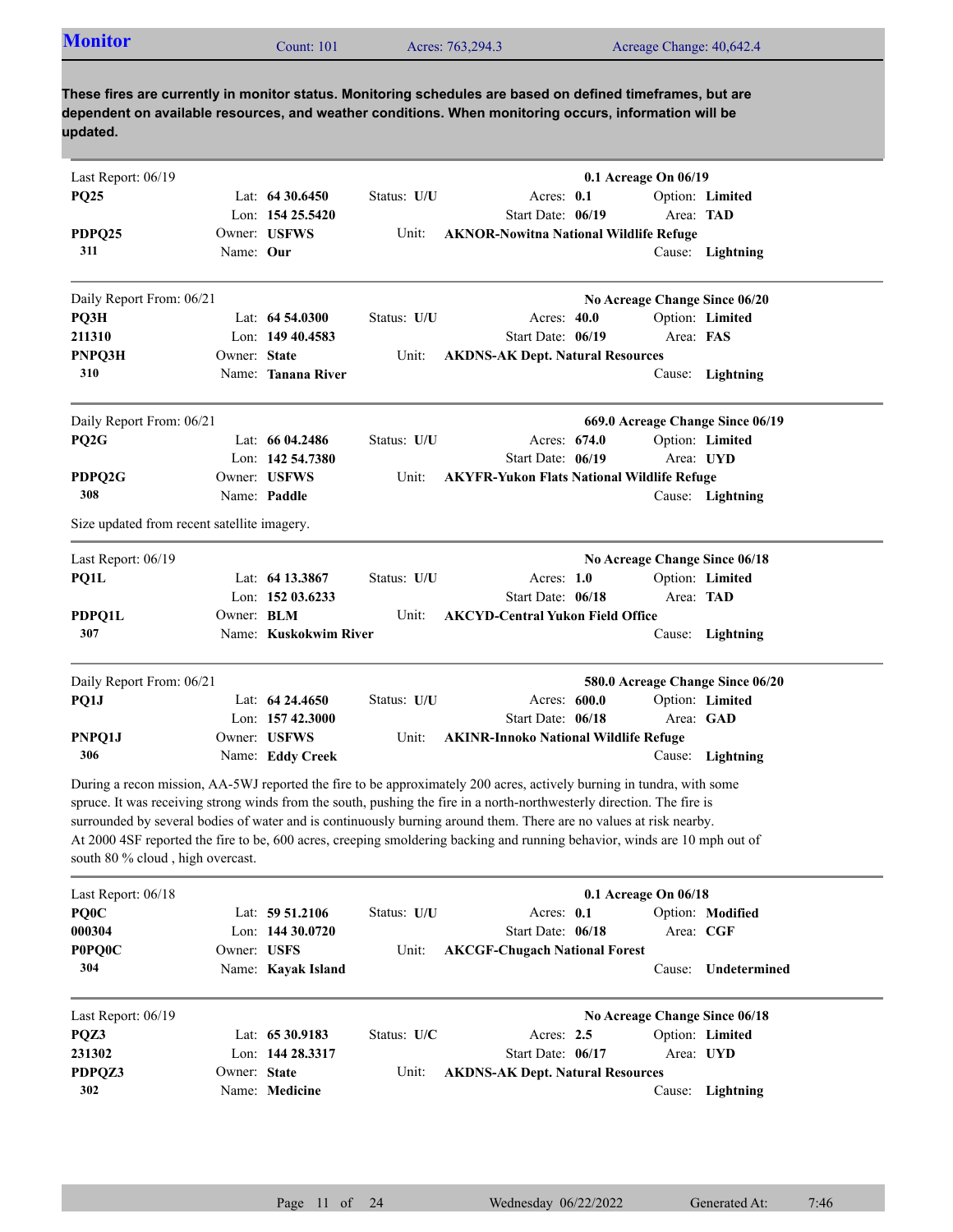| <b>Monitor</b> | Count: $101$ | Acres: 763,294.3 | Acreage Change: 40,642.4                                                                                                                                                                                            |  |
|----------------|--------------|------------------|---------------------------------------------------------------------------------------------------------------------------------------------------------------------------------------------------------------------|--|
|                |              |                  | These fires are currently in monitor status. Monitoring schedules are based on defined timeframes, but are<br>dependent on available resources, and weather conditions. When monitoring occurs, information will be |  |

## **updated.**

| Daily Report From: 06/21 |                   |                              |             |                                                                                                                             |                | No Acreage Change Since 06/17 |                                 |
|--------------------------|-------------------|------------------------------|-------------|-----------------------------------------------------------------------------------------------------------------------------|----------------|-------------------------------|---------------------------------|
| PQY1                     |                   | Lat: $64\,53.8700$           | Status: U/U | Acres: 15.0                                                                                                                 |                |                               | Option: Limited                 |
|                          |                   | Lon: 155 52.7817             |             | Start Date: 06/17                                                                                                           |                | Area: GAD                     |                                 |
| PDPQY1                   |                   | Owner: ANCSA                 | Unit:       | <b>AKDYN-Doyon, Limited</b>                                                                                                 |                |                               |                                 |
| 300                      |                   | Name: Bear Creek             |             |                                                                                                                             |                |                               | Cause: Lightning                |
|                          |                   |                              |             | Fire was flown by AA-5WJ and was reported to have no activity on the perimeter with light wisps of smoke from the interior. |                |                               |                                 |
| Last Report: 06/19       |                   |                              |             |                                                                                                                             |                |                               | -0.7 Acreage Change Since 06/18 |
| PQX2                     |                   | Lat: $6606.5994$             | Status: U/C | Acres: $0.3$                                                                                                                |                |                               | Option: Modified                |
|                          |                   | Lon: $14406.5820$            |             | Start Date: 06/17                                                                                                           |                | Area: UYD                     |                                 |
| PDPQX2                   |                   | Owner: USFWS                 | Unit:       | <b>AKYFR-Yukon Flats National Wildlife Refuge</b>                                                                           |                |                               |                                 |
| 299                      |                   | Name: Approximate            |             |                                                                                                                             |                |                               | Cause: Lightning                |
| Last Report: 06/17       |                   |                              |             |                                                                                                                             |                | 5.0 Acreage On 06/17          |                                 |
| PQX1                     |                   | Lat: $6608.7233$             | Status: U/U | Acres: $5.0$                                                                                                                |                |                               | Option: Limited                 |
|                          |                   | Lon: 143 43.6267             |             | Start Date: 06/17                                                                                                           |                | Area: UYD                     |                                 |
| PDPQX1                   | Owner: State      |                              | Unit:       | <b>AKDNS-AK Dept. Natural Resources</b>                                                                                     |                |                               |                                 |
| 298                      | Name: Big         |                              |             |                                                                                                                             |                |                               | Cause: Lightning                |
| Last Report: 06/20       |                   |                              |             |                                                                                                                             |                | No Acreage Change Since 06/19 |                                 |
| PQW9                     |                   | Lat: 65 21.0583              | Status: U/C | Acres: 0.3                                                                                                                  |                |                               | Option: Limited                 |
|                          |                   | Lon: $14422.8417$            |             | Start Date: 06/17                                                                                                           |                | Area: UYD                     |                                 |
| PDPQW9                   | Owner: <b>BLM</b> |                              | Unit:       | <b>AKEID-Eastern Interior Field Office</b>                                                                                  |                |                               |                                 |
| 297                      |                   | Name: Birch Creek            |             |                                                                                                                             |                |                               | Cause: Lightning                |
| Last Report: 06/17       |                   |                              |             |                                                                                                                             |                | 1.5 Acreage On 06/17          |                                 |
|                          |                   | Lat: 64 42.3870              | Status: U/U | Acres: $1.5$                                                                                                                |                |                               | Option: Limited                 |
| 211296                   |                   | Lon: $145\,57.5620$          |             | Start Date: 06/17                                                                                                           |                | Area: FAS                     |                                 |
|                          | Owner: State      |                              | Unit:       | <b>AKDNS-AK Dept. Natural Resources</b>                                                                                     |                |                               |                                 |
| 296                      |                   | Name: Yukon Creek            |             |                                                                                                                             |                |                               | Cause: Lightning                |
| Daily Report From: 06/21 |                   |                              |             |                                                                                                                             |                | No Acreage Change Since 06/20 |                                 |
| PQX0                     |                   | Lat: $64\,20.6533$           | Status: U/U |                                                                                                                             | Acres: 2,995.4 |                               | Option: Modified                |
| 212295                   |                   | Lon: 144 57.9800             |             | Start Date: 06/17                                                                                                           |                | Area: DAS                     |                                 |
| <b>PNPQX0</b>            | Owner: State      |                              | Unit:       | <b>AKDNS-AK Dept. Natural Resources</b>                                                                                     |                |                               |                                 |
| 295                      |                   | Name: Central Creek Airstrip |             |                                                                                                                             |                |                               | Cause: Lightning                |
| flight mission 6/22.     |                   |                              |             | Smoke seen around 1745 but was layed down and not putting up a lot of smoke afterward. Delta Forestry might perform a       |                |                               |                                 |
| Last Report: 06/18       |                   |                              |             |                                                                                                                             |                | No Acreage Change Since 06/17 |                                 |
| PQR8                     |                   | Lat: 67 42.7183              | Status: U/C | Acres: 2.9                                                                                                                  |                | Option: Full                  |                                 |
|                          |                   | Lon: 145 17.0167             |             | Start Date: 06/16                                                                                                           |                | Area: UYD                     |                                 |
| PDPQR8                   |                   | Owner: ANCSA                 | Unit:       | <b>AKVLN-Venetie Indian And Neets Ai Corporation</b>                                                                        |                |                               |                                 |
| 290                      |                   | Name: Winter Trail           |             |                                                                                                                             |                |                               | Cause: Lightning                |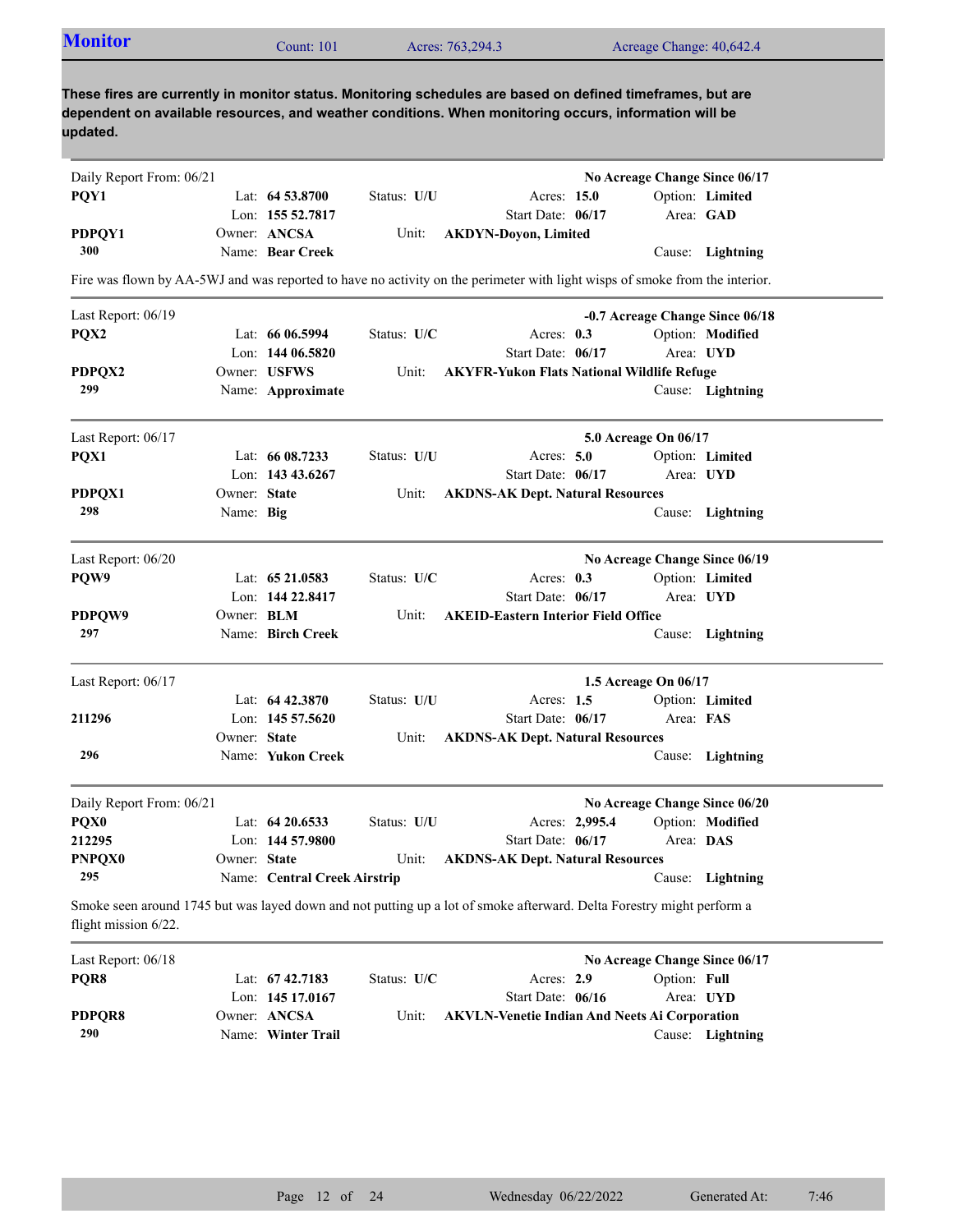| <b>Monitor</b> | Count: 101 | Acres: 763,294.3 | Acreage Change: 40,642.4 |  |
|----------------|------------|------------------|--------------------------|--|
|                |            |                  |                          |  |

| Last Report: 06/20                          |              |                              |             |                                           |                      |              | No Acreage Change Since 06/17    |
|---------------------------------------------|--------------|------------------------------|-------------|-------------------------------------------|----------------------|--------------|----------------------------------|
|                                             |              | Lat: 61 37.9800              | Status: U/C | Acres: 2.4                                |                      |              | Option: Critical                 |
| 201289                                      |              | Lon: $14947.4300$            |             | Start Date: 06/16                         |                      | Area: MSS    |                                  |
|                                             |              | Owner: Private               | Unit:       | <b>AKPRI-Private</b>                      |                      |              |                                  |
| 289                                         |              | Name: Armstrong              |             |                                           |                      |              | Cause: Undetermined              |
| Daily Report From: 06/21                    |              |                              |             |                                           |                      |              | 344.2 Acreage Change Since 06/20 |
| PQP5                                        |              | Lat: 67 09.5733              | Status: U/U | Acres: 1,234.7                            |                      |              | Option: Limited                  |
|                                             |              | Lon: 149 19.1217             |             | Start Date: 06/16                         |                      |              | Area: UYD                        |
| PDPQP5                                      | Owner: BLM   |                              | Unit:       | <b>AKCYD-Central Yukon Field Office</b>   |                      |              |                                  |
| 288                                         |              | Name: Boatman                |             |                                           |                      |              | Cause: Lightning                 |
| Size updated from recent satellite imagery. |              |                              |             |                                           |                      |              |                                  |
| Last Report: 06/20                          |              |                              |             |                                           |                      |              | No Acreage Change Since 06/16    |
| PQP4                                        |              | Lat: $62\,06.1683$           | Status: U/C | Acres: $0.3$                              |                      |              | Option: Critical                 |
| 201286                                      |              | Lon: 150 02.8050             |             | Start Date: 06/15                         |                      | Area: MSS    |                                  |
| PNPQP4                                      |              | Owner: Private               | Unit:       | <b>AKPRI-Private</b>                      |                      |              |                                  |
| 286                                         |              | Name: Old Montana Creek Road |             |                                           |                      |              | Cause: Human                     |
| Last Report: 06/16                          |              |                              |             |                                           |                      |              | No Acreage Change Since 06/15    |
| PQM5                                        |              | Lat: $59 58.0970$            | Status: U/U | Acres: $1.0$                              |                      | Option: Full |                                  |
| 204285                                      |              | Lon: $162, 54.6430$          |             | Start Date: 06/09                         |                      | Area: SWS    |                                  |
| PNPQM5                                      |              | Owner: ANCSA                 | Unit:       | <b>AKVLN-Qemirtalet Coast Corporation</b> |                      |              |                                  |
| 285                                         |              | Name: Kongiganak Dump        |             |                                           |                      |              | Cause: Human                     |
| Last Report: 06/15                          |              |                              |             |                                           | 0.7 Acreage On 06/15 |              |                                  |
| PQM1                                        |              | Lat: $6511.3130$             | Status: U/U | Acres: 0.7                                |                      |              | Option: Limited                  |
| 211283                                      |              | Lon: $14649.0800$            |             | Start Date: 06/15                         |                      | Area: FAS    |                                  |
| PNPQM1                                      | Owner: State |                              | Unit:       | <b>AKDNS-AK Dept. Natural Resources</b>   |                      |              |                                  |
| 283                                         |              | Name: MP 54 Steese Hwy       |             |                                           |                      |              | Cause: Lightning                 |
| Last Report: 06/18                          |              |                              |             |                                           |                      |              | No Acreage Change Since 06/17    |
| PQL7                                        |              | Lat: 64 58.3267              | Status: U/U | Acres: $1.3$                              |                      |              | Option: Modified                 |
| 231282                                      |              | Lon: 151 06.2817             |             | Start Date: 06/15                         |                      | Area: TAD    |                                  |
| PDPQL7                                      | Owner: State |                              | Unit:       | <b>AKDNS-AK Dept. Natural Resources</b>   |                      |              |                                  |
| 282                                         | Name: Bean   |                              |             |                                           |                      |              | Cause: Lightning                 |
| Last Report: 06/18                          |              |                              |             |                                           |                      |              | No Acreage Change Since 06/15    |
|                                             |              | Lat: 60 00.6967              | Status: U/C | Acres: 1.8                                |                      |              | Option: Critical                 |
| 203279                                      |              | Lon: 151 41.7300             |             | Start Date: 06/14                         |                      |              | Area: KKS                        |
|                                             | Owner: State |                              | Unit:       | <b>AKDNS-AK Dept. Natural Resources</b>   |                      |              |                                  |
| 279                                         |              | Name: Berussa                |             |                                           |                      | Cause:       | Human                            |
| Last Report: 06/19                          |              |                              |             |                                           |                      |              | No Acreage Change Since 06/14    |
| PQB <sub>2</sub>                            |              | Lat: 64 53.8917              | Status: U/U | Acres: 0.5                                |                      |              | Option: Critical                 |
| 211278                                      |              | Lon: 147 40.9133             |             | Start Date: 06/14                         |                      | Area: FAS    |                                  |
| PNPQB2                                      |              | Owner: Private               | Unit:       | <b>AKPRI-Private</b>                      |                      |              |                                  |
| 278                                         |              | Name: Valley View            |             |                                           |                      |              | Cause: Human                     |
|                                             |              |                              |             |                                           |                      |              |                                  |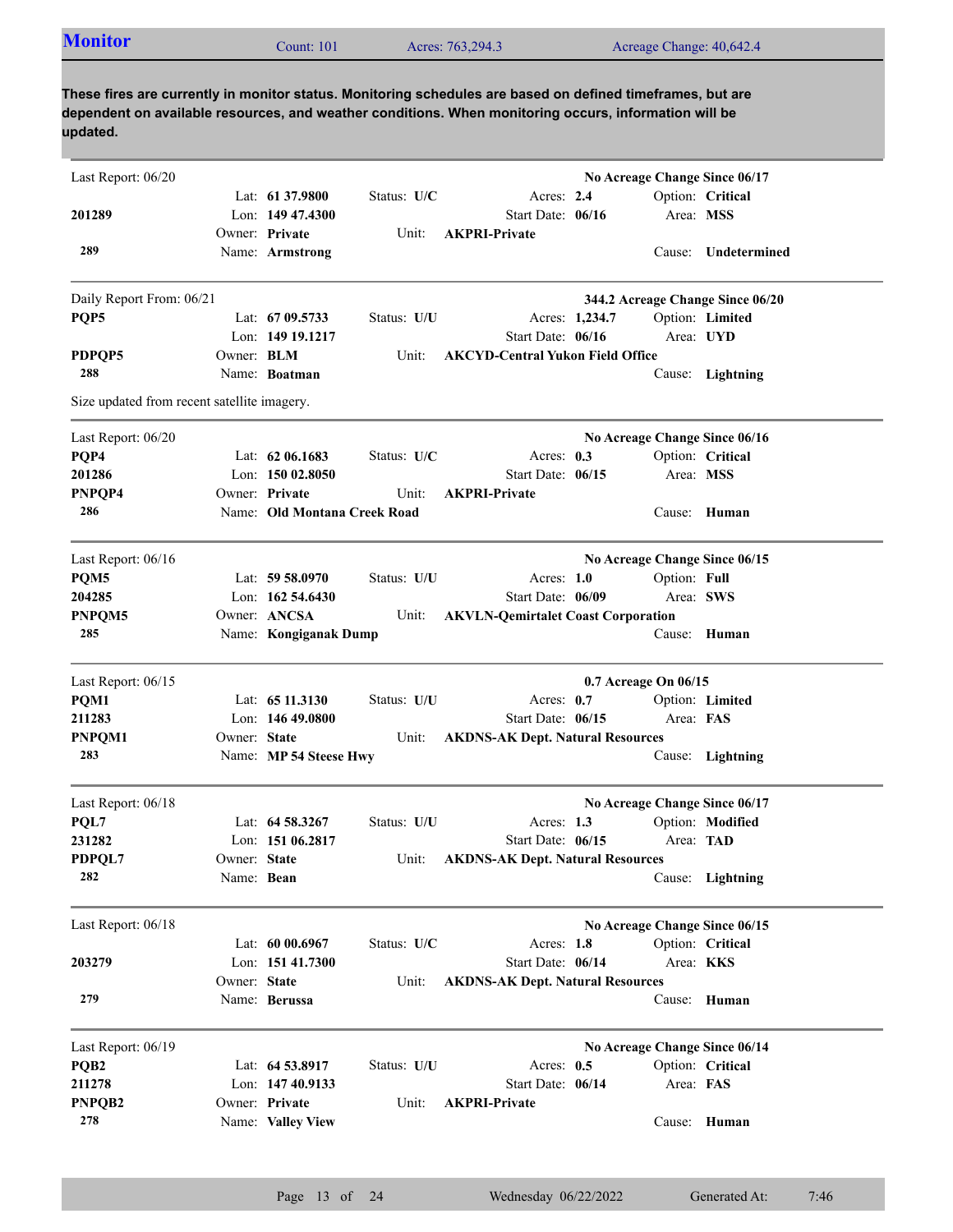| <b>Monitor</b>                               |              | <b>Count: 101</b> |             | Acres: 763,294.3                                                                                                                                                                                                    |                | Acreage Change: 40,642.4      |                                    |
|----------------------------------------------|--------------|-------------------|-------------|---------------------------------------------------------------------------------------------------------------------------------------------------------------------------------------------------------------------|----------------|-------------------------------|------------------------------------|
|                                              |              |                   |             |                                                                                                                                                                                                                     |                |                               |                                    |
| updated.                                     |              |                   |             | These fires are currently in monitor status. Monitoring schedules are based on defined timeframes, but are<br>dependent on available resources, and weather conditions. When monitoring occurs, information will be |                |                               |                                    |
| Last Report: 06/18                           |              |                   |             |                                                                                                                                                                                                                     |                |                               | 3,152.4 Acreage Change Since 06/17 |
| PP9J                                         |              | Lat: $6503.5100$  | Status: U/U |                                                                                                                                                                                                                     | Acres: 5,399.7 |                               | Option: Limited                    |
|                                              |              | Lon: $15514.0050$ |             | Start Date: 06/13                                                                                                                                                                                                   |                |                               | Area: GAD                          |
| PDPP9J                                       | Owner: BLM   |                   | Unit:       | <b>AKCYD-Central Yukon Field Office</b>                                                                                                                                                                             |                |                               |                                    |
| 274                                          |              | Name: Melozitna   |             |                                                                                                                                                                                                                     |                |                               | Cause: Lightning                   |
| Daily Report From: 06/21                     |              |                   |             |                                                                                                                                                                                                                     |                |                               | No Acreage Change Since 06/19      |
|                                              |              | Lat: $6101.6500$  | Status: U/U |                                                                                                                                                                                                                     | Acres: 4,523.1 |                               | Option: Limited                    |
| 204273                                       |              | Lon: 156 12.2833  |             | Start Date: 06/12                                                                                                                                                                                                   |                | Area: SWS                     |                                    |
|                                              | Owner: State |                   | Unit:       | <b>AKDNS-AK Dept. Natural Resources</b>                                                                                                                                                                             |                |                               |                                    |
| 273                                          |              | Name: Door Creek  |             |                                                                                                                                                                                                                     |                |                               | Cause: Lightning                   |
| Acreage increase due to updated gis mapping. |              |                   |             |                                                                                                                                                                                                                     |                |                               |                                    |
| Last Report: 06/12                           |              |                   |             |                                                                                                                                                                                                                     |                | No Acreage Change Since 06/11 |                                    |
| PP6R                                         |              | Lat: 65 33.4248   | Status: U/U | Acres: $1.0$                                                                                                                                                                                                        |                |                               | Option: Limited                    |
| 231269                                       |              | Lon: 145 05.4000  |             | Start Date: 06/11                                                                                                                                                                                                   |                | Area: UYD                     |                                    |
|                                              |              |                   |             |                                                                                                                                                                                                                     |                |                               |                                    |
| <b>PDPP6R</b>                                | Owner: State |                   | Unit:       | <b>AKDNS-AK Dept. Natural Resources</b>                                                                                                                                                                             |                |                               |                                    |

| PP9G<br>Lat: $60\,56.9700$<br>Status: U/U<br>Option: Limited<br>Acres: $0.8$ |
|------------------------------------------------------------------------------|
|                                                                              |
| 000264<br>Lon: $14940.9980$<br>Start Date: 06/05<br>Area: CGF                |
| P0PP9G<br><b>AKCGF-Chugach National Forest</b><br>Unit:<br>Owner: USFS       |
| 264<br>Name: Halfway Island<br>Undetermined<br>Cause:                        |

| Last Report: 06/11 |                       |             |                                                   | No Acreage Change Since 06/10 |                     |
|--------------------|-----------------------|-------------|---------------------------------------------------|-------------------------------|---------------------|
| PP7R               | Lat: $62$ 16.5334     | Status: U/U | Acres: 629.1                                      |                               | Option: Limited     |
| 204261             | Lon: $16424.2833$     |             | Start Date: $06/10$                               | Area: SWS                     |                     |
| <b>PNPP7R</b>      | Owner: USFWS          | Unit:       | <b>AKYDR-Yukon Delta National Wildlife Refuge</b> |                               |                     |
| 261                | Name: Ponglevik River |             |                                                   | Cause:                        | <b>Undetermined</b> |
|                    |                       |             |                                                   |                               |                     |

| Last Report: $06/15$ |              |                          |             |                                         | No Acreage Change Since 06/09 |                     |
|----------------------|--------------|--------------------------|-------------|-----------------------------------------|-------------------------------|---------------------|
|                      |              | Lat: $63\,36.4330$       | Status: U/U | Acres: $44.9$                           |                               | Option: Modified    |
| 204260               |              | Lon: $153\,47.2330$      |             | Start Date: 06/09                       | Area: SWS                     |                     |
|                      | Owner: State |                          | Unit:       | <b>AKDNS-AK Dept. Natural Resources</b> |                               |                     |
| 260                  |              | Name: Hardscrabble Creek |             |                                         | Cause:                        | <b>Undetermined</b> |
|                      |              |                          |             |                                         |                               |                     |

| Last Report: $06/19$ |                    |               | No Acreage Change Since 06/18             |
|----------------------|--------------------|---------------|-------------------------------------------|
| PP4C                 | Lat: 65 44.4240    | Status: $U/C$ | Option: Full<br>Acres: 17.6               |
| 232259               | Lon: $14414.0880$  |               | Start Date: 06/09<br>Area: UYD            |
| PDPP4C               | Owner: ANCSA       | Unit:         | <b>AKDHCN-Danzhit Hanlaii Corporation</b> |
| 259                  | Name: Bolgen Creek |               | Cause: Human                              |
| Last Report: $06/16$ |                    |               | 1,824.2 Acreage Change Since 06/09        |
| PP4B                 | Lat: 60 17.5110    | Status: U/U   | Option: Limited<br>Acres: 2.243.7         |

| PP4B   |              | Lat: $6017.5110$  | Status: U/U |                                            | Acres: 2,243.7 |           | Option: Limited  |  |
|--------|--------------|-------------------|-------------|--------------------------------------------|----------------|-----------|------------------|--|
| 204258 |              | Lon: $16020.4020$ |             | Start Date: 06/09                          |                | Area: SWS |                  |  |
| PNPP4B | Owner: USFWS |                   | Unit:       | AKYDR-Yukon Delta National Wildlife Refuge |                |           |                  |  |
| 258    |              | Name: Fork Creek  |             |                                            |                |           | Cause: Lightning |  |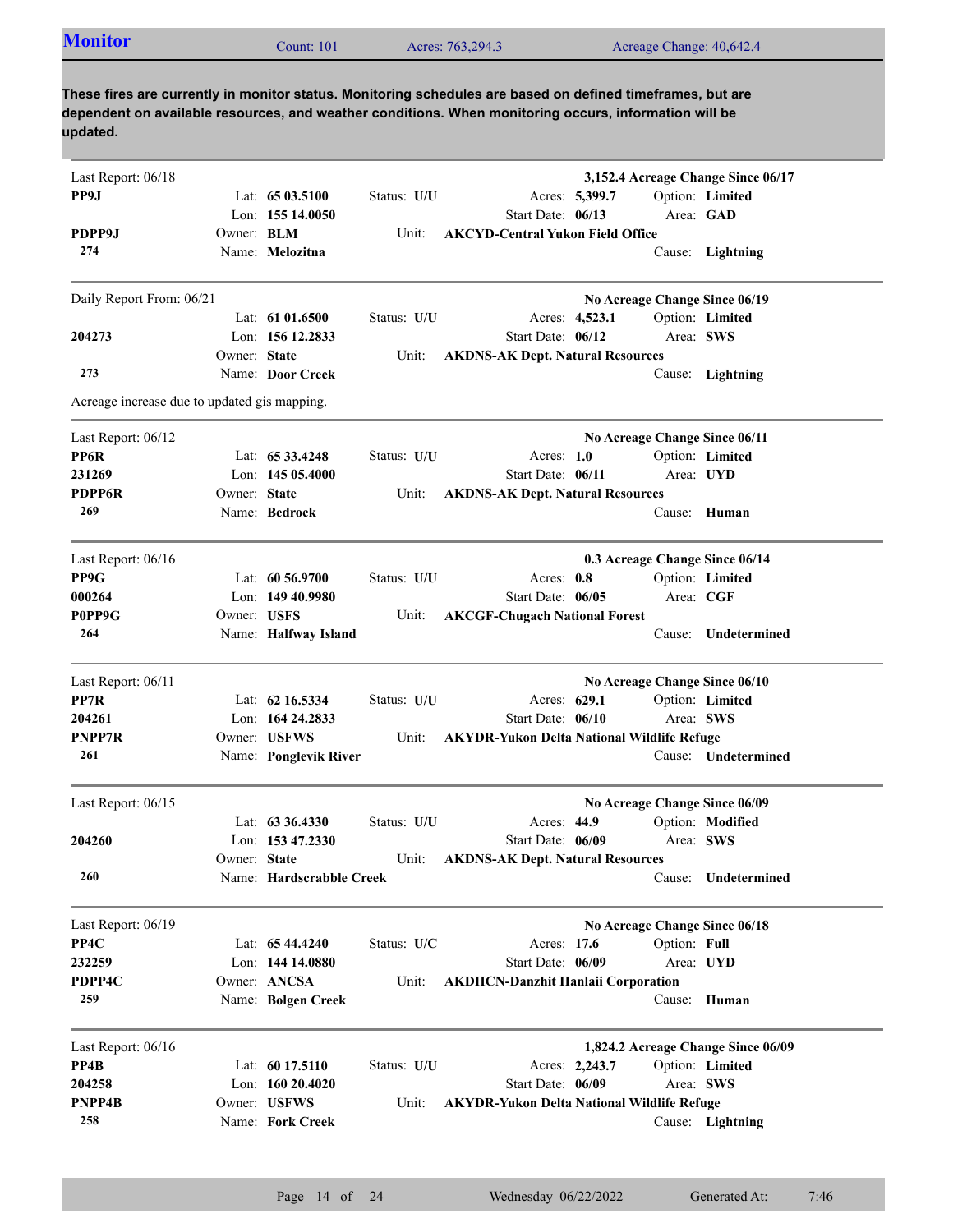| <b>Monitor</b>                                                                                                                                                                                                                  |              | Count: 101            |             | Acres: 763,294.3                             | Acreage Change: 40,642.4                          |                  |
|---------------------------------------------------------------------------------------------------------------------------------------------------------------------------------------------------------------------------------|--------------|-----------------------|-------------|----------------------------------------------|---------------------------------------------------|------------------|
| These fires are currently in monitor status. Monitoring schedules are based on defined timeframes, but are<br>dependent on available resources, and weather conditions. When monitoring occurs, information will be<br>updated. |              |                       |             |                                              |                                                   |                  |
| Daily Report From: 06/21                                                                                                                                                                                                        |              |                       |             |                                              | 11,638.0 Acreage Change Since 06/19               |                  |
| <b>PP37</b>                                                                                                                                                                                                                     |              | Lat: $62\,35.3667$    | Status: U/U |                                              | Acres: 84,137.0                                   | Option: Limited  |
|                                                                                                                                                                                                                                 |              | Lon: $16327.9650$     |             | Start Date: 06/09                            |                                                   | Area: GAD        |
| PNPP37                                                                                                                                                                                                                          |              | Owner: USFWS          | Unit:       |                                              | <b>AKYDR-Yukon Delta National Wildlife Refuge</b> |                  |
| 256                                                                                                                                                                                                                             |              | Name: Apoon Pass      |             |                                              |                                                   | Cause: Unknown   |
| Planned actions include aerial reconnaissance                                                                                                                                                                                   |              |                       |             |                                              |                                                   |                  |
| Last Report: 06/19                                                                                                                                                                                                              |              |                       |             |                                              | No Acreage Change Since 06/17                     |                  |
| PP2N                                                                                                                                                                                                                            |              | Lat: 59 28.4333       | Status: U/U | Acres: 539.8                                 |                                                   | Option: Limited  |
| 204249                                                                                                                                                                                                                          |              | Lon: 159 30.7333      |             | Start Date: 06/08                            |                                                   | Area: SWS        |
| <b>PNPP2N</b>                                                                                                                                                                                                                   |              | Owner: USFWS          | Unit:       | <b>AKTGR-Togiak National Wildlife Refuge</b> |                                                   |                  |
| 249                                                                                                                                                                                                                             |              | Name: Ongivinuk River |             |                                              |                                                   | Cause: Lightning |
| Last Report: 06/17                                                                                                                                                                                                              |              |                       |             |                                              | No Acreage Change Since 06/08                     |                  |
| PP2M                                                                                                                                                                                                                            |              | Lat: $5918.5500$      | Status: U/U | Acres: 331.1                                 |                                                   | Option: Limited  |
| 204248                                                                                                                                                                                                                          |              | Lon: 159 25.2167      |             | Start Date: 06/08                            |                                                   | Area: SWS        |
| PNPP2M                                                                                                                                                                                                                          |              | Owner: USFWS          | Unit:       | <b>AKTGR-Togiak National Wildlife Refuge</b> |                                                   |                  |
| 248                                                                                                                                                                                                                             |              | Name: Ongoke River    |             |                                              | Cause:                                            | Undetermined     |
| Last Report: 06/16                                                                                                                                                                                                              |              |                       |             |                                              | -0.7 Acreage Change Since 06/08                   |                  |
|                                                                                                                                                                                                                                 |              | Lat: $6029.1000$      | Status: U/U | Acres: 178.0                                 |                                                   | Option: Limited  |
| 204247                                                                                                                                                                                                                          |              | Lon: 155 13.5000      |             | Start Date: 06/08                            |                                                   | Area: SWS        |
|                                                                                                                                                                                                                                 | Owner: State |                       | Unit:       | <b>AKDNS-AK Dept. Natural Resources</b>      |                                                   |                  |
| 247                                                                                                                                                                                                                             |              | Name: Dummy Creek     |             |                                              |                                                   | Cause: Lightning |
| Daily Report From: 06/21                                                                                                                                                                                                        |              |                       |             |                                              | No Acreage Change Since 06/17                     |                  |
|                                                                                                                                                                                                                                 |              | Lat: $6048.0000$      | Status: U/U |                                              | Acres: 53,166.7                                   | Option: Limited  |
| 204246                                                                                                                                                                                                                          |              | Lon: $15700.9167$     |             | Start Date: 06/08                            |                                                   | Area: SWS        |
|                                                                                                                                                                                                                                 | Owner: State |                       | Unit:       | <b>AKDNS-AK Dept. Natural Resources</b>      |                                                   |                  |
| 246                                                                                                                                                                                                                             |              | Name: Titnuk Creek    |             |                                              |                                                   | Cause: Lightning |
| Daily Report From: 06/21                                                                                                                                                                                                        |              |                       |             |                                              | No Acreage Change Since 06/17                     |                  |
|                                                                                                                                                                                                                                 |              | Lat: $60\,53.5000$    | Status: U/U |                                              | Acres: 45,697.9                                   | Option: Limited  |
| 204245                                                                                                                                                                                                                          |              | Lon: 157 13.0834      |             | Start Date: 06/08                            |                                                   | Area: SWS        |
|                                                                                                                                                                                                                                 | Owner: State |                       | Unit:       | <b>AKDNS-AK Dept. Natural Resources</b>      |                                                   |                  |
| 245                                                                                                                                                                                                                             |              | Name: Kiknik          |             |                                              |                                                   | Cause: Lightning |
| Last Report: 06/17                                                                                                                                                                                                              |              |                       |             |                                              | 3,799.0 Acreage Change Since 06/16                |                  |
|                                                                                                                                                                                                                                 |              | Lat: 61 09.7500       | Status: U/U |                                              | Acres: 32,393.0                                   | Option: Limited  |
| 204244                                                                                                                                                                                                                          |              | Lon: 156 05.1833      |             | Start Date: 06/08                            |                                                   | Area: SWS        |
|                                                                                                                                                                                                                                 | Owner: State |                       | Unit:       | <b>AKDNS-AK Dept. Natural Resources</b>      |                                                   |                  |
| 244                                                                                                                                                                                                                             |              | Name: Door Mountain   |             |                                              |                                                   | Cause: Lightning |
| Last Report: 06/11                                                                                                                                                                                                              |              |                       |             |                                              | -23.9 Acreage Change Since 06/10                  |                  |
| PP2L                                                                                                                                                                                                                            |              | Lat: 66 08.9244       | Status: U/C | Acres: 350.0                                 |                                                   | Option: Limited  |
| 232243                                                                                                                                                                                                                          |              | Lon: 156 36.9060      |             | Start Date: 06/08                            |                                                   | Area: GAD        |
| PDPP2L                                                                                                                                                                                                                          | Owner: BLM   |                       | Unit:       | <b>AKCYD-Central Yukon Field Office</b>      |                                                   |                  |
| 243                                                                                                                                                                                                                             |              | Name: Tom Cook        |             |                                              |                                                   | Cause: Lightning |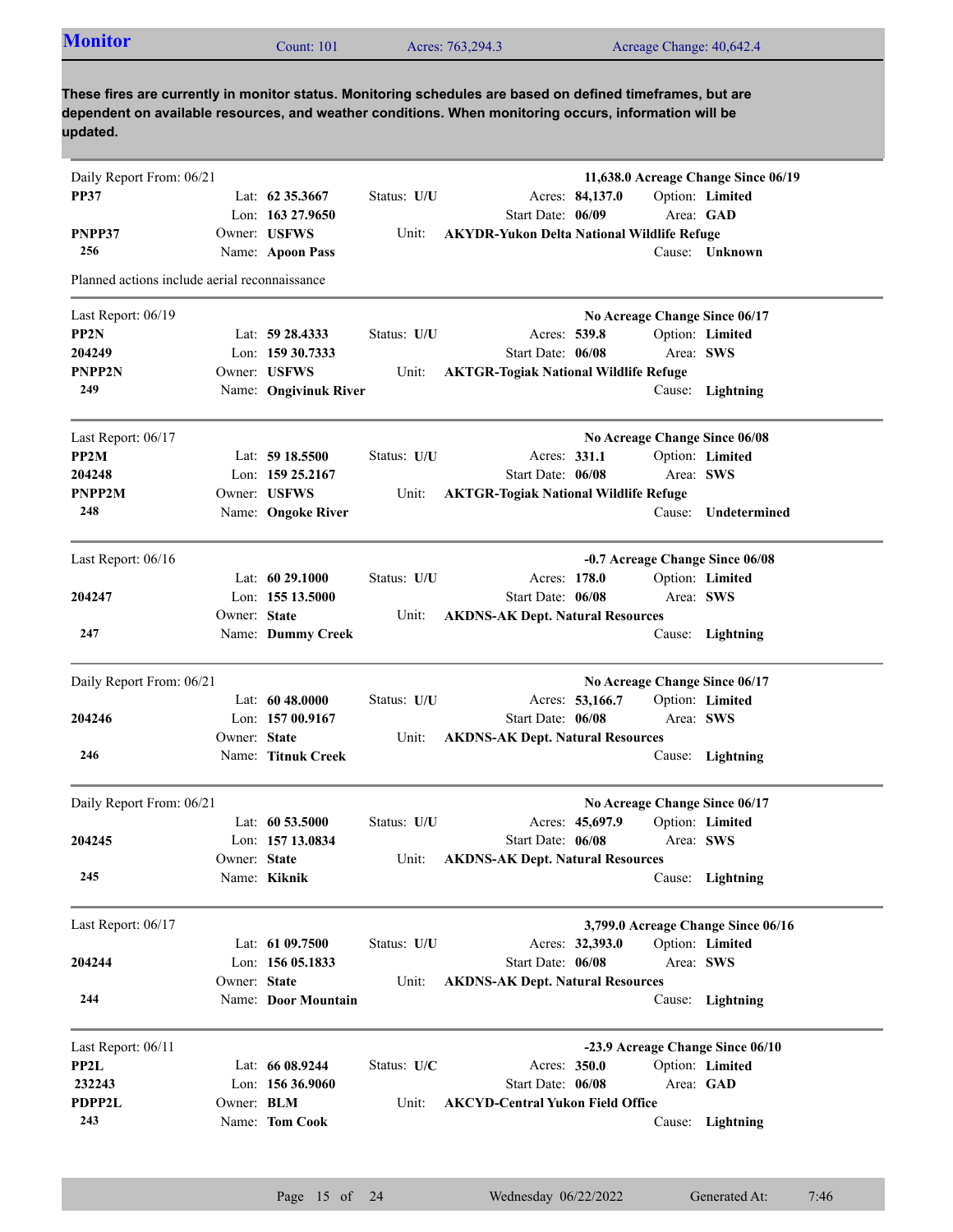| These fires are currently in monitor status. Monitoring schedules are based on defined timeframes, but are<br>dependent on available resources, and weather conditions. When monitoring occurs, information will be<br>updated.<br>No Acreage Change Since 06/17<br>Acres: 46,164.4<br>Option: Limited<br>Lat: $5952.7000$<br>Status: U/U<br>Lon: 156 15.0500<br>Start Date: 06/08<br>Area: SWS<br>PNPP7Z<br>Owner: State<br><b>AKDNS-AK Dept. Natural Resources</b><br>Unit:<br>239<br>Name: Pike Creek<br>Cause: Lightning<br>No Acreage Change Since 06/18<br>Acres: 35,645.6<br>Option: Full<br>Lat: $59\,12.3500$<br>Status: U/U<br>Lon: $15805.6333$<br>Start Date: 06/08<br>Area: SWS<br>Owner: State<br>Unit:<br><b>AKDNS-AK Dept. Natural Resources</b><br>237<br>Name: <b>Iowithla River</b><br>Cause: Lightning<br>0.5 Acreage Change Since 06/10<br>Option: Modified<br>Lat: $62\,28.5600$<br>Status: U/C<br>Acres: 10.5<br>Lon: $14942.8800$<br>Start Date: 06/08<br>Area: MSS<br>Owner: State<br><b>AKDNS-AK Dept. Natural Resources</b><br>Unit:<br>236<br>Name: ORA Lake<br>Cause: Lightning<br>-21.1 Acreage Change Since 06/08<br>Lat: 60 43.0530<br>Status: U/U<br>Acres: 28.9<br>Option: Full<br>Lon: $16204.5200$<br>Start Date: 06/08<br>Area: SWS<br>Owner: ANCSA<br>Unit:<br><b>AKVLN-Napakiak Corporation</b><br>235<br>Name: Johnson River<br>Cause: Lightning<br>285.5 Acreage Change Since 06/19<br>Lat: 61 13.6550<br>Acres: 23,579.9<br>Option: Limited<br>Status: U/U |  |
|------------------------------------------------------------------------------------------------------------------------------------------------------------------------------------------------------------------------------------------------------------------------------------------------------------------------------------------------------------------------------------------------------------------------------------------------------------------------------------------------------------------------------------------------------------------------------------------------------------------------------------------------------------------------------------------------------------------------------------------------------------------------------------------------------------------------------------------------------------------------------------------------------------------------------------------------------------------------------------------------------------------------------------------------------------------------------------------------------------------------------------------------------------------------------------------------------------------------------------------------------------------------------------------------------------------------------------------------------------------------------------------------------------------------------------------------------------------------------------------------------|--|
| Daily Report From: 06/21<br>PP7Z<br>204239<br>Daily Report From: 06/21<br>204237<br>N707RA flew the fire this afternoon. It had a 20% active perimeter with the most activity visible in the NW corner. There is an<br>allotment 4.6mi NE and satellite towers 3 miles NE of the fire.<br>Last Report: 06/11<br>201236<br>Last Report: 06/09<br><b>PP10</b><br>204235<br>PNPP10<br>Last Report: 06/20                                                                                                                                                                                                                                                                                                                                                                                                                                                                                                                                                                                                                                                                                                                                                                                                                                                                                                                                                                                                                                                                                                |  |
|                                                                                                                                                                                                                                                                                                                                                                                                                                                                                                                                                                                                                                                                                                                                                                                                                                                                                                                                                                                                                                                                                                                                                                                                                                                                                                                                                                                                                                                                                                      |  |
|                                                                                                                                                                                                                                                                                                                                                                                                                                                                                                                                                                                                                                                                                                                                                                                                                                                                                                                                                                                                                                                                                                                                                                                                                                                                                                                                                                                                                                                                                                      |  |
|                                                                                                                                                                                                                                                                                                                                                                                                                                                                                                                                                                                                                                                                                                                                                                                                                                                                                                                                                                                                                                                                                                                                                                                                                                                                                                                                                                                                                                                                                                      |  |
|                                                                                                                                                                                                                                                                                                                                                                                                                                                                                                                                                                                                                                                                                                                                                                                                                                                                                                                                                                                                                                                                                                                                                                                                                                                                                                                                                                                                                                                                                                      |  |
|                                                                                                                                                                                                                                                                                                                                                                                                                                                                                                                                                                                                                                                                                                                                                                                                                                                                                                                                                                                                                                                                                                                                                                                                                                                                                                                                                                                                                                                                                                      |  |
|                                                                                                                                                                                                                                                                                                                                                                                                                                                                                                                                                                                                                                                                                                                                                                                                                                                                                                                                                                                                                                                                                                                                                                                                                                                                                                                                                                                                                                                                                                      |  |
|                                                                                                                                                                                                                                                                                                                                                                                                                                                                                                                                                                                                                                                                                                                                                                                                                                                                                                                                                                                                                                                                                                                                                                                                                                                                                                                                                                                                                                                                                                      |  |
|                                                                                                                                                                                                                                                                                                                                                                                                                                                                                                                                                                                                                                                                                                                                                                                                                                                                                                                                                                                                                                                                                                                                                                                                                                                                                                                                                                                                                                                                                                      |  |
|                                                                                                                                                                                                                                                                                                                                                                                                                                                                                                                                                                                                                                                                                                                                                                                                                                                                                                                                                                                                                                                                                                                                                                                                                                                                                                                                                                                                                                                                                                      |  |
|                                                                                                                                                                                                                                                                                                                                                                                                                                                                                                                                                                                                                                                                                                                                                                                                                                                                                                                                                                                                                                                                                                                                                                                                                                                                                                                                                                                                                                                                                                      |  |
|                                                                                                                                                                                                                                                                                                                                                                                                                                                                                                                                                                                                                                                                                                                                                                                                                                                                                                                                                                                                                                                                                                                                                                                                                                                                                                                                                                                                                                                                                                      |  |
|                                                                                                                                                                                                                                                                                                                                                                                                                                                                                                                                                                                                                                                                                                                                                                                                                                                                                                                                                                                                                                                                                                                                                                                                                                                                                                                                                                                                                                                                                                      |  |
|                                                                                                                                                                                                                                                                                                                                                                                                                                                                                                                                                                                                                                                                                                                                                                                                                                                                                                                                                                                                                                                                                                                                                                                                                                                                                                                                                                                                                                                                                                      |  |
|                                                                                                                                                                                                                                                                                                                                                                                                                                                                                                                                                                                                                                                                                                                                                                                                                                                                                                                                                                                                                                                                                                                                                                                                                                                                                                                                                                                                                                                                                                      |  |
|                                                                                                                                                                                                                                                                                                                                                                                                                                                                                                                                                                                                                                                                                                                                                                                                                                                                                                                                                                                                                                                                                                                                                                                                                                                                                                                                                                                                                                                                                                      |  |
|                                                                                                                                                                                                                                                                                                                                                                                                                                                                                                                                                                                                                                                                                                                                                                                                                                                                                                                                                                                                                                                                                                                                                                                                                                                                                                                                                                                                                                                                                                      |  |
|                                                                                                                                                                                                                                                                                                                                                                                                                                                                                                                                                                                                                                                                                                                                                                                                                                                                                                                                                                                                                                                                                                                                                                                                                                                                                                                                                                                                                                                                                                      |  |
|                                                                                                                                                                                                                                                                                                                                                                                                                                                                                                                                                                                                                                                                                                                                                                                                                                                                                                                                                                                                                                                                                                                                                                                                                                                                                                                                                                                                                                                                                                      |  |
|                                                                                                                                                                                                                                                                                                                                                                                                                                                                                                                                                                                                                                                                                                                                                                                                                                                                                                                                                                                                                                                                                                                                                                                                                                                                                                                                                                                                                                                                                                      |  |
|                                                                                                                                                                                                                                                                                                                                                                                                                                                                                                                                                                                                                                                                                                                                                                                                                                                                                                                                                                                                                                                                                                                                                                                                                                                                                                                                                                                                                                                                                                      |  |
|                                                                                                                                                                                                                                                                                                                                                                                                                                                                                                                                                                                                                                                                                                                                                                                                                                                                                                                                                                                                                                                                                                                                                                                                                                                                                                                                                                                                                                                                                                      |  |
|                                                                                                                                                                                                                                                                                                                                                                                                                                                                                                                                                                                                                                                                                                                                                                                                                                                                                                                                                                                                                                                                                                                                                                                                                                                                                                                                                                                                                                                                                                      |  |
|                                                                                                                                                                                                                                                                                                                                                                                                                                                                                                                                                                                                                                                                                                                                                                                                                                                                                                                                                                                                                                                                                                                                                                                                                                                                                                                                                                                                                                                                                                      |  |
|                                                                                                                                                                                                                                                                                                                                                                                                                                                                                                                                                                                                                                                                                                                                                                                                                                                                                                                                                                                                                                                                                                                                                                                                                                                                                                                                                                                                                                                                                                      |  |
| Lon: 159 20.5730<br>Start Date: 06/07<br>Area: SWS<br>204234                                                                                                                                                                                                                                                                                                                                                                                                                                                                                                                                                                                                                                                                                                                                                                                                                                                                                                                                                                                                                                                                                                                                                                                                                                                                                                                                                                                                                                         |  |
| Owner: State<br><b>AKDNS-AK Dept. Natural Resources</b><br>Unit:                                                                                                                                                                                                                                                                                                                                                                                                                                                                                                                                                                                                                                                                                                                                                                                                                                                                                                                                                                                                                                                                                                                                                                                                                                                                                                                                                                                                                                     |  |
| 234<br>Name: Sawpit Creek<br>Cause: Undetermined                                                                                                                                                                                                                                                                                                                                                                                                                                                                                                                                                                                                                                                                                                                                                                                                                                                                                                                                                                                                                                                                                                                                                                                                                                                                                                                                                                                                                                                     |  |
|                                                                                                                                                                                                                                                                                                                                                                                                                                                                                                                                                                                                                                                                                                                                                                                                                                                                                                                                                                                                                                                                                                                                                                                                                                                                                                                                                                                                                                                                                                      |  |
| Last Report: 06/16<br>No Acreage Change Since 06/10<br>PP1W                                                                                                                                                                                                                                                                                                                                                                                                                                                                                                                                                                                                                                                                                                                                                                                                                                                                                                                                                                                                                                                                                                                                                                                                                                                                                                                                                                                                                                          |  |
| Option: Full<br>Lat: $60\,35.0550$<br>Status: U/C<br>Acres: 75.0<br>204233                                                                                                                                                                                                                                                                                                                                                                                                                                                                                                                                                                                                                                                                                                                                                                                                                                                                                                                                                                                                                                                                                                                                                                                                                                                                                                                                                                                                                           |  |
| Lon: 165 09.9920<br>Start Date: 06/07<br>Area: SWS                                                                                                                                                                                                                                                                                                                                                                                                                                                                                                                                                                                                                                                                                                                                                                                                                                                                                                                                                                                                                                                                                                                                                                                                                                                                                                                                                                                                                                                   |  |
| PNPP1W<br>Owner: ANCSA<br><b>AKVLN-Tununrimiut Rinit Corporation</b><br>Unit:                                                                                                                                                                                                                                                                                                                                                                                                                                                                                                                                                                                                                                                                                                                                                                                                                                                                                                                                                                                                                                                                                                                                                                                                                                                                                                                                                                                                                        |  |
| 233<br>Name: Ugchirnak Mountain<br>Cause: Undetermined                                                                                                                                                                                                                                                                                                                                                                                                                                                                                                                                                                                                                                                                                                                                                                                                                                                                                                                                                                                                                                                                                                                                                                                                                                                                                                                                                                                                                                               |  |
| Last Report: 06/17<br>1,937.0 Acreage Change Since 06/16                                                                                                                                                                                                                                                                                                                                                                                                                                                                                                                                                                                                                                                                                                                                                                                                                                                                                                                                                                                                                                                                                                                                                                                                                                                                                                                                                                                                                                             |  |
| <b>PP04</b><br>Lat: 61 27.5333<br>Acres: 36,887.0<br>Option: Limited<br>Status: U/U                                                                                                                                                                                                                                                                                                                                                                                                                                                                                                                                                                                                                                                                                                                                                                                                                                                                                                                                                                                                                                                                                                                                                                                                                                                                                                                                                                                                                  |  |
| Lon: 154 57.8833<br>Start Date: 06/07<br>Area: SWS<br>204228                                                                                                                                                                                                                                                                                                                                                                                                                                                                                                                                                                                                                                                                                                                                                                                                                                                                                                                                                                                                                                                                                                                                                                                                                                                                                                                                                                                                                                         |  |
| PNPP04<br>Owner: BLM<br><b>AKADD-Anchorage Field Office</b><br>Unit:                                                                                                                                                                                                                                                                                                                                                                                                                                                                                                                                                                                                                                                                                                                                                                                                                                                                                                                                                                                                                                                                                                                                                                                                                                                                                                                                                                                                                                 |  |
| 228<br>Name: Swift River<br>Cause: Lightning                                                                                                                                                                                                                                                                                                                                                                                                                                                                                                                                                                                                                                                                                                                                                                                                                                                                                                                                                                                                                                                                                                                                                                                                                                                                                                                                                                                                                                                         |  |
| Last Report: 06/09<br>1.1 Acreage Change Since 06/07                                                                                                                                                                                                                                                                                                                                                                                                                                                                                                                                                                                                                                                                                                                                                                                                                                                                                                                                                                                                                                                                                                                                                                                                                                                                                                                                                                                                                                                 |  |
| <b>PP02</b><br>Option: Full<br>Lat: $6045.4660$<br>Status: U/U<br>Acres: 6.1                                                                                                                                                                                                                                                                                                                                                                                                                                                                                                                                                                                                                                                                                                                                                                                                                                                                                                                                                                                                                                                                                                                                                                                                                                                                                                                                                                                                                         |  |
| 204227<br>Lon: 161 01.8330<br>Start Date: 06/07<br>Area: SWS                                                                                                                                                                                                                                                                                                                                                                                                                                                                                                                                                                                                                                                                                                                                                                                                                                                                                                                                                                                                                                                                                                                                                                                                                                                                                                                                                                                                                                         |  |
| PNPP02<br>Owner: ANCSA                                                                                                                                                                                                                                                                                                                                                                                                                                                                                                                                                                                                                                                                                                                                                                                                                                                                                                                                                                                                                                                                                                                                                                                                                                                                                                                                                                                                                                                                               |  |
| <b>AKVLN-Kwethluk, Incorporated</b><br>Unit:                                                                                                                                                                                                                                                                                                                                                                                                                                                                                                                                                                                                                                                                                                                                                                                                                                                                                                                                                                                                                                                                                                                                                                                                                                                                                                                                                                                                                                                         |  |
| 227<br>Name: Kushluk River<br>Cause: Lightning                                                                                                                                                                                                                                                                                                                                                                                                                                                                                                                                                                                                                                                                                                                                                                                                                                                                                                                                                                                                                                                                                                                                                                                                                                                                                                                                                                                                                                                       |  |

Page 16 of 24 Wednesday 06/22/2022 Generated At: 7:46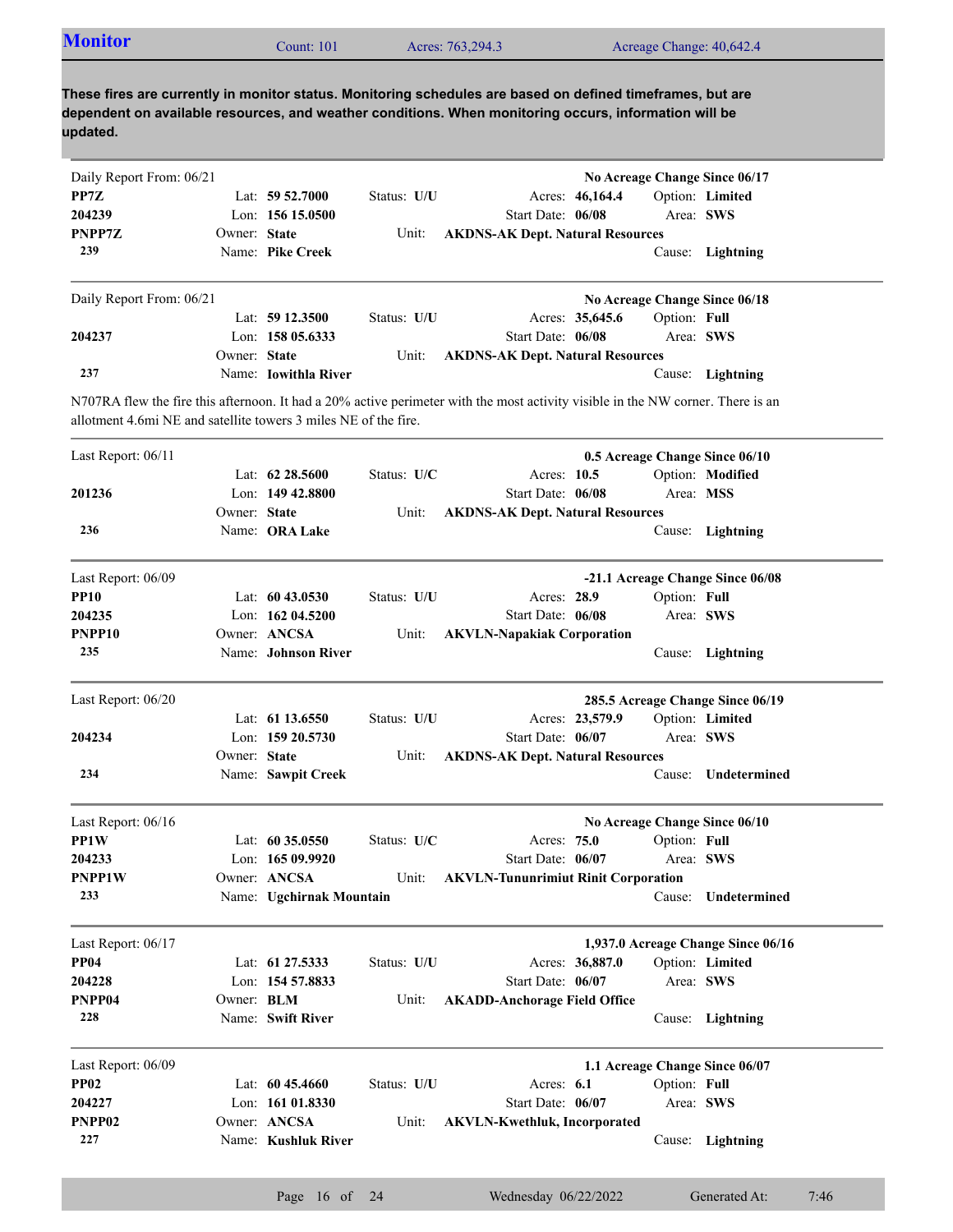| <b>Monitor</b><br>Acres: 763,294.3<br>Acreage Change: 40,642.4<br>$\mathcal$ Lount: 101 |
|-----------------------------------------------------------------------------------------|
|-----------------------------------------------------------------------------------------|

| Last Report: 06/20 |                   |                             |             | 1,030.9 Acreage Change Since 06/10             |
|--------------------|-------------------|-----------------------------|-------------|------------------------------------------------|
| <b>PPOS</b>        |                   | Lat: $63\,47.9400$          | Status: U/U | Option: Limited<br>Acres: 1,053.9              |
| 231225             |                   | Lon: $152,52,4350$          |             | Start Date: 06/07<br>Area: TAD                 |
| <b>PDPP0S</b>      | Owner: State      |                             | Unit:       | <b>AKDNS-AK Dept. Natural Resources</b>        |
| 225                |                   | Name: Fish Creek            |             | Cause: Lightning                               |
| Last Report: 06/18 |                   |                             |             | No Acreage Change Since 06/14                  |
| PP7Y               |                   | Lat: 58 54.5666             | Status: U/U | Acres: 10,056.8<br>Option: Full                |
| 204219             |                   | Lon: $15620.7000$           |             | Start Date: 06/07<br>Area: SWS                 |
| PNPP7Y             | Owner: State      |                             | Unit:       | <b>AKDNS-AK Dept. Natural Resources</b>        |
| 219                |                   | Name: Pauls Creek           |             | Undetermined<br>Cause:                         |
| Last Report: 06/18 |                   |                             |             | No Acreage Change Since 06/07                  |
| PPZ3               |                   | Lat: 58 43.4333             | Status: U/U | Option: Limited<br>Acres: 10.0                 |
| 204218             |                   | Lon: 155 58.1167            |             | Start Date: 06/07<br>Area: SWS                 |
| PNPPZ3             | Owner: NPS        |                             | Unit:       | <b>AKKAP-Katmai National Park and Preserve</b> |
| 218                |                   | Name: Idavain               |             | Cause: Lightning                               |
| Last Report: 06/12 |                   |                             |             | -1.1 Acreage Change Since 06/07                |
| PPW4               |                   | Lat: $5911.4080$            | Status: U/U | Option: Modified<br>Acres: $0.9$               |
| 204217             |                   | Lon: 157 04.5530            |             | Start Date: 06/07<br>Area: SWS                 |
| <b>PNPPW4</b>      | Owner: <b>BLM</b> |                             | Unit:       | <b>AKADD-Anchorage Field Office</b>            |
| 217                |                   | Name: Levelock Creek        |             | Undetermined<br>Cause:                         |
| Last Report: 06/17 |                   |                             |             | No Acreage Change Since 06/16                  |
| PP5R               |                   | Lat: $61\,01.1000$          | Status: U/U | Option: Limited<br>Acres: 7,791.0              |
| 204216             |                   | Lon: $15420.6666$           |             | Start Date: 06/06<br>Area: SWS                 |
| PNPP5R             | Owner: State      |                             | Unit:       | <b>AKDNS-AK Dept. Natural Resources</b>        |
| 216                |                   | Name: Telaquana River       |             | Cause: Lightning                               |
| Last Report: 06/06 |                   |                             |             | 1.0 Acreage On 06/06                           |
| PPV <sub>2</sub>   |                   | Lat: $6205.3682$            | Status: U/U | Acres: $1.0$<br>Option: Full                   |
|                    |                   | Lon: $16345.4980$           |             | Area: GAD<br>Start Date: 06/06                 |
| PDPPV2             |                   | Owner: ANCSA                | Unit:       | <b>AKVLN-Azachorok, Incorporated</b>           |
| 215                |                   | Name: Mountain Village Dump |             | Cause: Human                                   |
| Last Report: 06/13 |                   |                             |             | 2.3 Acreage Change Since 06/06                 |
| PPV1               |                   | Lat: 59 20.8830             | Status: U/U | Acres: 2.8<br>Option: Full                     |
| 204209             |                   | Lon: 157 40.9820            |             | Start Date: 06/06<br>Area: SWS                 |
| PNPPV1             |                   | Owner: ANCSA                | Unit:       | <b>AKVLN-Ekwok Natives Limited</b>             |
| 209                |                   | Name: Koklong River         |             | Cause: Lightning                               |
| Last Report: 06/18 |                   |                             |             | No Acreage Change Since 06/17                  |
|                    |                   | Lat: 60 29.0680             | Status: U/U | Option: Limited<br>Acres: $1.0$                |
| 204207             |                   | Lon: 158 31.9180            |             | Start Date: 06/06<br>Area: SWS                 |
|                    | Owner: State      |                             | Unit:       | <b>AKDNS-AK Dept. Natural Resources</b>        |
| 207                |                   | Name: Maka Creek            |             | Cause:<br>Lightning                            |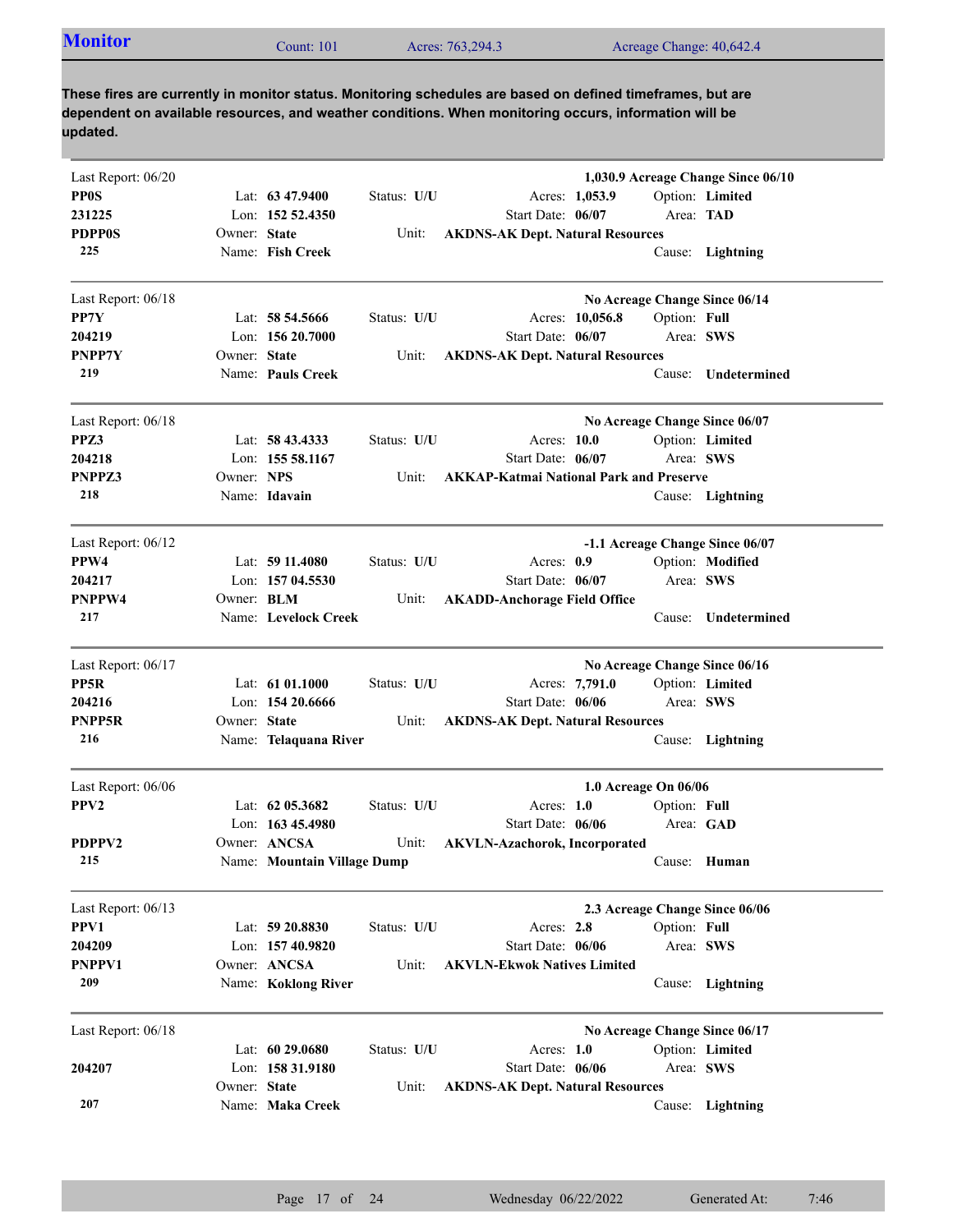| <b>Monitor</b><br>Acres: 763,294.3<br>Acreage Change: 40,642.4<br>$\mathcal{L}$ ount: 101 |
|-------------------------------------------------------------------------------------------|
|-------------------------------------------------------------------------------------------|

| Last Report: 06/20       |                                   | 1,766.0 Acreage Change Since 06/19             |  |
|--------------------------|-----------------------------------|------------------------------------------------|--|
| PQ4D                     | Lat: $62\,44.1500$<br>Status: U/U | Acres: 44,680.3<br>Option: Limited             |  |
| 204202                   | Lon: 156 35.7500                  | Start Date: 06/06<br>Area: SWS                 |  |
| PNPQ4D<br>Owner: State   | Unit:                             | <b>AKDNS-AK Dept. Natural Resources</b>        |  |
| 202                      | Name: Fourth of July Creek        | Cause: Lightning                               |  |
| Last Report: 06/19       |                                   | No Acreage Change Since 06/17                  |  |
| PP7T                     | Status: U/U<br>Lat: $58,56,1420$  | Acres: 6.163.0<br>Option: Limited              |  |
| 204201                   | Lon: $159\,27.3130$               | Start Date: 06/06<br>Area: SWS                 |  |
| PNPP7T                   | Owner: USFWS<br>Unit:             | <b>AKTGR-Togiak National Wildlife Refuge</b>   |  |
| 201                      | Name: Tuklung River               | Cause: Lightning                               |  |
| Last Report: 06/19       |                                   | 4,867.9 Acreage Change Since 06/17             |  |
|                          | Lat: $59\,45.0667$<br>Status: U/U | Option: Limited<br>Acres: 30,845.0             |  |
| 204200                   | Lon: 158 13.5000                  | Start Date: 06/06<br>Area: SWS                 |  |
| Owner: State             | Unit:                             | <b>AKDNS-AK Dept. Natural Resources</b>        |  |
| 200                      | Name: Kokwok                      | Cause: Lightning                               |  |
| Last Report: 06/17       |                                   | 1,770.0 Acreage Change Since 06/16             |  |
|                          | Lat: 61 34.7142<br>Status: U/U    | Acres: 35,664.0<br>Option: Limited             |  |
| 204198                   | Lon: 155 58.5060                  | Start Date: 06/05<br>Area: SWS                 |  |
| Owner: BLM               | Unit:                             | <b>AKADD-Anchorage Field Office</b>            |  |
| 198                      | Name: Stony River                 | Cause: Lightning                               |  |
| Daily Report From: 06/21 |                                   | No Acreage Change Since 06/17                  |  |
|                          | Lat: 61 34.5500<br>Status: U/U    | Option: Limited<br>Acres: 34,638.6             |  |
| 204197                   | Lon: 155 51.0000                  | Start Date: 06/05<br>Area: SWS                 |  |
| Owner: BLM               | Unit:                             | <b>AKADD-Anchorage Field Office</b>            |  |
| 197                      | Name: Gagaryah River              | Cause: Lightning                               |  |
| Acres updated.           |                                   |                                                |  |
| Last Report: 06/17       |                                   | No Acreage Change Since 06/16                  |  |
|                          | Lat: $6033.1100$<br>Status: U/U   | Option: Limited<br>Acres: 74.0                 |  |
| 204193                   | Lon: $15648.6300$                 | Start Date: 06/05<br>Area: SWS                 |  |
| Owner: State             |                                   | Unit: AKDNS-AK Dept. Natural Resources         |  |
| 193                      | Name: Cabin Creek                 | Cause: Lightning                               |  |
| Last Report: 06/06       |                                   | No Acreage Change Since 06/05                  |  |
| PPN7                     | Lat: 63 38.3334<br>Status: U/U    | Option: Limited<br>Acres: $0.3$                |  |
|                          | Lon: 149 12.3720                  | Start Date: 06/05<br>Area: TAD                 |  |
| PDPPN7<br>Owner: NPS     | Unit:                             | <b>AKDEP-Denali National Park and Preserve</b> |  |
| 191                      | Name: Savage Jenny                | Cause: Lightning                               |  |
| Last Report: 06/17       |                                   | No Acreage Change Since 06/16                  |  |
| PPN3                     | Lat: 61 30.6900<br>Status: U/U    | Option: Modified<br>Acres: 3,429.0             |  |
| 204190                   | Lon: 155 02.7200                  | Start Date: 06/05<br>Area: SWS                 |  |
| PNPPN3<br>Owner: BLM     | Unit:                             | <b>AKADD-Anchorage Field Office</b>            |  |
| 190                      | Name: South Lime Lake             | Cause: Lightning                               |  |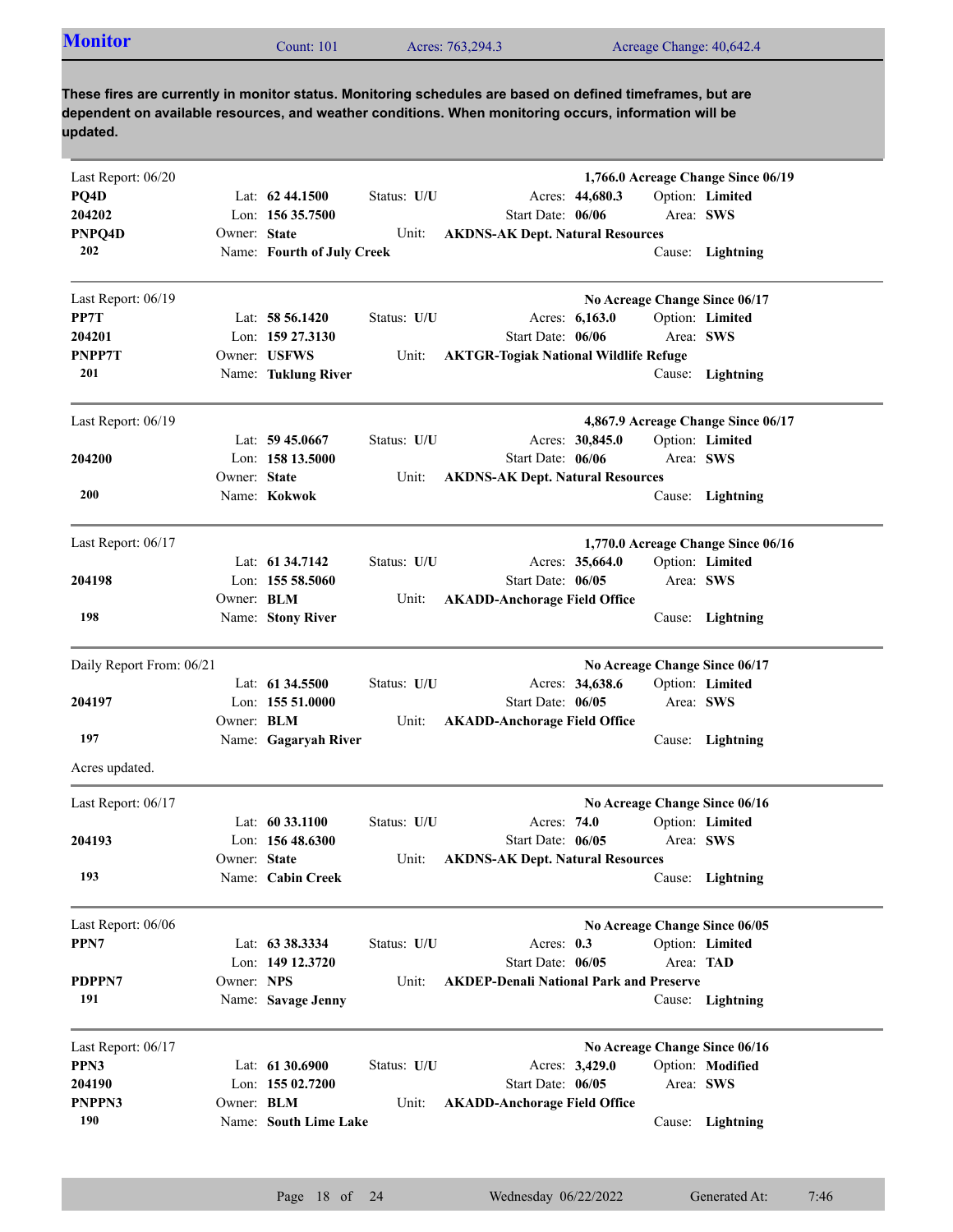| <b>Monitor</b><br>Acres: 763,294.3<br>Count: $101$ | Acreage Change: 40,642.4 |
|----------------------------------------------------|--------------------------|
|----------------------------------------------------|--------------------------|

| Last Report: $06/17$     |                   |                         |             | 1.0 Acreage Change Since 06/16                                                                           |                                    |
|--------------------------|-------------------|-------------------------|-------------|----------------------------------------------------------------------------------------------------------|------------------------------------|
|                          |                   | Lat: 60 27.2167         | Status: U/U | Acres: 10.0                                                                                              | Option: Limited                    |
| 204189                   |                   | Lon: 156 39.5167        |             | Start Date: 06/05                                                                                        | Area: SWS                          |
|                          | Owner: State      |                         | Unit:       | <b>AKDNS-AK Dept. Natural Resources</b>                                                                  |                                    |
| 189                      |                   | Name: Nushagak River    |             |                                                                                                          | Cause: Lightning                   |
| Last Report: 06/19       |                   |                         |             | 639.0 Acreage Change Since 06/17                                                                         |                                    |
|                          |                   | Lat: $60\,59.6167$      | Status: U/U | Acres: 4,183.0                                                                                           | Option: Limited                    |
| 204188                   |                   | Lon: 156 09.6334        |             | Start Date: 06/05                                                                                        | Area: SWS                          |
|                          | Owner: State      |                         | Unit:       | <b>AKDNS-AK Dept. Natural Resources</b>                                                                  |                                    |
| 188                      |                   | Name: Hook Creek        |             |                                                                                                          | Cause: Lightning                   |
| Last Report: 06/05       |                   |                         |             | 66.0 Acreage On 06/05                                                                                    |                                    |
| PPN <sub>2</sub>         |                   | Lat: $62\,35.7160$      | Status: U/U | Acres: 66.0                                                                                              | Option: Limited                    |
| 214187                   |                   | Lon: 145 48.3480        |             | Start Date: 06/05                                                                                        | Area: CRS                          |
| PNPPN <sub>2</sub>       | Owner: <b>BLM</b> |                         | Unit:       | <b>AKGLD-Glennallen Field Office</b>                                                                     |                                    |
| 187                      |                   | Name: Fish Lake         |             | Cause:                                                                                                   | Lightning                          |
| Last Report: 06/20       |                   |                         |             | No Acreage Change Since 06/08                                                                            |                                    |
| PPM8                     |                   | Lat: $63\,32.2170$      | Status: U/C | Acres: 13.0                                                                                              | Option: Modified                   |
| 204186                   |                   | Lon: 153 36.2167        |             | Start Date: 06/05                                                                                        | Area: SWS                          |
| <b>PNPPM8</b>            | Owner: State      |                         | Unit:       | <b>AKDNS-AK Dept. Natural Resources</b>                                                                  |                                    |
| 186                      |                   | Name: Rungun Creek      |             |                                                                                                          | Cause: Lightning                   |
| Last Report: 06/20       |                   |                         |             |                                                                                                          | 2,846.5 Acreage Change Since 06/19 |
| PPM5                     |                   | Lat: $6340.6433$        | Status: U/U | Acres: 51,512.5                                                                                          | Option: Limited                    |
| 231185                   |                   | Lon: 153 34.3383        |             | Start Date: 06/05                                                                                        | Area: TAD                          |
| PDPPM5                   | Owner: State      |                         | Unit:       | <b>AKDNS-AK Dept. Natural Resources</b>                                                                  |                                    |
| 185                      |                   | Name: Hog Butte         |             |                                                                                                          | Cause: Lightning                   |
| Daily Report From: 06/21 |                   |                         |             | No Acreage Change Since 06/20                                                                            |                                    |
| PPR <sub>4</sub>         |                   | Lat: 62 19.9500         | Status: U/U | Acres: 130,193.8                                                                                         | Option: Limited                    |
| 204183                   |                   | Lon: 155 17.9333        |             | Start Date: 06/04                                                                                        | Area: SWS                          |
| PNPPR4                   | Owner: <b>BLM</b> |                         | Unit:       | <b>AKADD-Anchorage Field Office</b>                                                                      |                                    |
| 183                      |                   | Name: Tatlawiksuk       |             |                                                                                                          | Cause: Lightning                   |
|                          |                   |                         |             | N707RA flew the fire this afternoon. It had a 1% active perimeter with 1 smoke visible in the NW corner. |                                    |
| Last Report: 06/18       |                   |                         |             | No Acreage Change Since 06/06                                                                            |                                    |
| PPJ9                     |                   | Lat: 58 50.5000         | Status: U/C | Acres: 199.5                                                                                             | Option: Modified                   |
| 204182                   |                   | Lon: 156 17.5833        |             | Start Date: 06/04                                                                                        | Area: SWS                          |
| PNPPJ9                   | Owner: State      |                         | Unit:       | <b>AKDNS-AK Dept. Natural Resources</b>                                                                  |                                    |
| 182                      |                   | Name: King Salmon Creek |             | Cause:                                                                                                   | Lightning                          |
| Last Report: 06/09       |                   |                         |             | No Acreage Change Since 06/08                                                                            |                                    |
| PPH9                     |                   | Lat: 65 10.7383         | Status: U/U | Acres: $6.7$                                                                                             | Option: Modified                   |
| 231181                   |                   | Lon: 150 18.5467        |             | Start Date: 06/04                                                                                        | Area: TAD                          |
| PDPPH9                   | Owner: State      |                         | Unit:       | <b>AKDNS-AK Dept. Natural Resources</b>                                                                  |                                    |
| 181                      |                   | Name: Omega Creek       |             | Cause:                                                                                                   | Human                              |
|                          |                   |                         |             |                                                                                                          |                                    |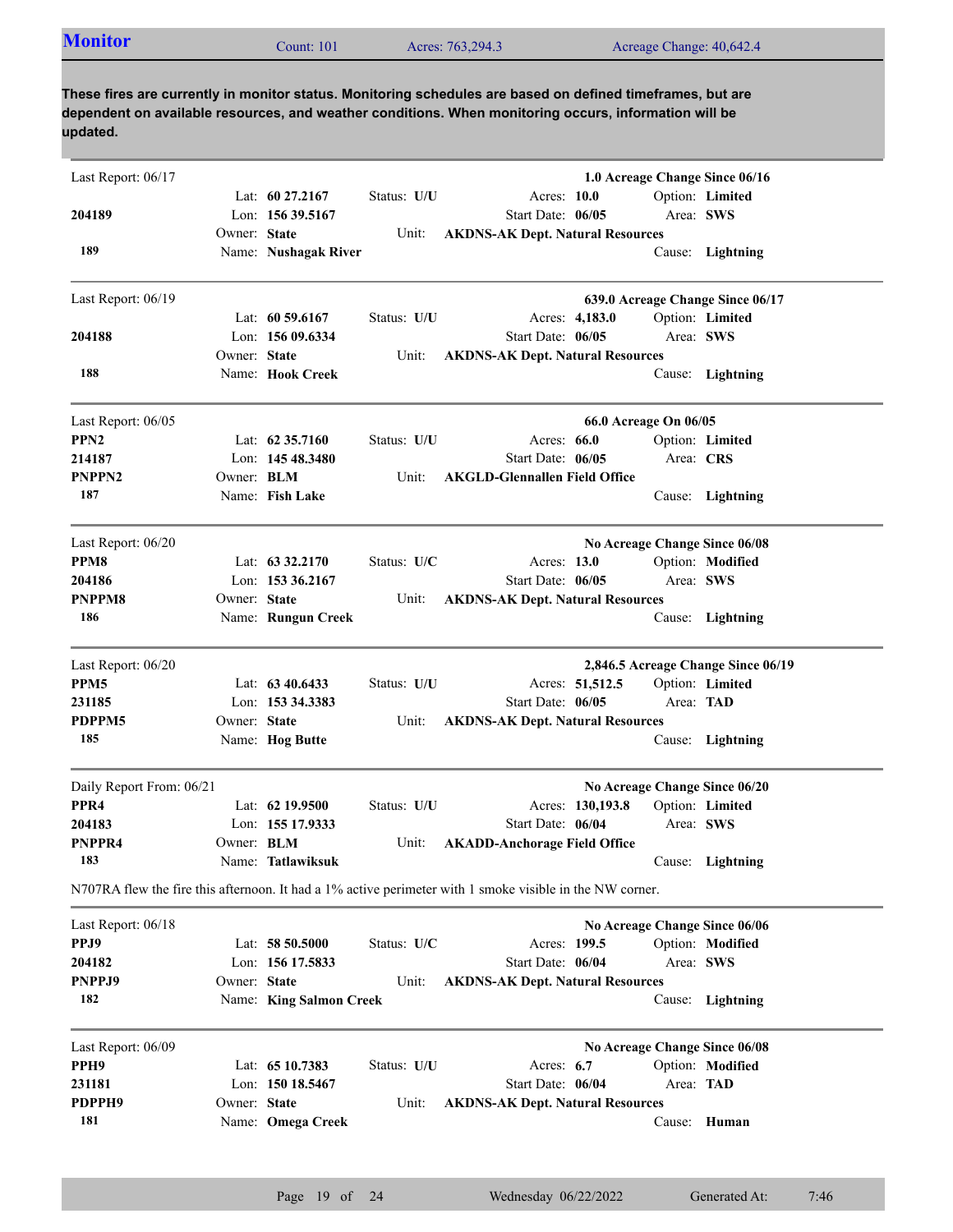| <b>Monitor</b> | $\text{Count}: 101$ | Acres: 763,294.3 | Acreage Change: 40,642.4 |
|----------------|---------------------|------------------|--------------------------|
|                |                     |                  |                          |

| Last Report: 06/04 |             |                          |             |                                                | No Acreage Change Since 06/03 |                     |
|--------------------|-------------|--------------------------|-------------|------------------------------------------------|-------------------------------|---------------------|
| PPF1               |             | Lat: 64 42.5167          | Status: U/U | Acres: 0.1                                     | Option: Full                  |                     |
|                    |             | Lon: 155 29.5267         |             | Start Date: 06/03                              |                               | Area: GAD           |
| PDPPF1             |             | Owner: ANCSA             | Unit:       | <b>AKVLN-Dineega Corporation</b>               |                               |                     |
| 179                |             | Name: Ruby Dump          |             |                                                |                               | Cause: Human        |
| Last Report: 06/03 |             |                          |             |                                                | 0.1 Acreage On 06/03          |                     |
| PPE4               |             | Lat: $61\,56.3310$       | Status: U/U | Acres: 0.1                                     | Option: Full                  |                     |
|                    |             | Lon: 162 52.4760         |             | Start Date: 06/03                              |                               | Area: GAD           |
| PDPPE4             |             | Owner: ANCSA             | Unit:       | <b>AKVLN-Pilot Station, Incorporated</b>       |                               |                     |
| 176                |             | Name: PILOT STATION DUMP |             |                                                | Cause:                        | Human               |
| Last Report: 06/17 |             |                          |             |                                                | No Acreage Change Since 06/02 |                     |
| PN9M               |             | Lat: $5905.8400$         | Status: U/U | Acres: 10.0                                    | Option: Full                  |                     |
| 204172             |             | Lon: $15833.2700$        |             | Start Date: 06/02                              |                               | Area: SWS           |
| PNPN9M             | Owner: City |                          | Unit:       | <b>AKAKS-Dillingham, City of</b>               |                               |                     |
| 172                |             | Name: Dillingham Dump    |             |                                                |                               | Cause: Human        |
| Last Report: 06/01 |             |                          |             |                                                | 0.3 Acreage On 06/01          |                     |
|                    |             | Lat: $5907.5150$         | Status: U/U | Acres: $0.3$                                   | Option: Full                  |                     |
| 204166             |             | Lon: $16133.5630$        |             | Start Date: 06/01                              | Area: SWS                     |                     |
|                    |             | Owner: ANCSA             | Unit:       | <b>AKVLN-Kiutsarak, Incorporated</b>           |                               |                     |
| 166                |             | Name: Mumtrak Hill       |             |                                                | Cause:                        | Undetermined        |
| Last Report: 06/18 |             |                          |             |                                                | No Acreage Change Since 06/09 |                     |
| PN4F               |             | Lat: 58 13.1500          | Status: U/U | Acres: 10,321.9                                |                               | Option: Limited     |
| 204151             |             | Lon: 155 57.9667         |             | Start Date: 05/29                              | Area: SWS                     |                     |
| PNPN4F             | Owner: NPS  |                          | Unit:       | <b>AKKAP-Katmai National Park and Preserve</b> |                               |                     |
| 151                |             | Name: Contact Creek      |             |                                                |                               | Cause: Lightning    |
|                    |             |                          |             |                                                |                               |                     |
| PN3C               |             | Lat: 65 11.9280          | Status: U/C | Acres: $1.6$                                   | Option: Full                  |                     |
| 231148             |             | Lon: $15202.1180$        |             | Start Date: 05/29                              | Area: TAD                     |                     |
| PDPN3C             |             | Owner: Private           | Unit:       | <b>AKPRI-Private</b>                           |                               |                     |
| 148                |             | Name: White Alice        |             |                                                |                               | Cause: Human        |
| Last Report: 05/27 |             |                          |             |                                                | 0.1 Acreage On 05/27          |                     |
| PN1T               |             | Lat: 62 55.2318          | Status: U/U | Acres: 0.1                                     | Option: Full                  |                     |
| 231143             |             | Lon: 160 05.4060         |             | Start Date: 05/27                              |                               | Area: GAD           |
| PDPN1T             |             | Owner: ANCSA             | Unit:       | <b>AKVLN-Hee-yea-Lindge Corporation</b>        |                               |                     |
| 143                |             | Name: Grayling Dump      |             |                                                |                               | Cause: Human        |
| Last Report: 05/26 |             |                          |             |                                                | 5.0 Acreage On 05/26          |                     |
| PNY6               |             | Lat: 60 53.6667          | Status: U/C | Acres: 5.0                                     | Option: Full                  |                     |
| 204139             |             | Lon: 162 31.6667         |             | Start Date: 05/26                              | Area: SWS                     |                     |
| PNPNY6             |             | Owner: ANCSA             | Unit:       | <b>AKVLN-Kasigluk, Incorporated</b>            |                               |                     |
| 139                |             | Name: Kasigluk           |             |                                                |                               | Cause: Undetermined |
| Last Report: 06/02 |             |                          |             |                                                | No Acreage Change Since 05/30 |                     |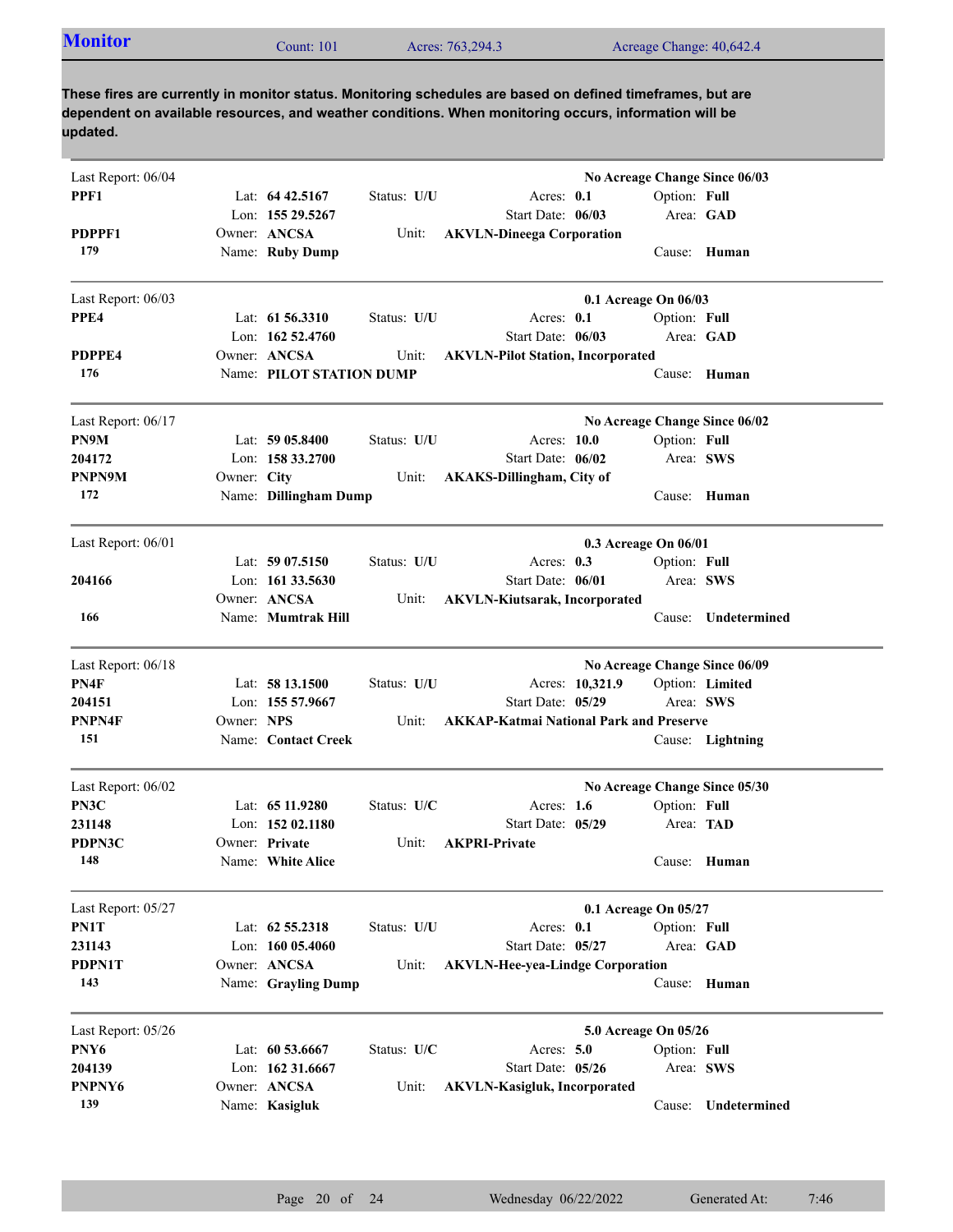| <b>Monitor</b><br>Acres: 763,294.3<br>Count: $101$<br>Acreage Change: 40,642.4 |
|--------------------------------------------------------------------------------|
|--------------------------------------------------------------------------------|

| Last Report: 05/31 |              |                                   |             |                                                     |                       |              | No Acreage Change Since 05/28   |
|--------------------|--------------|-----------------------------------|-------------|-----------------------------------------------------|-----------------------|--------------|---------------------------------|
| PNV1               |              | Lat: $59\,50.9383$                | Status: U/C | Acres: 13.3                                         |                       |              | Option: Critical                |
| 203134             |              | Lon: 150 58.3750                  |             | Start Date: 05/25                                   |                       |              | Area: KKS                       |
| <b>PNPNV1</b>      | Owner: State |                                   | Unit:       | <b>AKDNS-AK Dept. Natural Resources</b>             |                       |              |                                 |
| 134                |              | Name: Caribou                     |             |                                                     |                       |              | Cause: Human                    |
| Last Report: 05/20 |              |                                   |             |                                                     | 0.1 Acreage On 05/20  |              |                                 |
|                    |              | Lat: 63 53.7350                   | Status: U/C | Acres: 0.1                                          |                       |              | Option: Limited                 |
| 212111             |              | Lon: $14508.1200$                 |             | Start Date: 05/20                                   |                       | Area: DAS    |                                 |
|                    | Owner: State |                                   | Unit:       | <b>AKDNS-AK Dept. Natural Resources</b>             |                       |              |                                 |
| 111                |              | Name: Barley Way                  |             |                                                     |                       |              | Cause: Human                    |
| Last Report: 05/20 |              |                                   |             |                                                     | 0.1 Acreage On 05/20  |              |                                 |
| PM9B               |              | Lat: $6505.8410$                  | Status: U/U | Acres: 0.1                                          |                       |              | Option: Limited                 |
|                    |              | Lon: 141 38.3700                  |             | Start Date: 05/20                                   |                       |              | Area: UYD                       |
| PDPM9B             | Owner: NPS   |                                   | Unit:       | <b>AKYCP-Yukon-Charley Rivers National Preserve</b> |                       |              |                                 |
| 109                |              | Name: Trout Creek                 |             |                                                     |                       |              | Cause: Lightning                |
| Last Report: 05/23 |              |                                   |             |                                                     |                       |              | 25.7 Acreage Change Since 05/20 |
| PM9D               |              | Lat: $6501.5850$                  | Status: U/U | Acres: 25.8                                         |                       |              | Option: Modified                |
|                    |              | Lon: 141 14.8017                  |             | Start Date: 05/20                                   |                       |              | Area: UYD                       |
| PDPM9D             |              | Owner: ANCSA                      | Unit:       | <b>AKDYN-Doyon, Limited</b>                         |                       |              |                                 |
| 108                |              | Name: Windfall Mountain           |             |                                                     |                       |              | Cause: Lightning                |
| Last Report: 06/19 |              |                                   |             |                                                     |                       |              | No Acreage Change Since 05/20   |
| PM5M               |              | Lat: $58\,36.4200$                | Status: U/C | Acres: 24.3                                         |                       |              | Option: Unplanned               |
| 204096             |              | Lon: $15957.9600$                 |             | Start Date: 05/17                                   |                       |              | Area: SWS                       |
| PNPM5M             | Owner: State |                                   | Unit:       | <b>AKDNS-AK Dept. Natural Resources</b>             |                       |              |                                 |
| 096                |              | Name: Walrus Islands              |             |                                                     |                       | Cause:       | Undetermined                    |
| Last Report: 05/16 |              |                                   |             |                                                     | 29.2 Acreage On 05/16 |              |                                 |
| <b>PM38</b>        |              | Lat: $59\,42.6226$                | Status: U/C | Acres: 29.2                                         |                       | Option: Full |                                 |
| 204090             |              | Lon: $161\,53.2962$               |             | Start Date: 05/16                                   |                       | Area: SWS    |                                 |
| PNPM38             |              | Owner: ANCSA                      | Unit:       | <b>AKVLN-Qanirtuuq, Incorporated</b>                |                       |              |                                 |
| 090                |              | Name: Arolik                      |             |                                                     |                       |              | Cause: Undetermined             |
| Last Report: 06/04 |              |                                   |             |                                                     |                       |              | No Acreage Change Since 05/18   |
|                    |              | Lat: 51 57.2683                   | Status: U/U | Acres: 919.6                                        |                       |              | Option: Unplanned               |
| 204078             |              | Lon: 176 38.7183                  |             | Start Date: 05/08                                   |                       |              | Area: SWS                       |
|                    | Owner: DOD   |                                   | Unit:       | <b>AKNVQ-U.S. Navy</b>                              |                       |              |                                 |
| 078                | Name: Adak   |                                   |             |                                                     |                       |              | Cause: Human                    |
| Last Report: 05/29 |              |                                   |             |                                                     |                       |              | No Acreage Change Since 05/12   |
| PMS1               |              | Lat: 61 43.9700                   | Status: U/C | Acres: 0.1                                          |                       | Option: Full |                                 |
| 201077             |              | Lon: 149 01.7300                  |             | Start Date: 05/12                                   |                       | Area: MSS    |                                 |
| PNPMS1             | Owner: State |                                   | Unit:       | <b>AKDNS-AK Dept. Natural Resources</b>             |                       |              |                                 |
| 077                |              | Name: Buffalo Mine Coal Seam 2022 |             |                                                     |                       |              | Cause: Lightning                |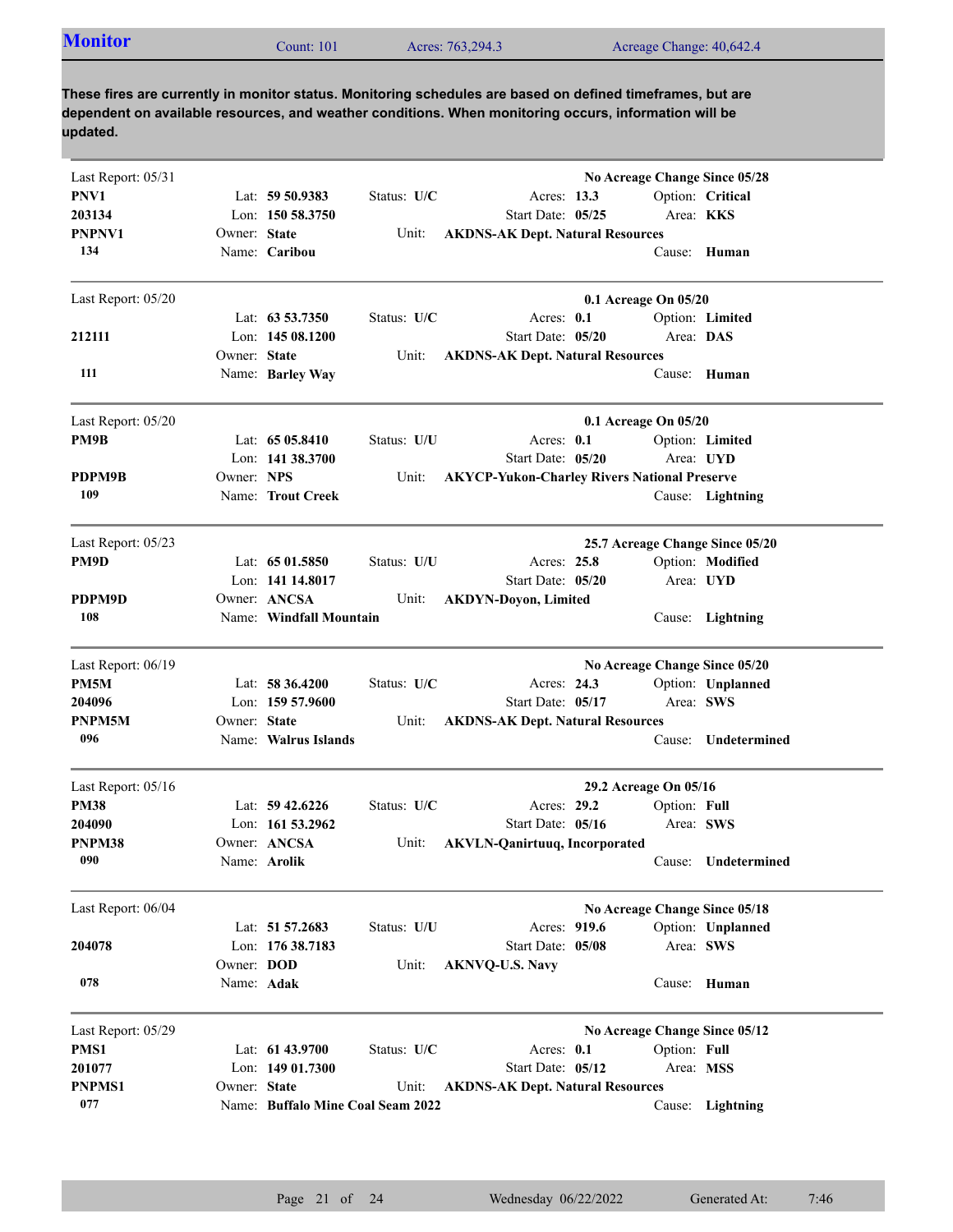| <b>Monitor</b><br>Acres: 763,294.3<br>Acreage Change: 40,642.4<br>Count: $101$ |  |
|--------------------------------------------------------------------------------|--|
|--------------------------------------------------------------------------------|--|

| Last Report: 05/23 |                     |             |                                            |                 |           | No Acreage Change Since 04/26 |
|--------------------|---------------------|-------------|--------------------------------------------|-----------------|-----------|-------------------------------|
| PKS1               | Lat: $60\,32.1500$  | Status: U/U |                                            | Acres: 10,302.5 |           | Option: Limited               |
| 204012             | Lon: $160\,54.7500$ |             | Start Date: 04/16                          |                 | Area: SWS |                               |
| <b>PNPKS1</b>      | Owner: USFWS        | Unit:       | AKYDR-Yukon Delta National Wildlife Refuge |                 |           |                               |
| 012                | Name: Kwethluk      |             |                                            |                 | Cause:    | <b>Undetermined</b>           |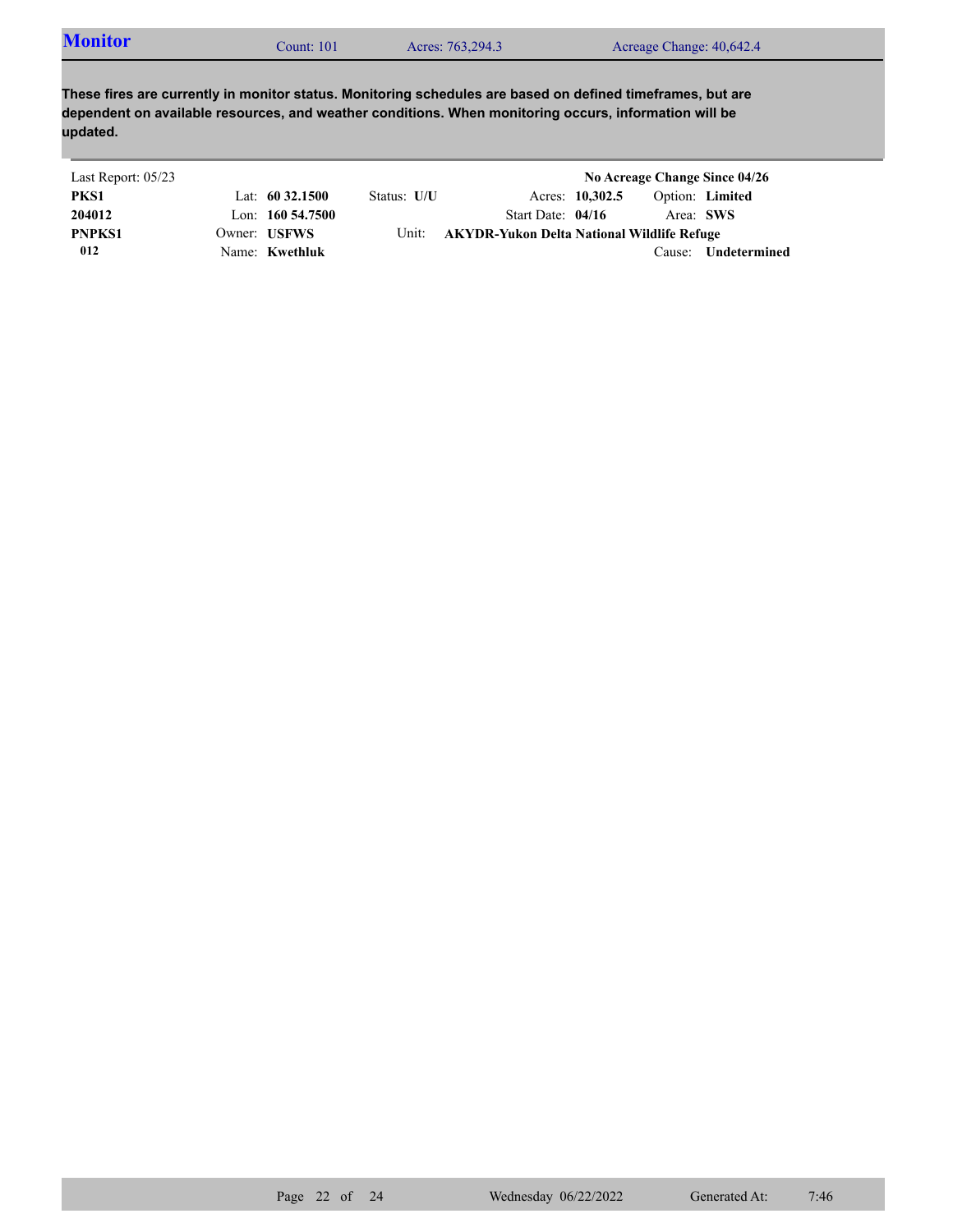| <b>Out</b>               |  | Count: 3             |                     | Acres: 313.6<br>Acreage Change: 30.6  |                                                   |  |              |                                 |  |
|--------------------------|--|----------------------|---------------------|---------------------------------------|---------------------------------------------------|--|--------------|---------------------------------|--|
| Daily Report From: 06/21 |  |                      |                     |                                       |                                                   |  |              | -1.6 Acreage Change Since 06/01 |  |
| PN5C                     |  | Lat: $62\,49.3783$   | Status: Out $06/21$ |                                       | Acres: $39.4$                                     |  | Option: Full |                                 |  |
|                          |  | Lon: 163 18.0483     |                     |                                       | Start Date: 05/30                                 |  |              | Area: GAD                       |  |
| PDPN5C                   |  | Owner: USFWS         | Unit:               |                                       | <b>AKYDR-Yukon Delta National Wildlife Refuge</b> |  |              |                                 |  |
| 158                      |  | Name: Pastolik River |                     |                                       |                                                   |  |              | Cause: Lightning                |  |
| Daily Report From: 06/21 |  |                      |                     |                                       |                                                   |  |              | -0.6 Acreage Change Since 06/01 |  |
| PN5B                     |  | Lat: $6301.6783$     | Status: Out 06/21   |                                       | Acres: 233.4                                      |  | Option: Full |                                 |  |
|                          |  | Lon: $16303.6650$    |                     |                                       | Start Date: 05/30                                 |  |              | Area: GAD                       |  |
| <b>PDPN5B</b>            |  | Owner: ANCSA         | Unit:               | <b>AKVLN-Kotlik Yupik Corporation</b> |                                                   |  |              |                                 |  |
| 157                      |  | Name: Hogback Hill   |                     |                                       |                                                   |  |              | Cause: Lightning                |  |
| Daily Report From: 06/21 |  |                      |                     | 32.8 Acreage Change Since 05/22       |                                                   |  |              |                                 |  |
| PNC3                     |  | Lat: $64\,55.7600$   | Status: Out 06/21   |                                       | Acres: $40.8$                                     |  |              | Option: Modified                |  |
|                          |  | Lon: 161 11.3517     |                     |                                       | Start Date: 05/21                                 |  |              | Area: GAD                       |  |
| PDPNC3                   |  | Owner: ANCSA         | Unit:               | <b>AKVLN-Koyuk Native Corporation</b> |                                                   |  |              |                                 |  |
| 121                      |  | Name: Koyuk Dump     |                     |                                       |                                                   |  |              | Cause: Human                    |  |

Acres increase due to mapping.